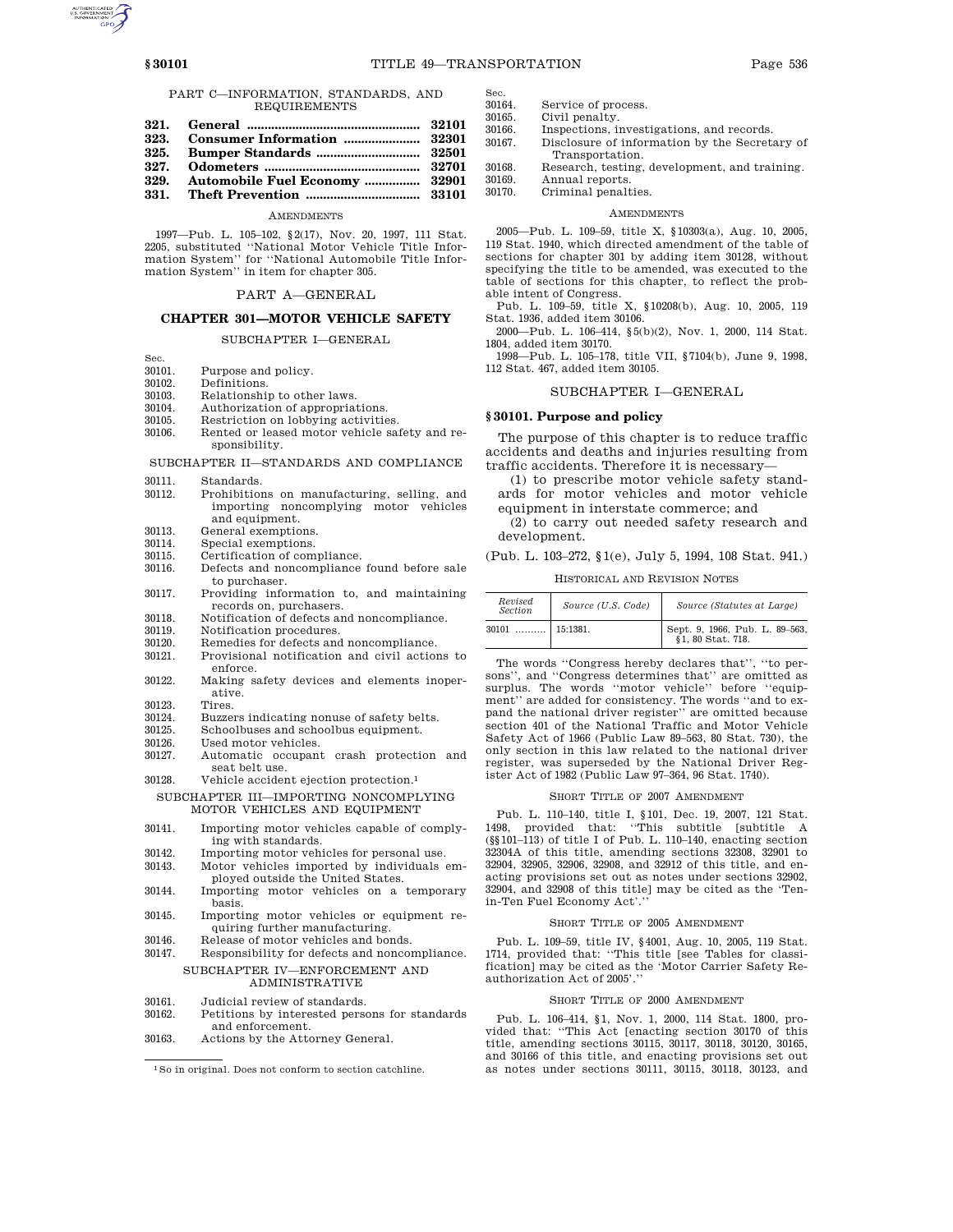30127 of this title] may be cited as the 'Transportation Recall Enhancement, Accountability, and Documentation (TREAD) Act'.''

### SHORT TITLE OF 1998 AMENDMENT

Pub. L. 105–178, title VII, §7101, June 9, 1998, 112 Stat. provided that: "This subtitle [subtitle A (§§7101–7107) of title VII of Pub. L. 105–178, enacting section 30105 of this title, amending sections 30104, 30114, 30120, 30123, 30127, 32102, 32304, and 32705 of this title, and enacting provisions set out as notes under this section and sections 30114 and 30127 of this title] may be cited as the 'National Highway Traffic Safety Administration Reauthorization Act of 1998'.''

# SHORT TITLE OF 1996 AMENDMENT

Pub. L. 104–152, §1, July 2, 1996, 110 Stat. 1384, provided that: ''This Act [amending sections 30501 to 30505 and 33109 of this title and enacting provisions set out as a note under section 30502 of this title] may be cited as the 'Anti-Car Theft Improvements Act of 1996'.''

SIDE-IMPACT CRASH PROTECTION RULEMAKING

Pub. L. 109–59, title X, §10302, Aug. 10, 2005, 119 Stat. 1940, provided that:

''(a) RULEMAKING.—The Secretary [of Transportation] shall complete a rulemaking proceeding under chapter 301 of title 49, United States Code, to establish a standard designed to enhance passenger motor vehicle occupant protection, in all seating positions, in side impact crashes. The Secretary shall issue a final rule by July 1, 2008.

''(b) DEADLINES.—If the Secretary determines that the deadline for a final rule under this section cannot be met, the Secretary shall—

''(1) notify the Senate Committee on Commerce, Science, and Transportation and the House of Representatives Committee on Energy and Commerce and explain why that deadline cannot be met; and

''(2) establish a new deadline.''

### VEHICLE BACKOVER AVOIDANCE TECHNOLOGY STUDY; NONTRAFFIC INCIDENT DATA COLLECTION

Pub. L. 109–59, title X, §§10304, 10305, Aug. 10, 2005, 119 Stat. 1940, 1941, provided that:

''SEC. 10304. VEHICLE BACKOVER AVOIDANCE TECHNOLOGY STUDY.

''(a) IN GENERAL.—The Administrator of the National Highway Traffic Safety Administration shall conduct a study of effective methods for reducing the incidence of injury and death outside of parked passenger motor vehicles with a gross vehicle weight rating of not more than 10,000 pounds attributable to movement of such vehicles. The Administrator shall complete the study within 1 year after the date of enactment of this Act [Aug. 10, 2005] and report its findings to the Senate Committee on Commerce, Science, and Transportation and the House of Representatives Committee on Energy and Commerce not later than 15 months after the date of enactment of this Act.

''(b) SPECIFIC ISSUES TO BE COVERED.—The study required by subsection (a) shall—

''(1) include an analysis of backover prevention technology;

''(2) identify, evaluate, and compare the available technologies for detecting people or objects behind a motor vehicle with a gross vehicle weight rating of not more than 10,000 pounds for their accuracy, effectiveness, cost, and feasibility for installation; and

''(3) provide an estimate of cost savings that would result from widespread use of backover prevention devices and technologies in motor vehicles with a gross vehicle weight rating of not more than 10,000 pounds, including savings attributable to the prevention of—

''(A) injuries and fatalities; and

''(B) damage to bumpers and other motor vehicle parts and damage to other objects.

''SEC. 10305. NONTRAFFIC INCIDENT DATA COLLEC-TION.

''(a) IN GENERAL.—In conjunction with the study required in section 10304, the National Highway Traffic Safety Administration shall establish a method to collect and maintain data on the number and types of injuries and deaths involving motor vehicles with a gross vehicle weight rating of not more than 10,000 pounds in non-traffic incidents.

''(b) DATA COLLECTION AND PUBLICATION.—The Secretary of Transportation shall publish the data collected under subsection (a) no less frequently than biennially.''

### STUDY ON INTERIOR DEVICE TO RELEASE TRUNK LID

Pub. L. 105–178, title VII, §7106(e), June 9, 1998, 112 Stat. 469, required the National Highway Traffic Safety Administration to conduct a study of the benefits to motor vehicle drivers of a regulation to require the installation in a motor vehicle of an interior device to release the trunk lid and to submit a report on the results of the study to the Committee on Commerce of the House of Representatives and the Committee on Commerce, Science, and Transportation of the Senate not later than 18 months after June 9, 1998.

### NATIONAL HIGHWAY TRAFFIC SAFETY ADMINISTRATION AUTHORIZATION ACT OF 1991

Pub. L. 102–240, title II, part B, Dec. 18, 1991, 105 Stat. 2081, as amended by Pub. L. 103–272, §7(b), July 5, 1994, 108 Stat. 1379, provided that:

''SEC. 2500. SHORT TITLE.

''This part may be cited as the 'National Highway Traffic Safety Administration Authorization Act of 1991'.

''[SEC. 2501. Repealed. Pub. L. 103–272, §7(b), July 5, 1994, 108 Stat. 1379.]

''SEC. 2502. GENERAL PROVISIONS.

''(a) DEFINITIONS.—As used in this part—

''(1) the term 'bus' means a motor vehicle with motive power, except a trailer, designed for carrying more than 10 persons;

''(2) the term 'multipurpose passenger vehicle' means a motor vehicle with motive power (except a trailer), designed to carry 10 persons or fewer, which is constructed either on a truck chassis or with special features for occasional off-road operation;

''(3) the term 'passenger car' means a motor vehicle with motive power (except a multipurpose passenger vehicle, motorcycle, or trailer), designed for carrying 10 persons or fewer;

'(4) the term ' $truek$ ' means a motor vehicle with motive power, except a trailer, designed primarily for the transportation of property or special purpose equipment; and

''(5) the term 'Secretary' means the Secretary of Transportation.

''(b) PROCEDURE.—

''(1) IN GENERAL.—Except as provided in paragraph (2), any action taken under section 2503 shall be taken in accordance with the applicable provisions of the National Traffic and Motor Vehicle Safety Act of 1966 ([formerly] 15 U.S.C. 1381 et seq.).

'(2) SPECIFIC PROCEDURE.-

''(A) INITIATION.—To initiate an action under section 2503, the Secretary shall, not later than May 31, 1992, publish in the Federal Register an advance notice of proposed rulemaking or a notice of proposed rulemaking, except that if the Secretary is unable to publish such a notice by such date, the Secretary shall by such date publish in the Federal Register a notice that the Secretary will begin such action by a certain date which may not be later than January 31, 1993 and include in such notice the reasons for the delay. A notice of delayed action shall not be considered agency action subject to judicial review. If the Secretary publishes an advance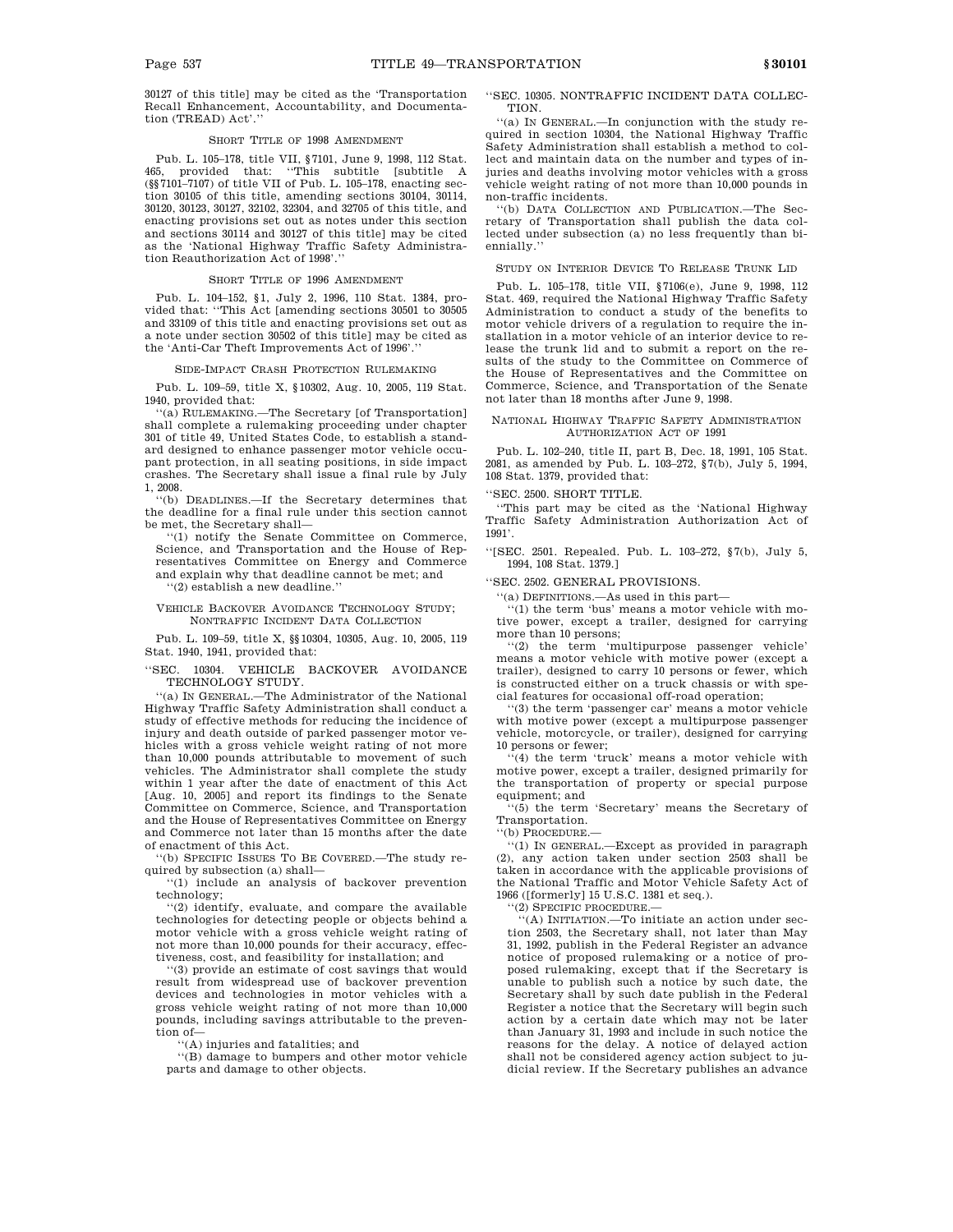notice of proposed rulemaking, the Secretary is not required to follow such notice with a notice of proposed rulemaking if the Secretary determines on the basis of such advanced notice and the comments received thereon that the contemplated action should not be taken under the provisions of the National Traffic and Motor Vehicle Safety Act of 1966 ([formerly] 15 U.S.C. 1381 et seq.), including the provisions of section 103 of such Act ([formerly] 15 U.S.C. 1392), and if the Secretary publishes the reasons for such determination consistent with chapter 5 of title 5, United States Code.

''(B) COMPLETION.—

''(i) PERIOD.—Action under paragraphs (1) through (4) of section 2503 which was begun under subparagraph (A) shall be completed within 26 months of the date of publication of an advance notice of proposed rulemaking or 18 months of the date of publication of a notice of proposed rulemaking. The Secretary may extend for any reason the period for completion of a rulemaking initiated by the issuance of a notice of proposed rulemaking for not more than 6 months if the Secretary publishes the reasons for such extension. The extension of such period shall not be considered agency action subject to judicial review.

''(ii) ACTION.—A rulemaking under paragraphs (1) through (4) of section 2503 shall be considered completed when the Secretary promulgates a final rule or when the Secretary decides not to promulgate a rule (which decision may include deferral of the action or reinitiation of the action). The Secretary may not decide against promulgation of a final rule because of lack of time to complete rulemaking. Any such rulemaking actions shall be published in the Federal Register, together with the reasons for such decisions, consistent with chapter 5 of title 5, United States Code, and the National Traffic and Motor Vehicle Safety Act of 1966 [formerly 15 U.S.C. 1381 et seq.].

''(iii) SPECIAL RULE.—

''(I) PERIOD.—Action under paragraph (5) of section 2503 which was begun under subparagraph (A) shall be completed within 24 months of the date of publication of an advance notice of proposed rulemaking or a notice of proposed rulemaking. If the Secretary determines that there is a need for delay and if the public comment period is closed, the Secretary may extend the date for completion for not more than 6 months and shall publish in the Federal Register a notice stating the reasons for the extension and setting a date certain for completion of the action. The extension of the completion date shall not be considered agency action subject to judicial review.

''(II) ACTION.—A rulemaking under paragraph (5) of section 2503 shall be considered completed when the Secretary promulgates a final rule with standards on improved head injury protection.

''(C) STANDARD.—The Secretary may, as part of any action taken under section 2503, amend any motor vehicle safety standard or establish a new standard under the National Traffic and Motor Vehicle Safety Act of 1966 ([formerly] 15 U.S.C. 1381 et seq.).

''SEC. 2503. MATTERS BEFORE THE SECRETARY.

''The Secretary shall address the following matters in accordance with section 2502:

''(1) Protection against unreasonable risk of rollovers of passenger cars, multipurpose passenger vehicles, and trucks with a gross vehicle weight rating of 8,500 pounds or less and an unloaded vehicle weight of 5,500 pounds or less.

''(2) Extension of passenger car side impact protection to multipurpose passenger vehicles and trucks with a gross vehicle weight rating of 8,500 pounds or less and an unloaded vehicle weight of 5,500 pounds or less.

''(3) Safety of child booster seats used in passenger cars and other appropriate motor vehicles.

''(4) Improved design for safety belts.

''(5) Improved head impact protection from interior components of passenger cars (i.e. roof rails, pillars, and front headers).

''[SECS. 2504, 2505. Repealed. Pub. L. 103–272, §7(b), July 5, 1994, 108 Stat. 1379.]

### ''SEC. 2506. REAR SEATBELTS.

''The Secretary shall expend such portion of the funds authorized to be appropriated under the Motor Vehicle Information and Cost Savings Act ([formerly] 15 U.S.C. 1901 et seq.), for fiscal year 1993, as the Secretary deems necessary for the purpose of disseminating information to consumers regarding the manner in which passenger cars may be retrofitted with lap and shoulder rear seatbelts.

# ''SEC. 2507. BRAKE PERFORMANCE STANDARDS FOR PASSENGER CARS.

''Not later than December 31, 1993, the Secretary, in accordance with the National Traffic and Motor Vehicle Safety Act of 1966 [formerly 15 U.S.C. 1381 et seq.], shall publish an advance notice of proposed rulemaking to consider the need for any additional brake performance standards for passenger cars, including antilock brake standards. The Secretary shall complete such rulemaking (in accordance with section accordance with section  $2502(b)(2)(B)(ii)$  not later than 36 months from the date of initiation of such advance notice of proposed rulemaking. In order to facilitate and encourage innovation and early application of economical and effective antilock brake systems for all such vehicles, the Secretary shall, as part of the rulemaking, consider any such brake system adopted by a manufacturer.

''[SEC. 2508. Repealed. Pub. L. 103–272, §7(b), July 5, 1994, 108 Stat. 1379.]

''SEC. 2509. HEAD INJURY IMPACT STUDY.

''The Secretary, in the case of any head injury protection matters not subject to section 2503(5) for which the Secretary is on the date of enactment of this Act [Dec. 18, 1991] examining the need for rulemaking and is conducting research, shall provide a report to Congress by the end of fiscal year 1993 identifying those matters and their status. The report shall include a statement of any actions planned toward initiating such rulemaking no later than fiscal year 1994 or 1995 through use of either an advance notice of proposed rulemaking or a notice of proposed rulemaking and completing such rulemaking as soon as possible thereafter.''

### FUEL SYSTEM INTEGRITY STANDARD

Pub. L. 93–492, title I, §108, Oct. 27, 1974, 88 Stat. 1482, provided that:

''(a) RATIFICATION OF STANDARD.—Federal Motor Vehicle Safety Standard Number 301 (49 CFR 571.301–75; Docket No. 73–20, Notice 2) as published on March 21, 1974 (39 F.R. 10588–10590) shall take effect on the dates prescribed in such standard (as so published).

''(b) AMENDMENT OR REPEAL OF STANDARD.—The Secretary may amend the standard described in subsection (a) in order to correct technical errors in the standard, and may amend or repeal such standard if he determines such amendment or repeal will not diminish the level of motor vehicle safety.

EX. ORD. NO. 11357. ADMINISTRATION OF TRAFFIC AND MOTOR VEHICLE SAFETY THROUGH NATIONAL HIGHWAY SAFETY BUREAU AND ITS DIRECTOR

Ex. Ord. No. 11357, June 6, 1967, 32 F.R. 8225, provided: By virtue of the authority vested in me as President of the United States by Section 201 of the Highway Safety Act of 1966, as amended (80 Stat. 735, 943) [set out as a note under section 401 of Title 23, Highways],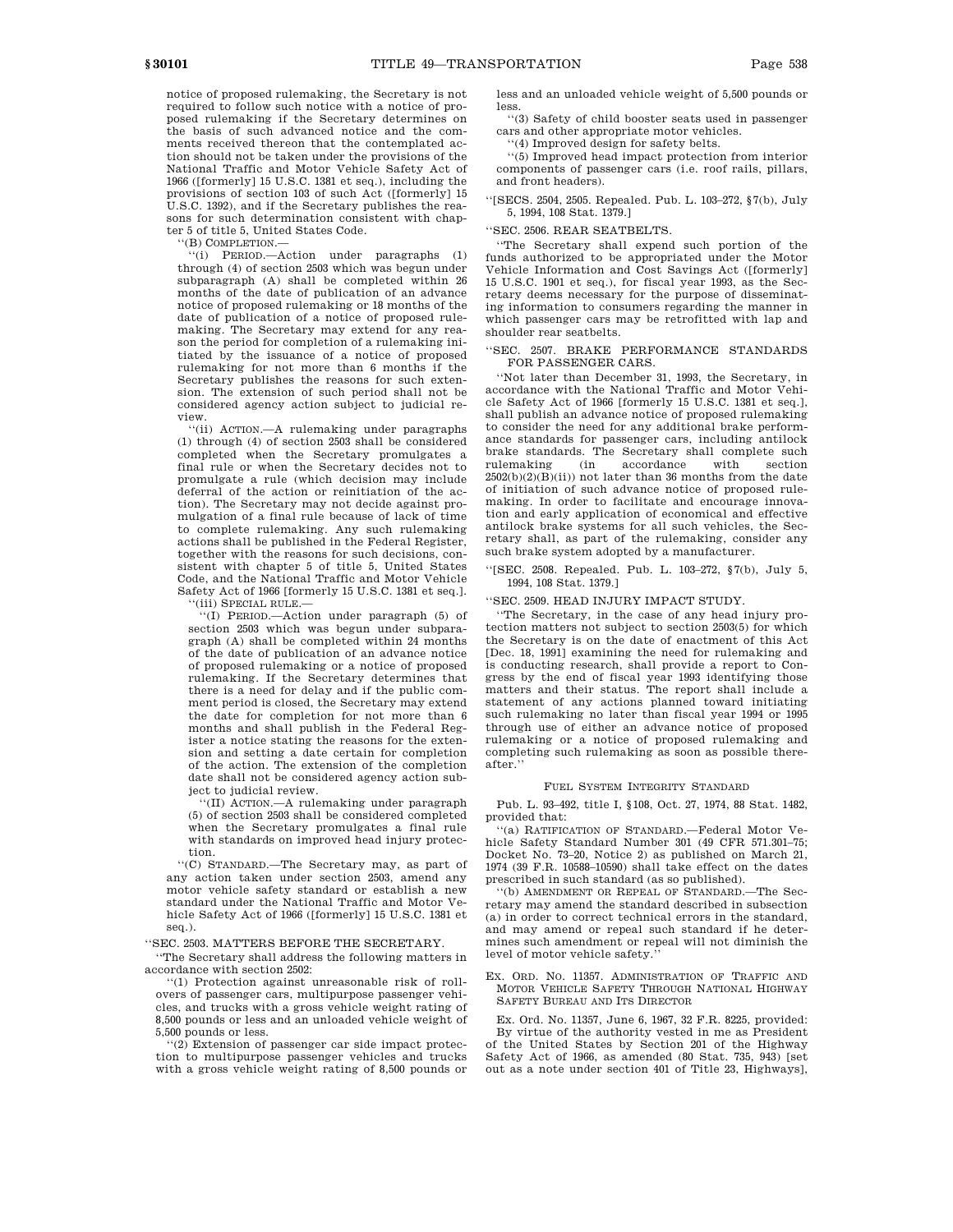and by Section 3(f)(3) of the Department of Transportation Act (80 Stat. 932) [former 49 U.S.C. 1652(f)(3)], it is hereby ordered that the provisions of the National Traffic and Motor Vehicle Safety Act of 1966, as amended (80 Stat. 718, 943) [formerly 15 U.S.C. 1381 et seq.], shall be carried out through the National Highway Safety Bureau and the Director thereof.

LYNDON B. JOHNSON.

# **§ 30102. Definitions**

(a) GENERAL DEFINITIONS.—In this chapter—

(1) ''dealer'' means a person selling and distributing new motor vehicles or motor vehicle equipment primarily to purchasers that in good faith purchase the vehicles or equipment other than for resale.

(2) ''defect'' includes any defect in performance, construction, a component, or material of a motor vehicle or motor vehicle equipment.

(3) ''distributor'' means a person primarily selling and distributing motor vehicles or motor vehicle equipment for resale.

(4) ''interstate commerce'' means commerce between a place in a State and a place in another State or between places in the same State through another State.

(5) ''manufacturer'' means a person—

(A) manufacturing or assembling motor vehicles or motor vehicle equipment; or

(B) importing motor vehicles or motor vehicle equipment for resale.

(6) ''motor vehicle'' means a vehicle driven or drawn by mechanical power and manufactured primarily for use on public streets, roads, and highways, but does not include a vehicle operated only on a rail line.

(7) ''motor vehicle equipment'' means—

(A) any system, part, or component of a motor vehicle as originally manufactured;

(B) any similar part or component manufactured or sold for replacement or improvement of a system, part, or component, or as an accessory or addition to a motor vehicle; or

(C) any device or an article or apparel (except medicine or eyeglasses prescribed by a licensed practitioner) that is not a system, part, or component of a motor vehicle and is manufactured, sold, delivered, offered, or intended to be used only to safeguard motor vehicles and highway users against risk of accident, injury, or death.

(8) ''motor vehicle safety'' means the performance of a motor vehicle or motor vehicle equipment in a way that protects the public against unreasonable risk of accidents occurring because of the design, construction, or performance of a motor vehicle, and against unreasonable risk of death or injury in an accident, and includes nonoperational safety of a motor vehicle.

(9) ''motor vehicle safety standard'' means a minimum standard for motor vehicle or motor vehicle equipment performance.

(10) ''State'' means a State of the United States, the District of Columbia, Puerto Rico, the Northern Mariana Islands, Guam, American Samoa, and the Virgin Islands.

(11) ''United States district court'' means a district court of the United States, a United States court for Guam, the Virgin Islands, and American Samoa, and the district court for the Northern Mariana Islands.

(b) LIMITED DEFINITIONS.—(1) In sections 30117(b), 30118–30121, and 30166(f) of this title—

(A) ''adequate repair'' does not include repair resulting in substantially impaired operation of a motor vehicle or motor vehicle equipment;

 $(B)$  "first purchaser" means the first purchaser of a motor vehicle or motor vehicle equipment other than for resale;

(C) ''original equipment'' means motor vehicle equipment (including a tire) installed in or on a motor vehicle at the time of delivery to the first purchaser;

(D) ''replacement equipment'' means motor vehicle equipment (including a tire) that is not original equipment;

(E) a brand name owner of a tire marketed under a brand name not owned by the manufacturer of the tire is deemed to be the manufacturer of the tire;

(F) a defect in original equipment, or noncompliance of original equipment with a motor vehicle safety standard prescribed under this chapter, is deemed to be a defect or noncompliance of the motor vehicle in or on which the equipment was installed at the time of delivery to the first purchaser;

(G) a manufacturer of a motor vehicle in or on which original equipment was installed when delivered to the first purchaser is deemed to be the manufacturer of the equipment; and

(H) a retreader of a tire is deemed to be the manufacturer of the tire.

(2) The Secretary of Transportation may prescribe regulations changing paragraph  $(1)(C)$ , (D), (F), or (G) of this subsection.

(Pub. L. 103–272, §1(e), July 5, 1994, 108 Stat. 941.)

HISTORICAL AND REVISION NOTES

| Revised<br><i>Section</i> | Source (U.S. Code)     | Source (Statutes at Large)                                                                                                           |
|---------------------------|------------------------|--------------------------------------------------------------------------------------------------------------------------------------|
| $30102(a)(1)$             | $15:1391(7)$ .         | Sept. 9, 1966, Pub. L. 89-563,<br>$$102(1)-(3), (5)-(9), (11),$<br>$(12)$ , 80 Stat. 718, 719.                                       |
|                           | $15:1391(10)$ .        | Sept. 9, 1966, Pub. L. 89-563,<br>§102(10), 80 Stat. 718; re-<br>stated Oct. 27, 1974, Pub.<br>L. 93-492, §110(a), 88 Stat.<br>1484. |
|                           | 49 App.:1655(a)(6)(A). | Oct. 15, 1966, Pub. L. 89-670,<br>$§6(a)(6)(A), 80$ Stat. 938.                                                                       |
| $30102(a)(2)$             | $15:1391(11)$ .        |                                                                                                                                      |
| $30102(a)(3)$             | $15:1391(6)$ .         |                                                                                                                                      |
| $30102(a)(4)$             | $15:1391(9)$ .         |                                                                                                                                      |
| $30102(a)(5)$             | $15:1391(5)$ .         |                                                                                                                                      |
| $30102(a)(6)$             | $15:1391(3)$ .         |                                                                                                                                      |
| $30102(a)(7)$             | $15:1391(4)$ .         | Sept. 9, 1966, Pub. L. 89-563,<br>§102(4), 80 Stat. 718; re-<br>stated May 22, 1970, Pub.<br>L. 91-265, §2, 84 Stat. 262.            |
| $30102(a)(8)$             | $15:1391(1)$ .         |                                                                                                                                      |
| $30102(a)(9)$             | $15:1391(2)$ .         |                                                                                                                                      |
| 30102(a)(10)              | $15:1391(8)$ .         |                                                                                                                                      |
| 30102(a)(11)              | $15:1391(12)$ .        |                                                                                                                                      |
| $30102(b)$                | 15:1419.               | Sept. 9, 1966, Pub. L. 89-563,<br>80 Stat. 718, §159; added<br>Oct. 27, 1974, Pub. L.<br>93-492, §102(a), 88 Stat.<br>1476.          |

In subsection (a), the definitions apply to the entire chapter because of references in 15:1421–1431 applying 15:1391–1420 to 15:1421–1431. Before clause (1), the words ''As used'' are omitted as surplus. In clause (1), the text of 15:1391(10) and 49 App.:1655 $(a)(6)(A)$  is omitted as sur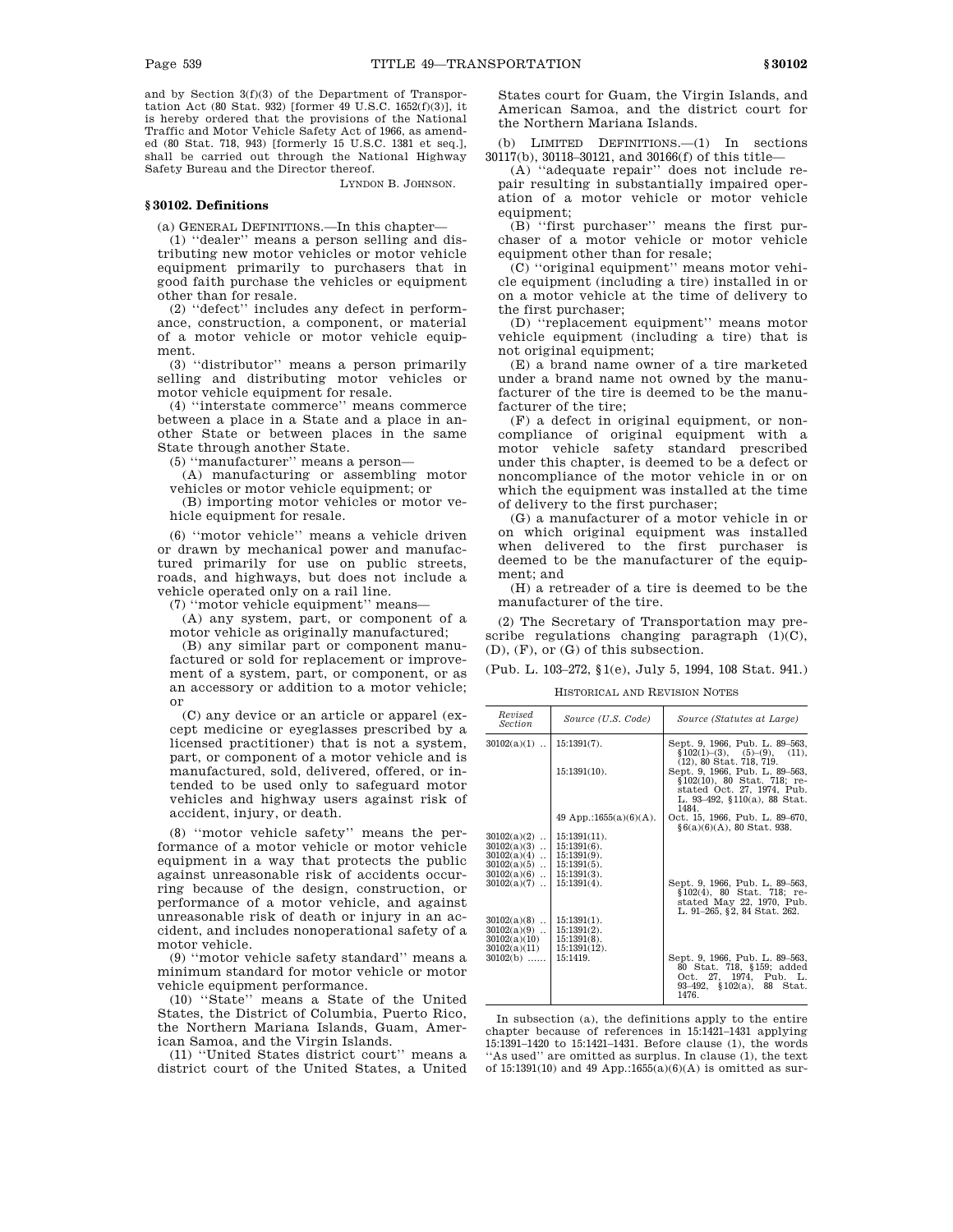plus because the complete name of the Secretary of Transportation is used the first time the term appears in a section. The words "selling and distributing" substituted for ''who is engaged in the sale and distribution of'' to eliminate unnecessary words. The word 'purposes'' is omitted as surplus. In clause (3), the words ''selling and distributing'' are substituted for ''engaged in the sale and distribution of'' to eliminate unnecessary words. In clause  $(5)(A)$ , the words "manufacturing or assembling'' are substituted for ''engaged in the manufacturing or assembling of'' to eliminate unnecessary words. In clause (7), the words ''physician or other duly'' and ''drivers, passengers, and other'' are omitted as surplus. In clause (8), the words ''is also protected'' and ''to persons'' are omitted as unnecessary. In clause (9), the words ''which is practicable, which meets the need for motor vehicle safety and which provides objective criteria'' are omitted as unnecessary because of 15:1392(a) which is restated in section 30111 of the revised title. In clauses (10) and (11), the words ''the Northern Mariana Islands'' are added because of section  $502(a)(2)$  of the Covenant to Establish a Commonwealth of the Northern Mariana Islands in Political Union with the United States of America, as enacted by the Act of March 24, 1976 (Public Law 94–241, 90 Stat. 268), and as proclaimed to be in effect by the President on January 9, 1978 (Proc. No. 4534, Oct. 24, 1977, 42 F.R. 56593). The words ''the Canal Zone'' are omitted because of the Panama Canal Treaty of 1977. In clause (10), the word ''means'' is substituted for ''includes'' as being more appropriate. The words ''a State of the United States'' are substituted for ''each of the several States'' for consistency. The words ''the Commonwealth of'' are omitted as surplus. In clause (11), the word ''Federal'' is omitted as surplus. The words ''of the Commonwealth of Puerto Rico'' are omitted as unnecessary because the district court of Puerto Rico is a district court of the United States under 28:119.

In subsection  $(b)(1)$ , before clause  $(A)$ , the words "The term'' and ''the term'' are omitted as surplus. In clause (B), the words ''of a motor vehicle or motor vehicle equipment'' are added for clarity. In clause (E), the words ''to be'' are added for consistency. The words ''marketed under such brand name'' are omitted as surplus. In clause (F), the words ''a motor vehicle safety standard prescribed under this chapter'' are added for clarity and consistency. The word ''noncompliance'' is substituted for ''failure to comply'' for consistency in the chapter. In clause (G), the words ''(rather than the manufacturer of such equipment)'' are omitted as surplus. The words ''deemed to be'' are substituted for ''considered'' for consistency. In clause (H), the words

''which have been'' are omitted as surplus. Subsection (b)(2) is substituted for ''Except as otherwise provided in regulations of the Secretary'' for clarity and because of the restatement.

#### LOW-SPEED ELECTRIC BICYCLES

Pub. L. 107–319, §2, Dec. 4, 2002, 116 Stat. 2776, provided that: ''For purposes of motor vehicle safety standards issued and enforced pursuant to chapter 301 of title 49, United States Code, a low-speed electric bicycle (as defined in section 38(b) of the Consumer Product Safety Act [15 U.S.C. 2085(b)]) shall not be considered a motor vehicle as defined by section 30102(6) of title 49, United States Code.''

### **§ 30103. Relationship to other laws**

(a) UNIFORMITY OF REGULATIONS.—The Secretary of Transportation may not prescribe a safety regulation related to a motor vehicle subject to subchapter I of chapter 135 of this title that differs from a motor vehicle safety standard prescribed under this chapter. However, the Secretary may prescribe, for a motor vehicle operated by a carrier subject to subchapter I of chapter 135, a safety regulation that imposes a higher standard of performance after manufacture than that required by an applicable standard in effect at the time of manufacture.

(b) PREEMPTION.—(1) When a motor vehicle safety standard is in effect under this chapter, a State or a political subdivision of a State may prescribe or continue in effect a standard applicable to the same aspect of performance of a motor vehicle or motor vehicle equipment only if the standard is identical to the standard prescribed under this chapter. However, the United States Government, a State, or a political subdivision of a State may prescribe a standard for a motor vehicle or motor vehicle equipment obtained for its own use that imposes a higher performance requirement than that required by the otherwise applicable standard under this chapter.

(2) A State may enforce a standard that is identical to a standard prescribed under this chapter.

(c) ANTITRUST LAWS.—This chapter does not—

(1) exempt from the antitrust laws conduct that is unlawful under those laws; or

(2) prohibit under the antitrust laws conduct that is lawful under those laws.

(d) WARRANTY OBLIGATIONS AND ADDITIONAL LEGAL RIGHTS AND REMEDIES.—Sections 30117(b), 30118–30121, 30166(f), and 30167(a) and (b) of this title do not establish or affect a warranty obligation under a law of the United States or a State. A remedy under those sections and sections 30161 and 30162 of this title is in addition to other rights and remedies under other laws of the United States or a State.

(e) COMMON LAW LIABILITY.—Compliance with a motor vehicle safety standard prescribed under this chapter does not exempt a person from liability at common law.

(Pub. L. 103–272, §1(e), July 5, 1994, 108 Stat. 943; Pub. L. 104–88, title III, §308(j), Dec. 29, 1995, 109 Stat. 947.)

HISTORICAL AND REVISION NOTES

| Revised<br><i>Section</i> | Source (U.S. Code)                             | Source (Statutes at Large)                                                                                                               |
|---------------------------|------------------------------------------------|------------------------------------------------------------------------------------------------------------------------------------------|
| $30103(a)$   15:1392(g).  |                                                | Sept. 9, 1966, Pub. L. 89–563,<br>$\S$ [103(g), 105(a)(6), 116, 80                                                                       |
| $30103(b)$   15:1392(d).  |                                                | Stat. 720, 721, 727.<br>Sept. 9, 1966, Pub. L. 89-563,<br>§103(d), 80 Stat. 719; Oct.<br>15, 1982, Pub. L. 97-331, §3,<br>96 Stat. 1619. |
| $30103(c)$   15:1405.     | $30103(d)$   15:1394(a)(6).<br>$15:1410a(e)$ . | Sept. 9, 1966, Pub. L. 89-563,                                                                                                           |
|                           |                                                | 80 Stat. 718, §§124(e), 160;<br>added Oct. 27, 1974, Pub. L.<br>93-492, $\S$ $102(a)$ , 106, 88<br>Stat. 1477. 1481.                     |
| $30103(e)$   15:1397(k).  | 15:1420.                                       | Sept. 9, 1966, Pub. L. 89–563,<br>§108(k), 80 Stat. 723; Oct.<br>31. 1988. Pub. L. 100–562.<br>§2(b), 102 Stat. 2818.                    |

In subsection (a), the words ''or the Transportation of Explosives Act, as amended (18 U.S.C. 831–835)'' are omitted as obsolete because 18:831–835 have been repealed. The word ''prescribe'' is substituted for ''adopt'' for consistency. The words ''or continue in effect'' and ''In prescribing safety regulations'' are omitted as surplus. The word ''prescribed'' is substituted for ''issued'' for consistency. The words ''to comply'' and ''Federal'' are omitted as surplus. The words ''in effect'' are added for clarity.

In subsection (b)(1), the word ''Federal'' is omitted as surplus. The word ''prescribe'' is substituted for ''either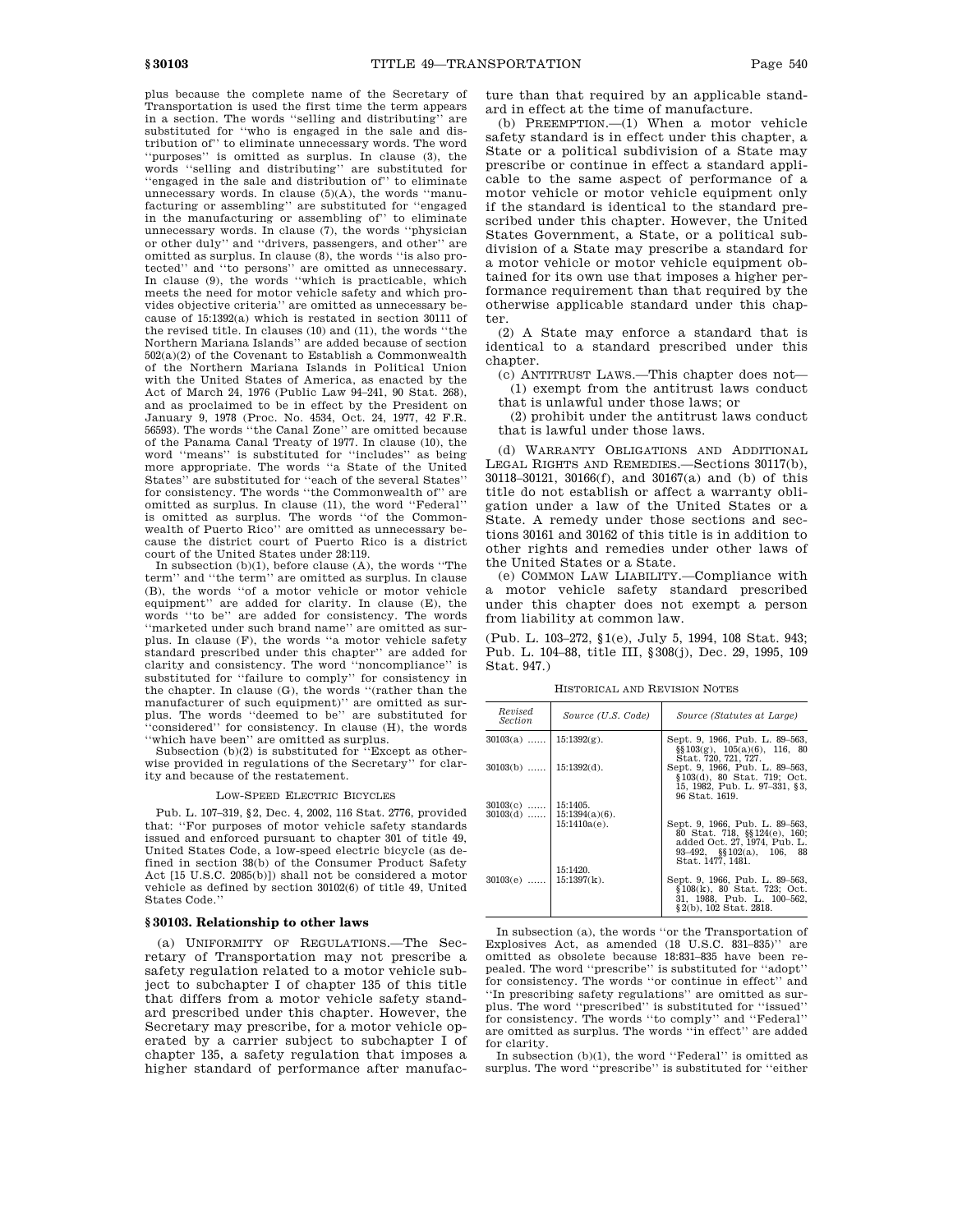to establish, or to continue in effect'' for consistency and to eliminate unnecessary words. The words ''standard prescribed under this chapter'' are substituted for ''Federal standard'' for clarity. The words ''However, the United States . . . may prescribe'' are substituted for ''Nothing in this section shall be construed to prevent the Federal . . . from establishing'' for consistency. The words ''of a State'' are substituted for ''thereof'' for clarity. The word ''standard'' is substituted for ''safety requirement'' for consistency. The words ''performance requirement'' are substituted for 'standard of performance'' to avoid using "standard' in 2 different ways.

Subsection (b)(2) is substituted for 15:1392(d) (2d sentence) for consistency and to eliminate unnecessary words.

In subsection (c), the words ''be deemed to'' and ''of the United States'' are omitted as surplus.

In subsection (d), the words ''United States'' are substituted for ''Federal'' in 15:1420 for consistency. The words ''Consumer'' in 15:1420, ''not in lieu of'' in 15:1410a(e) and 1420, and ''not in substitution for'' in 15:1394(a)(6) are omitted as surplus. The word ''other'' is added for clarity.

#### AMENDMENTS

1995—Subsec. (a). Pub. L. 104–88 substituted ''subchapter I of chapter 135'' for ''subchapter II of chapter 105'' in two places.

#### EFFECTIVE DATE OF 1995 AMENDMENT

Amendment by Pub. L. 104–88 effective Jan. 1, 1996, see section 2 of Pub. L. 104–88, set out as an Effective Date note under section 701 of this title.

#### **§ 30104. Authorization of appropriations**

There is authorized to be appropriated to the Secretary \$98,313,500 for the National Highway Traffic Safety Administration to carry out this part in each fiscal year beginning in fiscal year 1999 and ending in fiscal year 2001.

(Pub. L. 103–272, §1(e), July 5, 1994, 108 Stat. 944; Pub. L. 105–178, title VII, §7102(a), June 9, 1998, 112 Stat. 465; Pub. L. 106–39, §1(a), July 28, 1999, 113 Stat. 206.)

HISTORICAL AND REVISION NOTES

| Revised<br><b>Section</b> | Source (U.S. Code)        | Source (Statutes at Large)                                   |
|---------------------------|---------------------------|--------------------------------------------------------------|
|                           | $30104$   15:1392 (note). | Dec. 18, 1991, Pub. L. 102-240,<br>§2501(a), 105 Stat. 2081. |

In this section, before clause (1), the words ''to the Secretary of Transportation for the National Highway Traffic Safety Administration'' are substituted for ''For the National Highway Traffic Safety Administration'' for clarity and consistency in the revised title and with other titles of the United States Code. The reference to fiscal year 1992 is omitted as obsolete.

### AMENDMENTS

1999—Pub. L. 106–39 substituted ''\$98,313,500'' for ''\$81,200,000''.

1998—Pub. L. 105–178 reenacted section catchline without change and amended text generally. Prior to amendment, text read as follows: ''The following amounts may be appropriated to the Secretary of Transportation for the National Highway Traffic Safety Administration to carry out this chapter:

''(1) \$71,333,436 for the fiscal year ending September 30, 1993.

''(2) \$74,044,106 for the fiscal year ending September 30, 1994.

''(3) \$76,857,782 for the fiscal year ending September 30, 1995.''

# **§ 30105. Restriction on lobbying activities**

(a) IN GENERAL.—No funds appropriated to the Secretary for the National Highway Traffic Safety Administration shall be available for any activity specifically designed to urge a State or local legislator to favor or oppose the adoption of any specific legislative proposal pending before any State or local legislative body.

(b) APPEARANCE AS WITNESS NOT BARRED.— Subsection (a) does not prohibit officers or employees of the United States from testifying before any State or local legislative body in response to the invitation of any member of that legislative body or a State executive office.

(Added and amended Pub. L. 105–178, title VII, §7104(a), (c), June 9, 1998, 112 Stat. 466; Pub. L. 105–206, title IX, §9012(a), July 22, 1998, 112 Stat. 864.)

#### AMENDMENTS

1998—Subsec. (a). Pub. L. 105–178, §7104(c), as added by Pub. L. 105–206, inserted ''for the National Highway Traffic Safety Administration'' after ''Secretary''.

### EFFECTIVE DATE OF 1998 AMENDMENT

Title IX of Pub. L. 105–206 effective simultaneously with enactment of Pub. L. 105–178 and to be treated as included in Pub. L. 105–178 at time of enactment, and provisions of Pub. L. 105–178, as in effect on day before July 22, 1998, that are amended by title IX of Pub. L. 105–206 to be treated as not enacted, see section 9016 of Pub. L. 105–206, set out as a note under section 101 of Title 23, Highways.

# **§ 30106. Rented or leased motor vehicle safety and responsibility**

(a) IN GENERAL.—An owner of a motor vehicle that rents or leases the vehicle to a person (or an affiliate of the owner) shall not be liable under the law of any State or political subdivision thereof, by reason of being the owner of the vehicle (or an affiliate of the owner), for harm to persons or property that results or arises out of the use, operation, or possession of the vehicle during the period of the rental or lease, if—

(1) the owner (or an affiliate of the owner) is engaged in the trade or business of renting or leasing motor vehicles; and

(2) there is no negligence or criminal wrongdoing on the part of the owner (or an affiliate of the owner).

(b) FINANCIAL RESPONSIBILITY LAWS.—Nothing in this section supersedes the law of any State or political subdivision thereof—

(1) imposing financial responsibility or insurance standards on the owner of a motor vehicle for the privilege of registering and operating a motor vehicle; or

(2) imposing liability on business entities engaged in the trade or business of renting or leasing motor vehicles for failure to meet the financial responsibility or liability insurance requirements under State law.

(c) APPLICABILITY AND EFFECTIVE DATE.—Notwithstanding any other provision of law, this section shall apply with respect to any action commenced on or after the date of enactment of this section without regard to whether the harm that is the subject of the action, or the conduct that caused the harm, occurred before such date of enactment.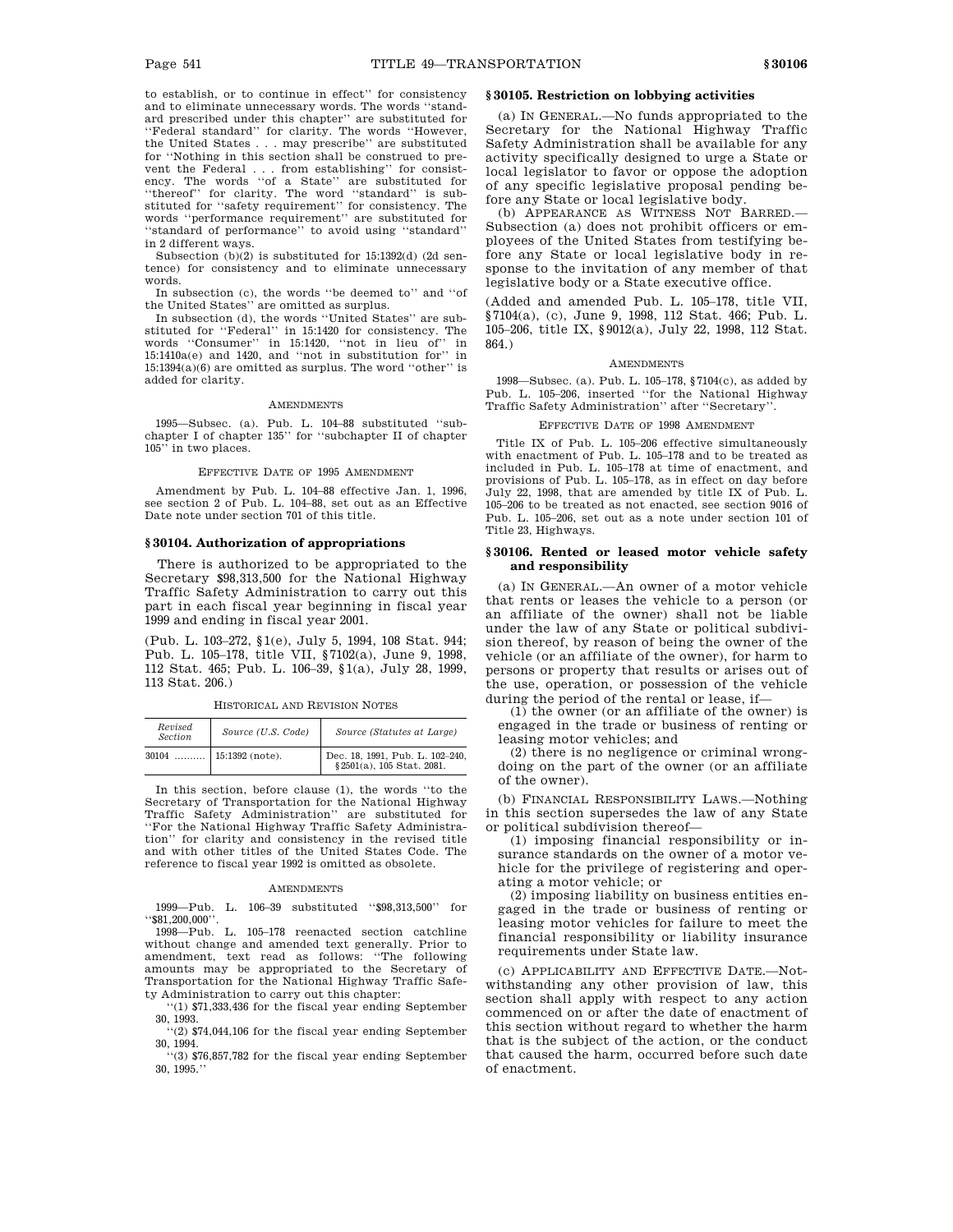(d) DEFINITIONS.—In this section, the following definitions apply:

(1) AFFILIATE.—The term ''affiliate'' means a person other than the owner that directly or indirectly controls, is controlled by, or is under common control with the owner. In the preceding sentence, the term ''control'' means the power to direct the management and policies of a person whether through ownership of voting securities or otherwise.

(2) OWNER.—The term ''owner'' means a person who is—

(A) a record or beneficial owner, holder of title, lessor, or lessee of a motor vehicle;

(B) entitled to the use and possession of a motor vehicle subject to a security interest in another person; or

(C) a lessor, lessee, or a bailee of a motor vehicle, in the trade or business of renting or leasing motor vehicles, having the use or possession thereof, under a lease, bailment, or otherwise.

(3) PERSON.—The term ''person'' means any individual, corporation, company, limited liability company, trust, association, firm, partnership, society, joint stock company, or any other entity.

(Added Pub. L. 109–59, title X, §10208(a), Aug. 10, 2005, 119 Stat. 1935.)

### REFERENCES IN TEXT

The date of enactment of this section, referred to in subsec. (c), is the date of enactment of Pub. L. 109–59, which was approved Aug. 10, 2005.

# SUBCHAPTER II—STANDARDS AND COMPLIANCE

# **§ 30111. Standards**

(a) GENERAL REQUIREMENTS.—The Secretary of Transportation shall prescribe motor vehicle safety standards. Each standard shall be practicable, meet the need for motor vehicle safety, and be stated in objective terms.

(b) CONSIDERATIONS AND CONSULTATION.—When prescribing a motor vehicle safety standard under this chapter, the Secretary shall—

(1) consider relevant available motor vehicle safety information;

(2) consult with the agency established under the Act of August 20, 1958 (Public Law 85–684, 72 Stat. 635), and other appropriate State or interstate authorities (including legislative committees);

(3) consider whether a proposed standard is reasonable, practicable, and appropriate for the particular type of motor vehicle or motor vehicle equipment for which it is prescribed; and

(4) consider the extent to which the standard will carry out section 30101 of this title.

(c) COOPERATION.—The Secretary may advise, assist, and cooperate with departments, agencies, and instrumentalities of the United States Government, States, and other public and private agencies in developing motor vehicle safety standards.

(d) EFFECTIVE DATES OF STANDARDS.—The Secretary shall specify the effective date of a motor vehicle safety standard prescribed under this chapter in the order prescribing the standard. A standard may not become effective before the 180th day after the standard is prescribed or later than one year after it is prescribed. However, the Secretary may prescribe a different effective date after finding, for good cause shown, that a different effective date is in the public interest and publishing the reasons for the finding.

(e) 5-YEAR PLAN FOR TESTING STANDARDS.— The Secretary shall establish and periodically review and update on a continuing basis a 5-year plan for testing motor vehicle safety standards prescribed under this chapter that the Secretary considers capable of being tested. In developing the plan and establishing testing priorities, the Secretary shall consider factors the Secretary considers appropriate, consistent with section 30101 of this title and the Secretary's other duties and powers under this chapter. The Secretary may change at any time those priorities to address matters the Secretary considers of greater priority. The initial plan may be the 5 year plan for compliance testing in effect on December 18, 1991.

(Pub. L. 103–272, §1(e), July 5, 1994, 108 Stat. 944.)

HISTORICAL AND REVISION NOTES

| Revised<br><i>Section</i> | Source (U.S. Code)                               | Source (Statutes at Large)                                                                                                     |
|---------------------------|--------------------------------------------------|--------------------------------------------------------------------------------------------------------------------------------|
| $30111(a)$                | $15:1392(a)$ , (b), (e)<br>(1st sentence).       | Sept. 9, 1966, Pub. L. 89-563,<br>$\S$ [102(13), 103(a)–(c), (e), (f),<br>107 (related to standards).<br>80 Stat. 719, 721.    |
| $30111(b)$                | $15:1391(13)$ .<br>$15:1392(f)$ .                |                                                                                                                                |
|                           | $30111(c)$ 15:1396 (related to<br>standards).    |                                                                                                                                |
|                           | $30111(d)$   15:1392(c), (e) (last<br>sentence). |                                                                                                                                |
| $30111(e)$   15:1392(j).  |                                                  | Sept. 9, 1966, Pub. L. 89-563,<br>80 Stat. 718, §103(j); added<br>Dec. 18, 1991, Pub. L.<br>102-240, §2505, 105 Stat.<br>2084. |

In subsection (a), the words ''shall prescribe'' are substituted for ''shall establish by order'' in 15:1392(a) and ''may by order'' in 15:1392(e) (1st sentence) for consistency. The words ''amend or revoke'' in 15:1392(e) (1st sentence) and 1397(b)(1) (last sentence) are omitted because they are included in ''prescribe''. The words ''appropriate Federal'' in 15:1392(a) and ''Federal'' in 15:1392(e) (1st sentence) are omitted as surplus. The words ''established under this section'' are omitted because of the restatement. The text of 15:1392(b) is omitted as surplus because 5:chs. 5, subch. II, and 7 apply unless otherwise stated.

In subsection (b)(1), the words ''including the results of research, development, testing and evaluation activities conducted pursuant to this chapter'' are omitted as surplus.

In subsection (b)(2), the words ''agency established under the Act of August 20, 1958 (Public Law 85–684, 72 Stat. 635)'' are substituted for 15:1391(13) and ''the Vehicle Equipment Safety Commission'' in 15:1392(f) because of the restatement. The citation in parenthesis is included only for information purposes.

In subsection (b)(4), the words ''contribute to'' are omitted as surplus.

In subsection (c), the words "departments, agencies, and instrumentalities of the United States Government, States, and other public and private agencies'' are substituted for ''other Federal departments and agencies, and State and other interested public and private agencies'' for consistency. The words ''planning and'' are omitted as surplus.

In subsection (d), the words ''The Secretary'' are added for clarity. The words ''effective date'' are sub-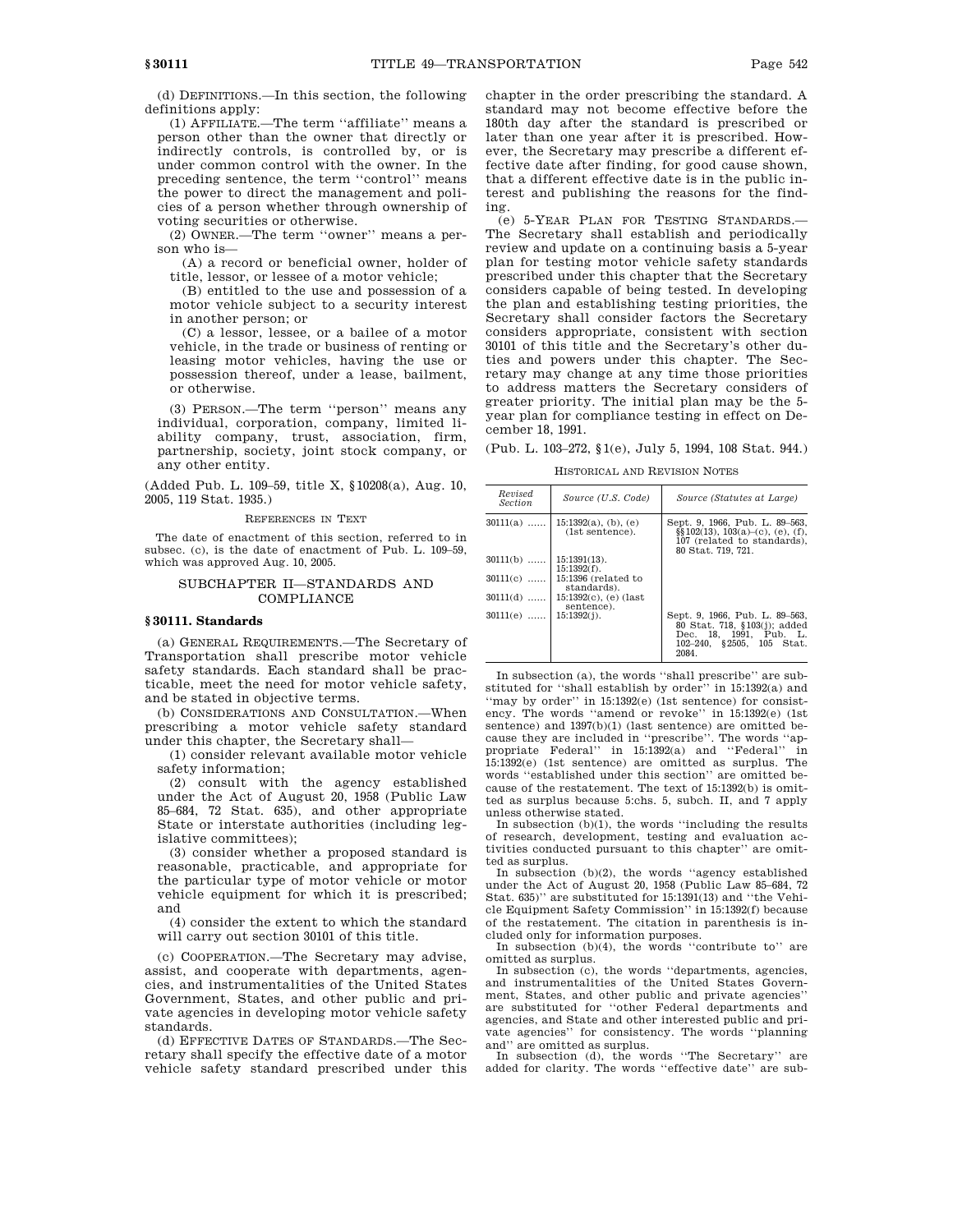stituted for ''the date . . . is to take effect'' to eliminate unnecessary words. The words ''under this chapter'' are added for clarity. The words ''However, the Secretary may prescribe a different effective date'' are substituted for ''unless the Secretary'' for clarity. The word ''different'' is substituted for ''earlier or later'' to eliminate unnecessary words.

In subsection (e), the words ''duties and powers'' are substituted for ''responsibilities'', and the word ''change'' is substituted for ''adjust'', and for clarity and consistency in the revised title.

#### REFERENCES IN TEXT

Act of August 20, 1958, referred to in subsec. (b)(2), is set out as a note under former section 313 of Title 23, Highways.

### PEDESTRIAN SAFETY ENHANCEMENT

Pub. L. 111–373, Jan. 4, 2011, 124 Stat. 4086, provided that:

# ''SECTION 1. SHORT TITLE.

''This Act may be cited as the 'Pedestrian Safety Enhancement Act of 2010'.

#### ''SEC. 2. DEFINITIONS.

''As used in this Act—

''(1) the term 'Secretary' means the Secretary of Transportation;

''(2) the term 'alert sound' (herein referred to as the 'sound') means a vehicle-emitted sound to enable pedestrians to discern vehicle presence, direction, location, and operation;

'(3) the term 'cross-over speed' means the speed at which tire noise, wind resistance, or other factors eliminate the need for a separate alert sound as determined by the Secretary;

''(4) the term 'motor vehicle' has the meaning given such term in section 30102(a)(6) of title 49, United States Code, except that such term shall not include a trailer (as such term is defined in section 571.3 of title 49, Code of Federal Regulations);

''(5) the term 'conventional motor vehicle' means a motor vehicle powered by a gasoline, diesel, or alternative fueled internal combustion engine as its sole means of propulsion;

''(6) the term 'manufacturer' has the meaning given such term in section 30102(a)(5) of title 49, United States Code;

''(7) the term 'dealer' has the meaning given such term in section 30102(a)(1) of title 49, United States Code;

''(8) the term 'defect' has the meaning given such term in section 30102(a)(2) of title 49, United States Code;

''(9) the term 'hybrid vehicle' means a motor vehicle which has more than one means of propulsion; and

''(10) the term 'electric vehicle' means a motor vehicle with an electric motor as its sole means of propulsion.

''SEC. 3. MINIMUM SOUND REQUIREMENT FOR MOTOR VEHICLES.

''(a) RULEMAKING REQUIRED.—Not later than 18 months after the date of enactment of this Act [Jan. 4, 2011] the Secretary shall initiate rulemaking, under section 30111 of title 49, United States Code, to promulgate a motor vehicle safety standard—

''(1) establishing performance requirements for an alert sound that allows blind and other pedestrians to reasonably detect a nearby electric or hybrid vehicle operating below the cross-over speed, if any; and

''(2) requiring new electric or hybrid vehicles to provide an alert sound conforming to the requirements of the motor vehicle safety standard established under this subsection.

''The motor vehicle safety standard established under this subsection shall not require either driver or pedestrian activation of the alert sound and shall allow the pedestrian to reasonably detect a nearby electric or hybrid vehicle in critical operating scenarios including, but not limited to, constant speed, accelerating, or decelerating. The Secretary shall allow manufacturers to provide each vehicle with one or more sounds that comply with the motor vehicle safety standard at the time of manufacture. Further, the Secretary shall require manufacturers to provide, within reasonable manufacturing tolerances, the same sound or set of sounds for all vehicles of the same make and model and shall prohibit manufacturers from providing any mechanism for anyone other than the manufacturer or the dealer to disable, alter, replace, or modify the sound or set of sounds, except that the manufacturer or dealer may alter, replace, or modify the sound or set of sounds in order to remedy a defect or non-compliance with the motor vehicle safety standard. The Secretary shall promulgate the required motor vehicle safety standard pursuant to this subsection not later than 36 months after the date of enactment of this Act.

''(b) CONSIDERATION.—When conducting the required rulemaking, the Secretary shall—

''(1) determine the minimum level of sound emitted from a motor vehicle that is necessary to provide blind and other pedestrians with the information needed to reasonably detect a nearby electric or hybrid vehicle operating at or below the cross-over speed, if any;

''(2) determine the performance requirements for an alert sound that is recognizable to a pedestrian as a motor vehicle in operation; and

''(3) consider the overall community noise impact. ''(c) PHASE-IN REQUIRED.—The motor vehicle safety standard prescribed pursuant to subsection (a) of this section shall establish a phase-in period for compliance, as determined by the Secretary, and shall require full compliance with the required motor vehicle safety standard for motor vehicles manufactured on or after September 1st of the calendar year that begins 3 years after the date on which the final rule is issued.

''(d) REQUIRED CONSULTATION.—When conducting the required study and rulemaking, the Secretary shall—

''(1) consult with the Environmental Protection Agency to assure that the motor vehicle safety standard is consistent with existing noise requirements overseen by the Agency;

''(2) consult consumer groups representing individuals who are blind;

''(3) consult with automobile manufacturers and professional organizations representing them;

''(4) consult technical standardization organizations responsible for measurement methods such as the Society of Automotive Engineers, the International Organization for Standardization, and the United Nations Economic Commission for Europe, World Forum for Harmonization of Vehicle Regulations.

''(e) REQUIRED STUDY AND REPORT TO CONGRESS.—Not later than 48 months after the date of enactment of this Act, the Secretary shall complete a study and report to Congress as to whether there exists a safety need to apply the motor vehicle safety standard required by subsection (a) to conventional motor vehicles. In the event that the Secretary determines there exists a safety need, the Secretary shall initiate rulemaking under section 30111 of title 49, United States Code, to extend the standard to conventional motor vehicles.

### ''SEC. 4. FUNDING.

''Notwithstanding any other provision of law, \$2,000,000 of any amounts made available to the Secretary of Transportation under under [sic] section 406 of title 23, United States Code, shall be made available to the Administrator of the National Highway Transportation Safety Administration for carrying out section 3 of this Act.

#### CHILD SAFETY STANDARDS FOR MOTOR VEHICLES

Pub. L. 110–189, Feb. 28, 2008, 122 Stat. 639, provided that: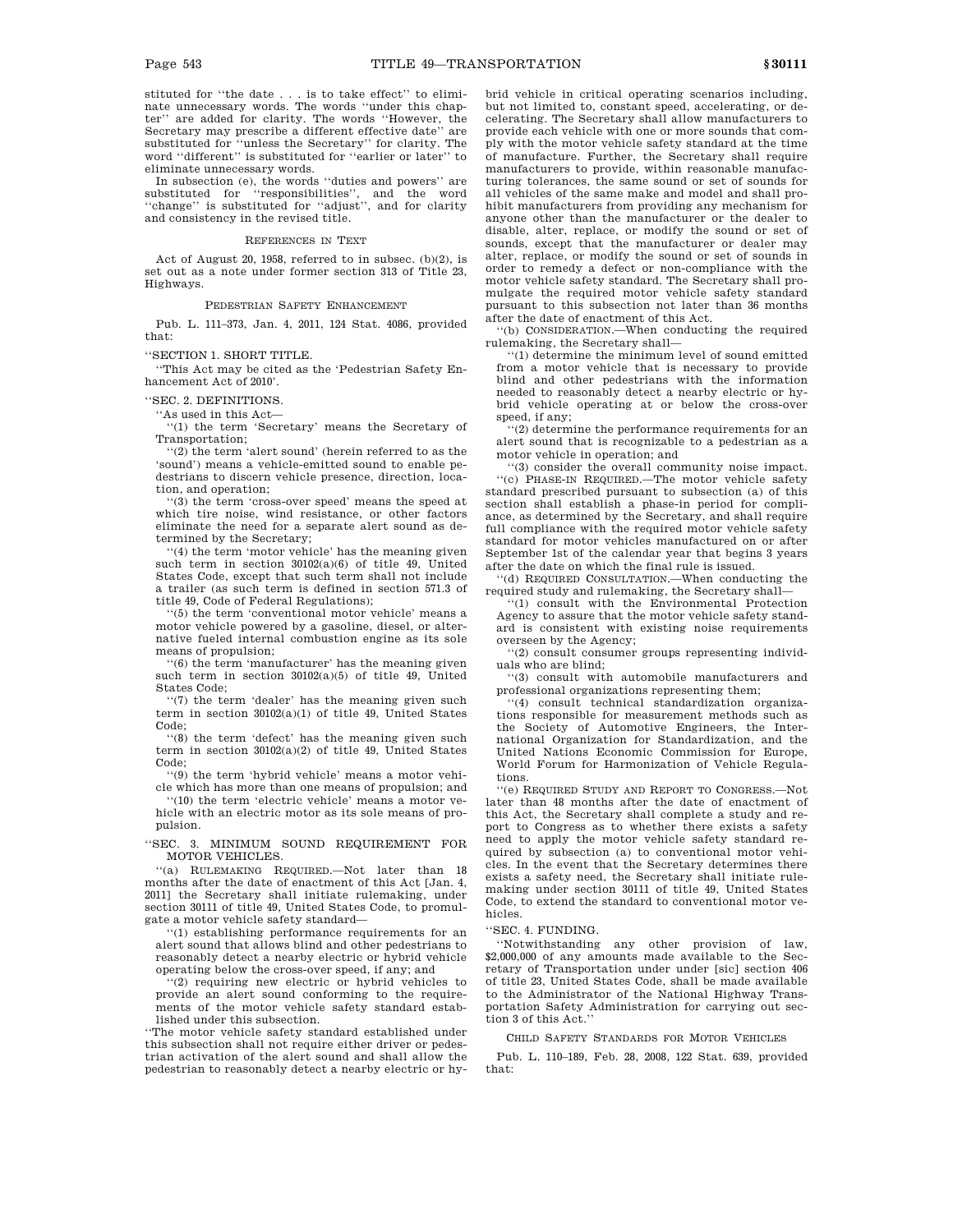''SECTION 1. SHORT TITLE.

''This Act may be cited as the 'Cameron Gulbransen Kids Transportation Safety Act of 2007' or the 'K.T. Safety Act of 2007'.

''SEC. 2. RULEMAKING REGARDING CHILD SAFETY. ''(a) POWER WINDOW SAFETY.—

''(1) CONSIDERATION OF RULE.—Not later than 18 months after the date of the enactment of this Act [Feb. 28, 2008], the Secretary of Transportation (referred to in this Act as the 'Secretary') shall initiate a rulemaking to consider prescribing or amending Federal motor vehicle safety standards to require power windows and panels on motor vehicles to automatically reverse direction when such power windows and panels detect an obstruction to prevent children and others from being trapped, injured, or killed.

(2) DEADLINE FOR DECISION.—If the Secretary determines such safety standards are reasonable, practicable, and appropriate, the Secretary shall prescribe, under section 30111 of title 49, United States Code, the safety standards described in paragraph (1) not later than 30 months after the date of enactment of this Act. If the Secretary determines that no additional safety standards are reasonable, practicable, and appropriate, the Secretary shall—

 $(\overline{A})$  not later than 30 months after the date of enactment of this Act, transmit a report to the Committee on Energy and Commerce of the House of Representatives and the Committee on Commerce, Science, and Transportation of the Senate describing the reasons such standards were not prescribed; and

''(B) publish and otherwise make available to the public through the Internet and other means (such as the 'Buying a Safer Car' brochure) information regarding which vehicles are or are not equipped with power windows and panels that automatically reverse direction when an obstruction is detected.

''(b) REARWARD VISIBILITY.—Not later than 12 months after the date of the enactment of this Act [Feb. 28, 2008], the Secretary shall initiate a rulemaking to revise Federal Motor Vehicle Safety Standard 111 (FMVSS 111) to expand the required field of view to enable the driver of a motor vehicle to detect areas behind the motor vehicle to reduce death and injury resulting from backing incidents, particularly incidents involving small children and disabled persons. The Secretary may prescribe different requirements for different types of motor vehicles to expand the required field of view to enable the driver of a motor vehicle to detect areas behind the motor vehicle to reduce death and injury resulting from backing incidents, particularly incidents involving small children and disabled persons. Such standard may be met by the provision of additional mirrors, sensors, cameras, or other technology to expand the driver's field of view. The Secretary shall prescribe final standards pursuant to this subsection not later than 36 months after the date of enactment of this Act.

''(c) PHASE-IN PERIOD.— ''(1) PHASE-IN PERIOD REQUIRED.—The safety standards prescribed pursuant to subsections (a) and (b) shall establish a phase-in period for compliance, as determined by the Secretary, and require full compliance with the safety standards not later than 48 months after the date on which the final rule is issued.

''(2) PHASE-IN PRIORITIES.—In establishing the phase-in period of the rearward visibility safety standards required under subsection (b), the Secretary shall consider whether to require the phase-in according to different types of motor vehicles based on data demonstrating the frequency by which various types of motor vehicles have been involved in backing incidents resulting in injury or death. If the Secretary determines that any type of motor vehicle should be given priority, the Secretary shall issue regulations that specify—

''(A) which type or types of motor vehicles shall be phased-in first; and

''(B) the percentages by which such motor vehicles shall be phased-in.

''(d) PREVENTING MOTOR VEHICLES FROM ROLLING AWAY.—

''(1) REQUIREMENT.—Each motor vehicle with an automatic transmission that includes a 'park' position manufactured for sale after September 1, 2010, shall be equipped with a system that requires the service brake to be depressed before the transmission can be shifted out of 'park'. This system shall function in any starting system key position in which the transmission can be shifted out of 'park'.

''(2) TREATMENT AS MOTOR VEHICLE SAFETY STAND-ARD.—A violation of paragraph (1) shall be treated as a violation of a motor vehicle safety standard prescribed under section 30111 of title 49, United States Code, and shall be subject to enforcement by the Secretary under chapter 301 of such title.

''(3) PUBLICATION OF NONCOMPLIANT VEHICLES.—

''(A) INFORMATION SUBMISSION.—Not later than 60 days after the date of the enactment of this Act [Feb. 28, 2008], for the current model year and annually thereafter through 2010, each motor vehicle manufacturer shall transmit to the Secretary the make and model of motor vehicles with automatic transmissions that include a 'park' position that do not comply with the requirements of paragraph (1).

''(B) PUBLICATION.—Not later than 30 days after receiving the information submitted under subparagraph (A), the Secretary shall publish and otherwise make available to the public through the Internet and other means the make and model of the applicable motor vehicles that do not comply with the requirements of paragraph (1). Any motor vehicle not included in the publication under this subparagraph shall be presumed to comply with such requirements.

''(e) DEFINITION OF MOTOR VEHICLE.—As used in this Act and for purposes of the motor vehicle safety standards described in subsections (a) and (b), the term 'motor vehicle' has the meaning given such term in section 30102(a)(6) of title 49, United States Code, except that such term shall not include—

''(1) a motorcycle or trailer (as such terms are defined in section 571.3 of title 49, Code of Federal Regulations); or

''(2) any motor vehicle that is rated at more than 10,000 pounds gross vehicular weight.

''(f) DATABASE ON INJURIES AND DEATHS IN NONTRAF-FIC, NONCRASH EVENTS.—

''(1) IN GENERAL.—Not later than 12 months after the date of the enactment of this Act [Feb. 28, 2008], the Secretary shall establish and maintain a database of injuries and deaths in nontraffic, noncrash events involving motor vehicles.

''(2) CONTENTS.—The database established pursuant to paragraph (1) shall include information regard-

ing— ''(A) the number, types, and causes of injuries and deaths resulting from the events described in paragraph (1);

''(B) the make, model, and model year of motor vehicles involved in such events, when practicable; and

''(C) other variables that the Secretary determines will enhance the value of the database.

''(3) AVAILABILITY.—The Secretary shall make the information contained in the database established pursuant to paragraph (1) available to the public through the Internet and other means.

''SEC. 3. CHILD SAFETY INFORMATION PROGRAM.

''(a) IN GENERAL.—Not later than 9 months after the date of the enactment of this Act [Feb. 28, 2008], the Secretary shall provide information about hazards to children in nontraffic, noncrash incident situations by—

''(1) supplementing an existing consumer information program relating to child safety; or

''(2) creating a new consumer information program relating to child safety.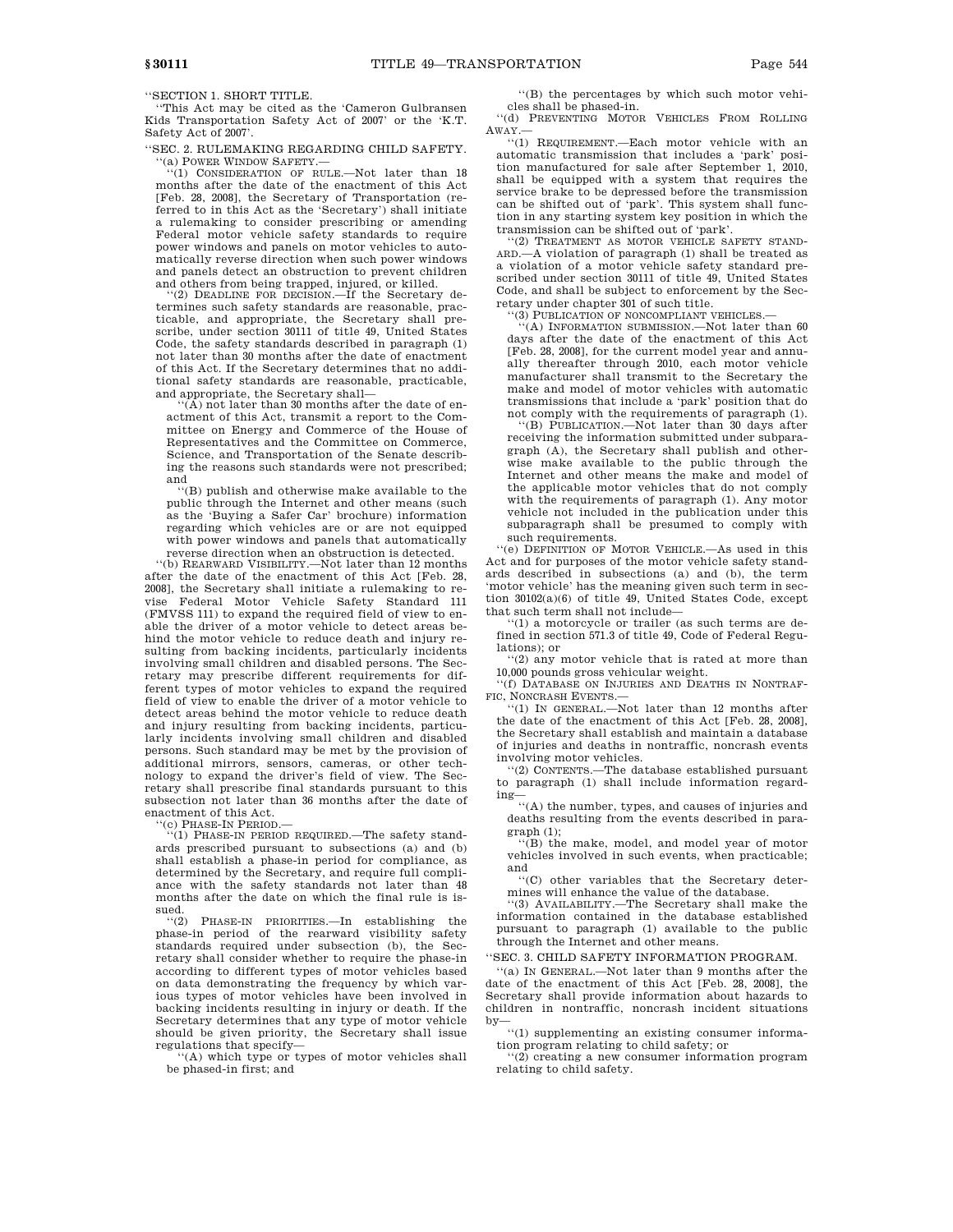''(b) PROGRAM REQUIREMENTS.—In carrying out the program under subsection (a), the Secretary shall—

'(1) utilize information collected pursuant to section 2(f) regarding nontraffic, noncrash injuries, and other relevant data the Secretary considers appropriate, to establish priorities for the program;

''(2) address ways in which parents and caregivers can reduce risks to small children arising from back over incidents, hyperthermia in closed motor vehicles, accidental actuation of power windows, and any other risks the Secretary determines should be addressed; and

''(3) make information related to the program available to the public through the Internet and other means.

''SEC. 4. DEADLINES.

''If the Secretary determines that the deadlines applicable under this Act cannot be met, the Secretary shall—

''(1) establish new deadlines; and

''(2) notify the Committee on Energy and Commerce of the House of Representatives and the Committee on Commerce, Science, and Transportation of the Senate of the new deadlines and describing the reasons the deadlines specified under this Act could not be met.''

IMPROVING CRITERIA USED IN A RECALL

Pub. L. 106–414, §15, Nov. 1, 2000, 114 Stat. 1808, provided that:

''(a) REVIEW OF STANDARDS AND CRITERIA USED IN OPENING A DEFECT OR NONCOMPLIANCE INVESTIGATION. The Secretary shall, not later than 30 days after the date of the enactment of this Act [Nov. 1, 2000], undertake a comprehensive review of all standards, criteria, procedures, and methods, including data management and analysis used by the National Highway Traffic Safety Administration in determining whether to open a defect or noncompliance investigation pursuant to subchapter II or IV of chapter 301 of title 49, United States Code, and shall undertake such steps as may be necessary to update and improve such standards, criteria, procedures, or methods, including data management and analysis.

''(b) REPORT TO CONGRESS.—Not later than 1 year after the date of the enactment of this Act [Nov. 1, 2000], the Secretary shall transmit to the Committee on Commerce [now Committee on Energy and Commerce] of the House of Representatives and the Committee on Commerce, Science, and Transportation of the Senate a report describing the Secretary's findings and actions under subsection (a).''

# **§ 30112. Prohibitions on manufacturing, selling, and importing noncomplying motor vehicles and equipment**

(a) GENERAL.—(1) Except as provided in this section, sections 30113 and 30114 of this title, and subchapter III of this chapter, a person may not manufacture for sale, sell, offer for sale, introduce or deliver for introduction in interstate commerce, or import into the United States, any motor vehicle or motor vehicle equipment manufactured on or after the date an applicable motor vehicle safety standard prescribed under this chapter takes effect unless the vehicle or equipment complies with the standard and is covered by a certification issued under section 30115 of this title.

(2) Except as provided in this section, sections 30113 and 30114 of this title, and subchapter III of this chapter, a school or school system may not purchase or lease a new 15-passenger van if it will be used significantly by, or on behalf of, the school or school system to transport preprimary, primary, or secondary school students to or from school or an event related to school, unless the 15-passenger van complies with the motor vehicle standards prescribed for school buses and multifunction school activity buses under this title. This paragraph does not apply to the purchase or lease of a 15-passenger van under a contract executed before the date of enactment of this paragraph.

(b) NONAPPLICATION.—This section does not apply to—

(1) the sale, offer for sale, or introduction or delivery for introduction in interstate commerce of a motor vehicle or motor vehicle equipment after the first purchase of the vehicle or equipment in good faith other than for resale;

 $(2)$  a person-

(A) establishing that the person had no reason to know, despite exercising reasonable care, that a motor vehicle or motor vehicle equipment does not comply with applicable motor vehicle safety standards prescribed under this chapter; or

(B) holding, without knowing about the noncompliance and before the vehicle or equipment is first purchased in good faith other than for resale, a certificate issued by a manufacturer or importer stating the vehicle or equipment complies with applicable standards prescribed under this chapter;

(3) a motor vehicle or motor vehicle equipment intended only for export, labeled for export on the vehicle or equipment and on the outside of any container of the vehicle or equipment, and exported;

(4) a motor vehicle the Secretary of Transportation decides under section 30141 of this title is capable of complying with applicable standards prescribed under this chapter;

(5) a motor vehicle imported for personal use by an individual who receives an exemption under section 30142 of this title;

(6) a motor vehicle under section 30143 of this title imported by an individual employed outside the United States;

(7) a motor vehicle under section 30144 of this title imported on a temporary basis;

(8) a motor vehicle or item of motor vehicle equipment under section 30145 of this title requiring further manufacturing; or

(9) a motor vehicle that is at least 25 years old.

(Pub. L. 103–272, §1(e), July 5, 1994, 108 Stat. 945; Pub. L. 109–59, title X, §10309(b), Aug. 10, 2005, 119 Stat. 1942.)

HISTORICAL AND REVISION NOTES

| Revised<br><i>Section</i> | Source (U.S. Code)                                            | Source (Statutes at Large)                                                                                                                                                                                       |
|---------------------------|---------------------------------------------------------------|------------------------------------------------------------------------------------------------------------------------------------------------------------------------------------------------------------------|
| $30112(a)$                | $15:1397(a)(1)(A)$ .                                          | Sept. 9, 1966, Pub. L. 89-563,<br>$$108(a)(1)(A)$ , 80 Stat. 722;<br>Oct. 27, 1974, Pub. L.<br>$93-492$ , $$103(a)(1)$ , 88 Stat.<br>1477; Oct. 31, 1988, Pub. L.<br>100-562, $\S2(c)$ , (d), 102 Stat.<br>2824. |
|                           | $15:1397(c)(1)$ .                                             | Sept. 9, 1966, Pub. L. 89-563,<br>80 Stat. 718, §108(c)(1), (i);<br>added Oct. 31, 1988, Pub. L.<br>100-562, $\S$ 2(b), 102 Stat.<br>2818, 2823.                                                                 |
| 30112(b)<br>$(1)–(3)$ .   | $15:1397(a)(2)(D)$ ,<br>$(b)(1)$ (1st sen-<br>tence), $(2)$ . | Sept. 9, 1966, Pub. L. 89-563,<br>$$108(a)(2)(D), (b)(1)$ (1st<br>sentence), (2), 80 Stat. 722;<br>Oct. 27, 1974, Pub. L.<br>$93-492$ , $103(a)(1)$ , 88 Stat.<br>1477, 1478.                                    |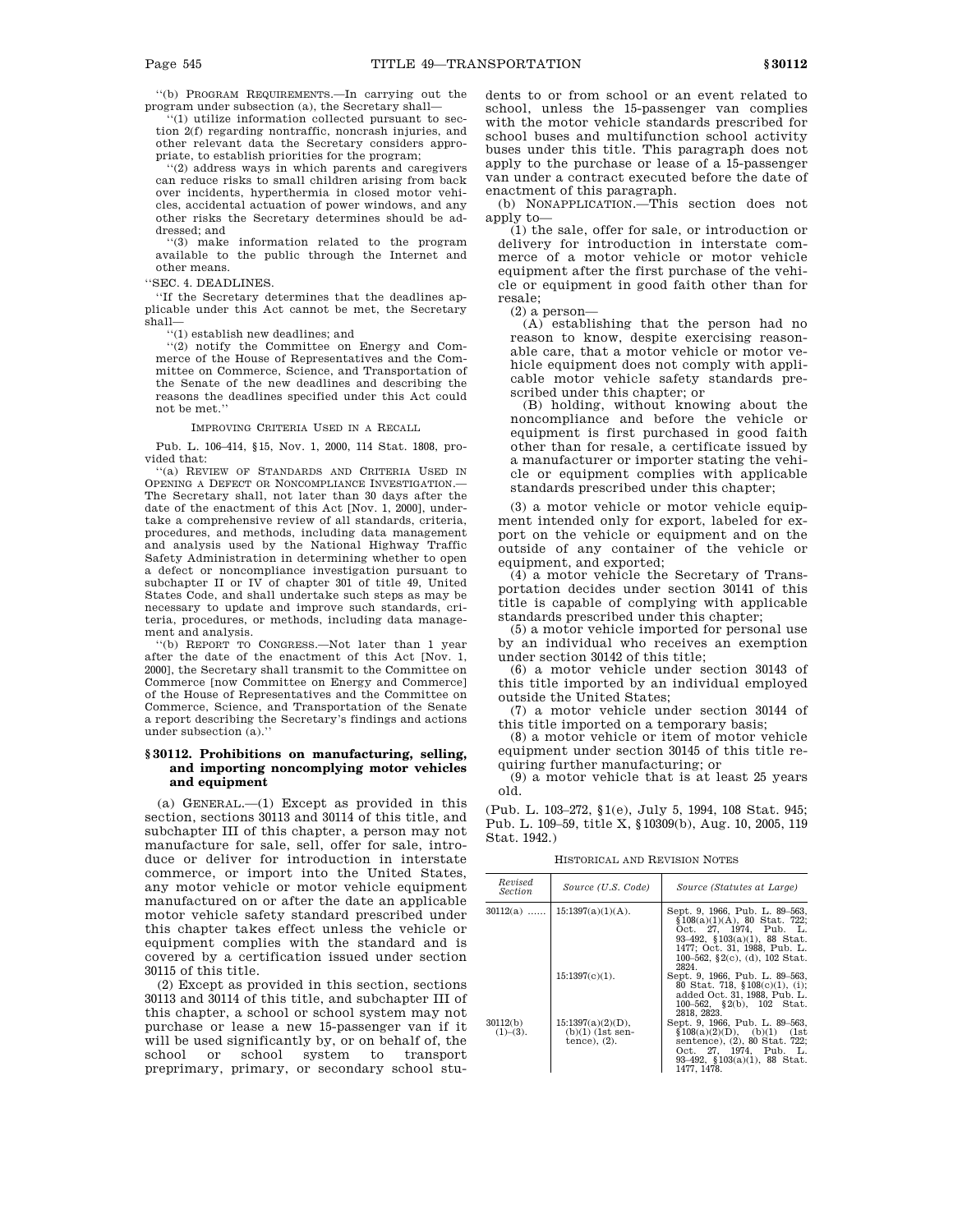HISTORICAL AND REVISION NOTES—CONTINUED

| Revised<br><i>Section</i>              | Source (U.S. Code)                                  | Source (Statutes at Large)                                                                                                                                                                                        |
|----------------------------------------|-----------------------------------------------------|-------------------------------------------------------------------------------------------------------------------------------------------------------------------------------------------------------------------|
| 30112(b)<br>$(4)–(8)$ .<br>30112(b)(9) | $15:1397(b)(3)$ .<br>(no source).<br>$15:1397(i)$ . | Sept. 9, 1966, Pub. L. 89–563,<br>$$108(b)(3), 80$ Stat.<br>723;<br>Oct. 27, 1974, Pub.<br>L.<br>$$103(a)(1)(B)$ ,<br>- 88<br>93–492.<br>Stat. 1478; Oct. 31, 1988.<br>Pub. L. 100-562, §2(a), 102<br>Stat. 2818. |

In subsection (a), the words ''Except as provided in this section . . . and subchapter III of this chapter'' are substituted for  $15:1397(c)(1)$  to eliminate unnecessary words and because of the restatement. The reference to section 30113 is added for clarity.

In subsection (b), before clause (1), the text of 15:1397(a)(2)(D) is omitted as obsolete because under section 30124 of the revised title a standard prescribed under this chapter may not allow compliance by use of a safety belt interlock or a continuous buzzer. In clause (2)(A), the words ''despite exercising reasonable care'' are substituted for ''in the exercise of due care'' for clarity and consistency in the revised title. The words ''motor vehicle safety standards prescribed under this chapter'' are substituted for ''Federal motor vehicle safety standards'' for clarity and consistency in this chapter. In clause (2)(B), the words ''without knowing about the noncompliance'' are substituted for ''unless such person knows that such vehicle or equipment does not so conform'' to eliminate unnecessary words and for consistency in the revised title. Clauses (4)–(8) are added to provide cross–references to sections restating exceptions to the general rule restated in subsection (a) of this section.

#### REFERENCES IN TEXT

The date of enactment of this paragraph, referred to in subsec. (a)(2), is the date of enactment of Pub. L. 109–59, which was approved Aug. 10, 2005.

#### **AMENDMENTS**

2005—Subsec. (a). Pub. L. 109–59, which directed amendment of section 30112(a), without specifying the title to be amended, by designating existing provisions as par. (1) and adding par. (2), was executed to this section, to reflect the probable intent of Congress.

# **§ 30113. General exemptions**

(a) DEFINITION.—In this section, ''low-emission motor vehicle'' means a motor vehicle meeting the standards for new motor vehicles applicable to the vehicle under section 202 of the Clean Air Act (42 U.S.C. 7521) when the vehicle is manufactured and emitting an air pollutant in an amount significantly below one of those standards.

(b) AUTHORITY TO EXEMPT AND PROCEDURES.— (1) The Secretary of Transportation may exempt, on a temporary basis, motor vehicles from a motor vehicle safety standard prescribed under this chapter or passenger motor vehicles from a bumper standard prescribed under chapter 325 of this title, on terms the Secretary considers appropriate. An exemption may be renewed. A renewal may be granted only on reapplication and must conform to the requirements of this subsection.

(2) The Secretary may begin a proceeding under this subsection when a manufacturer applies for an exemption or a renewal of an exemption. The Secretary shall publish notice of the application and provide an opportunity to comment. An application for an exemption or for a renewal of an exemption shall be filed at a time and in the way, and contain information, this section and the Secretary require.

(3) The Secretary may act under this subsection on finding that—

(A) an exemption is consistent with the public interest and this chapter or chapter 325 of this title (as applicable); and

(B)(i) compliance with the standard would cause substantial economic hardship to a manufacturer that has tried to comply with the standard in good faith;

(ii) the exemption would make easier the development or field evaluation of a new motor vehicle safety feature providing a safety level at least equal to the safety level of the standard;

(iii) the exemption would make the development or field evaluation of a low-emission motor vehicle easier and would not unreasonably lower the safety level of that vehicle; or

(iv) compliance with the standard would prevent the manufacturer from selling a motor vehicle with an overall safety level at least equal to the overall safety level of nonexempt vehicles.

(c) CONTENTS OF APPLICATIONS.—A manufacturer applying for an exemption under subsection (b) of this section shall include the following information in the application:

(1) if the application is made under subsection  $(b)(3)(B)(i)$  of this section, a complete financial statement describing the economic hardship and a complete description of the manufacturer's good faith effort to comply with each motor vehicle safety standard prescribed under this chapter, or a bumper standard prescribed under chapter 325 of this title, from which the manufacturer is requesting an exemption.

(2) if the application is made under subsection  $(b)(3)(B)(ii)$  of this section, a record of the research, development, and testing establishing the innovative nature of the safety feature and a detailed analysis establishing that the safety level of the feature at least equals the safety level of the standard.

(3) if the application is made under subsection  $(b)(3)(B)(iii)$  of this section, a record of the research, development, and testing establishing that the motor vehicle is a low-emission motor vehicle and that the safety level of the vehicle is not lowered unreasonably by exemption from the standard.

(4) if the application is made under subsection  $(b)(3)(B)(iv)$  of this section, a detailed analysis showing how the vehicle provides an overall safety level at least equal to the overall safety level of nonexempt vehicles.

(d) ELIGIBILITY.—A manufacturer is eligible for an exemption under subsection  $(b)(3)(B)(i)$  of this section (including an exemption under subsection  $(b)(3)(B)(i)$  relating to a bumper standard referred to in subsection  $(b)(1))$  only if the Secretary determines that the manufacturer's total motor vehicle production in the most recent year of production is not more than 10,000. A manufacturer is eligible for an exemption under subsection  $(b)(3)(B)(ii)$ , (iii), or (iv) of this section only if the Secretary determines the ex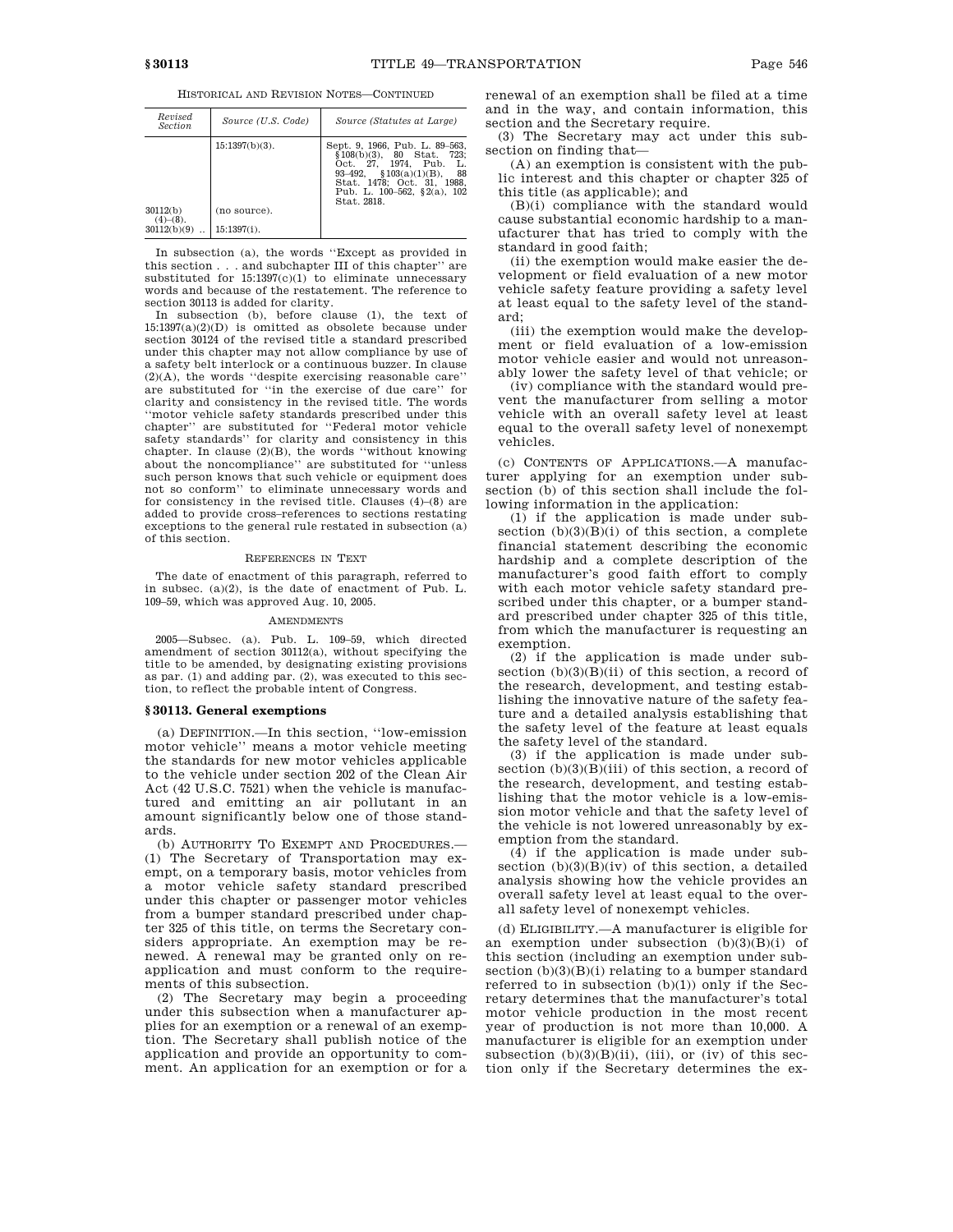emption is for not more than 2,500 vehicles to be sold in the United States in any 12-month period.

(e) MAXIMUM PERIOD.—An exemption or renewal under subsection  $(b)(3)(B)(i)$  of this section may be granted for not more than 3 years. An exemption or renewal under subsection  $(b)(3)(B)(ii)$ , (iii), or (iv) of this section may be granted for not more than 2 years.

(f) DISCLOSURE.—The Secretary may make public, by the 10th day after an application is filed, information contained in the application or relevant to the application unless the information concerns or is related to a trade secret or other confidential information not relevant to the application.

(g) NOTICE OF DECISION.—The Secretary shall publish in the Federal Register a notice of each decision granting an exemption under this section and the reasons for granting it.

(h) PERMANENT LABEL REQUIREMENT.—The Secretary shall require a permanent label to be fixed to a motor vehicle granted an exemption under this section. The label shall either name or describe each motor vehicle safety standard prescribed under this chapter or bumper standard prescribed under chapter 325 of this title from which the vehicle is exempt. The Secretary may require that written notice of an exemption be delivered by appropriate means to the dealer and the first purchaser of the vehicle other than for resale.

(Pub. L. 103–272, §1(e), July 5, 1994, 108 Stat. 945; Pub. L. 105–277, div. A, §101(g) [title III, §351(a)], Oct. 21, 1998, 112 Stat. 2681–439, 2681–475.)

| Revised<br>Section | Source (U.S. Code)                                                                                 | Source (Statutes at Large)                                                                                                                                                     |  |
|--------------------|----------------------------------------------------------------------------------------------------|--------------------------------------------------------------------------------------------------------------------------------------------------------------------------------|--|
| $30113(a)$         | $15:1410(g)$ .                                                                                     | Sept. 9, 1966, Pub. L. 89–563,<br>80 Stat. 718, §123; added<br>Apr. 10, 1968, Pub. L.<br>90-283, 82 Stat. 72; restated<br>Oct. 25, 1972, Pub. L.<br>92-548, §3, 86 Stat. 1159. |  |
| $30113(b)$         | $15:1410(a)$ (1st sen-<br>tence), $(c)(1)$<br>(23d-last words),<br>$(2)$ $(23d - last)$<br>words). |                                                                                                                                                                                |  |
| $30113(c)$         | $15:1410(e)$ .                                                                                     |                                                                                                                                                                                |  |
| $30113(d)$         | $15:1410(d)$ .                                                                                     |                                                                                                                                                                                |  |
| $30113(e)$         | 15:1410(c)(1)(1st-22d<br>words), $(2)$<br>$(1st-22d$ words).                                       |                                                                                                                                                                                |  |
| $30113(f)$         | $15:1410(f)$ .                                                                                     |                                                                                                                                                                                |  |
| $30113(g)$         | 15:1410(a) (last sen-<br>tence).                                                                   |                                                                                                                                                                                |  |
| $30113(h)$         | $15:1410(b)$ .                                                                                     |                                                                                                                                                                                |  |

HISTORICAL AND REVISION NOTES

In subsection (a), the words "the term" and "type of" are omitted as surplus. The words ''when the vehicle is manufactured'' are substituted for ''at the time of manufacture'' for consistency.

In subsection (b)(1), the words ''Except as provided in subsection (d) of this section'' are omitted as surplus. The words ''to such extent'' are omitted as being included in ''on terms the Secretary considers appropriate'

In subsection (b)(2), the words ''The Secretary may begin a proceeding under this subsection . . . for an exemption or a renewal of an exemption'' are added because of the restatement. The words ''of the application'' are added for clarity. The words ''An application for an exemption or for a renewal of an exemption shall

be filed'' are added because of the restatement. In subsection (b)(3)(A), the words ''such temporary'' and ''the objectives of'' are omitted as surplus.

In subsection  $(b)(3)(B)(i)$ , the words "to a manufacturer that'' are substituted for ''such manufacturer . . . and that the manufacturer'' to eliminate unnecessary words. The words ''from which it requests to be exempted'' are omitted as surplus.

In subsection  $(b)(3)(B)(ii)$ , the words "from which an exemption is sought'' are omitted as surplus. In subsection (b)(3)(B)(iii), the words ''lower the safe-

ty level'' are substituted for ''degrade the safety'' for clarity.

In subsection  $(b)(3)(B)(iv)$ , the word "requiring" is omitted as surplus.

In subsection (c), before clause (1), the words ''the following information'' are added for clarity. In clause (1), the word ''describing'' is substituted for ''the basis of showing'' to eliminate unnecessary words. The words ''each motor vehicle safety standard prescribed under this chapter from which the manufacturer is requesting an exemption'' are substituted for ''the standards'' for clarity. In clauses (2) and (3), the words ''a record'' are substituted for ''documentation'' for consistency in the revised title. In clause (2), the words ''establishing that the safety level of the feature at least equals the safety level of the standard'' are substituted for ''establishing that the level of safety of the new safety feature is equivalent to or exceeds the level of safety established in the standard from which the exemption is sought'' because of the restatement. In clause (3), the word ''level'' is added, and the words ''lowered . . . by exemption from the standard'' are substituted for ''degraded'', for consistency in this section. In clause (4), the words ''at least equal to'' are substituted for 'equivalent to or exceeding'' for consistency.

In subsection (f), the text of 15:1410(f) (1st sentence) is omitted as executed. The words ''under this section all'' and ''other information'' are omitted as surplus. The words "to the application" are substituted for ''thereto'' for clarity. The words ''business'' and ''for exemption'' are omitted as surplus.

In subsection (g), the words ''The Secretary'' are added for clarity. The word ''temporary'' is omitted as surplus. The words ''under this section'' are added for clarity.

In subsection (h), the words ''a  $\ldots$  . label to be fixed to a motor vehicle granted an exemption under this section'' are substituted for ''labeling of each exempted motor vehicle . . . and be affixed to such exempted vehicles'' for clarity. The words ''of such exempted motor vehicle in such manner as he deems'' are omitted as surplus. The words ''motor vehicle safety standard prescribed under this chapter'' are substituted for ''the standards'' for clarity and consistency in this chapter.

# **AMENDMENTS**

1998—Subsec. (b)(1). Pub. L. 105–277, §101(g) [title III, §351(a)(1)(A)], inserted ''or passenger motor vehicles from a bumper standard prescribed under chapter 325 of this title,'' after ''a motor vehicle safety standard prescribed under this chapter''.

Subsec. (b)(3)(A). Pub. L. 105–277, §101(g) [title III, §351(a)(1)(B)], inserted ''or chapter 325 of this title (as applicable)'' after ''this chapter''.

Subsec.  $(c)(1)$ . Pub. L. 105–277, §101 $(g)$  [title III, §351(a)(2)], inserted '', or a bumper standard prescribed under chapter 325 of this title,'' after ''motor vehicle safety standard prescribed under this chapter''.

Subsec. (d). Pub. L. 105–277, §101(g) [title III, §351(a)(3)], inserted ''(including an exemption under subsection  $(b)(3)(B)(i)$  relating to a bumper standard referred to in subsection  $(b)(1))$ " after "subsection  $(b)(3)(B)(i)$  of this section".

Subsec. (h). Pub. L. 105–277, §101(g) [title III, §351(a)(4)], inserted ''or bumper standard prescribed under chapter 325 of this title'' after ''each motor vehicle safety standard prescribed under this chapter''.

### **§ 30114. Special exemptions**

The Secretary of Transportation may exempt a motor vehicle or item of motor vehicle equipment from section 30112(a) of this title on terms the Secretary decides are necessary for research,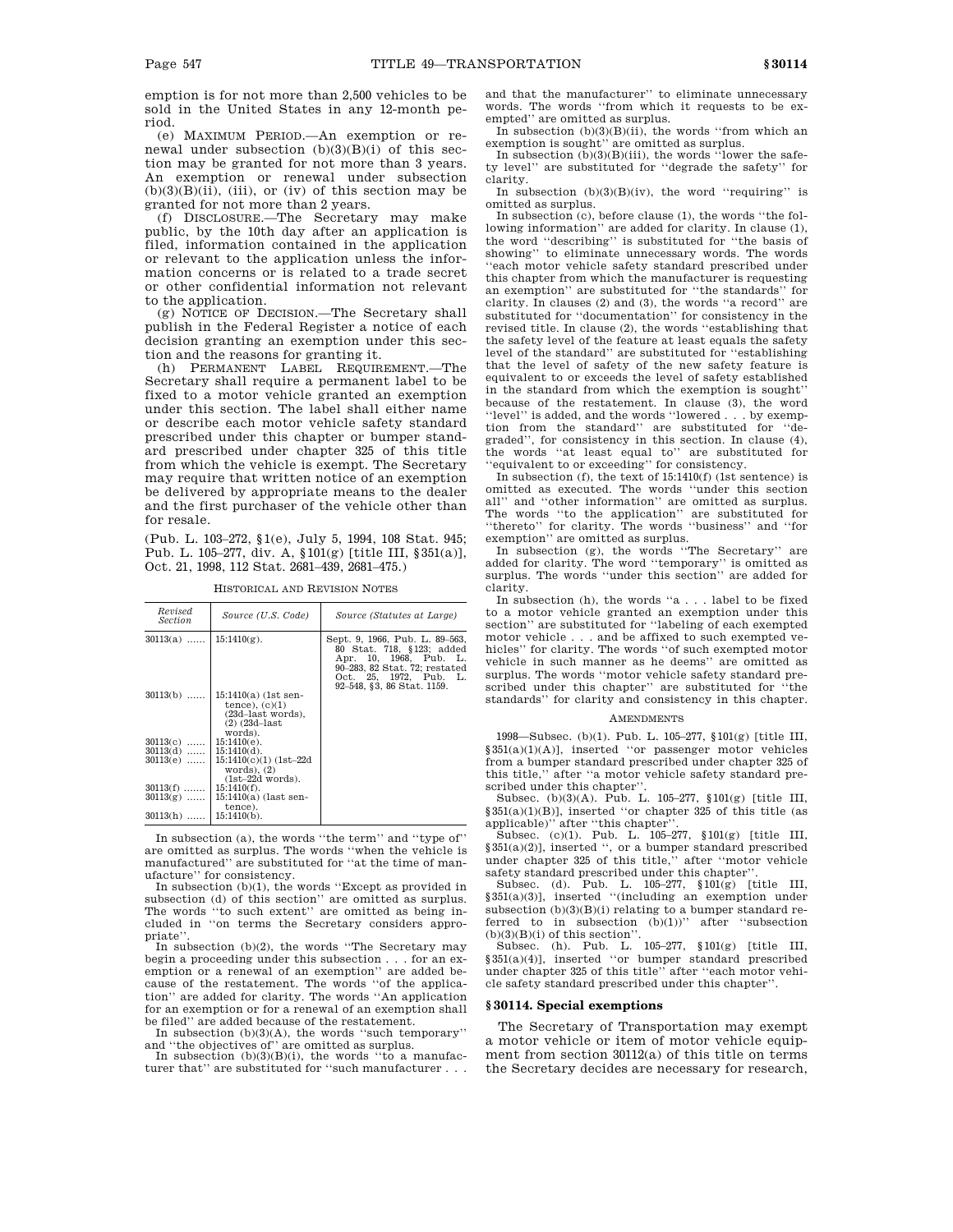investigations, demonstrations, training, competitive racing events, show, or display.

(Pub. L. 103–272, §1(e), July 5, 1994, 108 Stat. 947; Pub. L. 105–178, title VII, §7107(a), June 9, 1998, 112 Stat. 469.)

| Revised<br>Section    | Source (U.S. Code) | Source (Statutes at Large)                                                                                                    |
|-----------------------|--------------------|-------------------------------------------------------------------------------------------------------------------------------|
| $30114$   15:1397(j). |                    | Sept. 9, 1966, Pub. L. 89-563,<br>80 Stat. 718, §108(j); added<br>Oct. 31. 1988. Pub. L.<br>100-562, §2(b), 102 Stat.<br>2824 |

HISTORICAL AND REVISION NOTES

The word ''conditions'' is omitted as being included in ''terms'', and the word ''studies'' is omitted as being included in ''research''. The word ''solely'' is omitted as unnecessary.

#### **AMENDMENTS**

1998—Pub. L. 105–178 substituted ''competitive racing events, show, or display'' for ''or competitive racing events'

# TRANSITION RULE

Pub. L. 105–178, title VII, §7107(b), June 9, 1998, 112 Stat. 469, provided that: ''A person who is the owner of a motor vehicle located in the United States on the date of enactment of this Act [June 9, 1998] may seek an exemption under section 30114 of title 49, United States Code, as amended by subsection (a) of this section, for a period of 6 months after the date regulations of the Secretary of Transportation promulgated in response to such amendment take effect.''

# **§ 30115. Certification of compliance**

(a) IN GENERAL.—A manufacturer or distributor of a motor vehicle or motor vehicle equipment shall certify to the distributor or dealer at delivery that the vehicle or equipment complies with applicable motor vehicle safety standards prescribed under this chapter. A person may not issue the certificate if, in exercising reasonable care, the person has reason to know the certificate is false or misleading in a material respect. Certification of a vehicle must be shown by a label or tag permanently fixed to the vehicle. Certification of equipment may be shown by a label or tag on the equipment or on the outside of the container in which the equipment is delivered.

(b) CERTIFICATION LABEL.—In the case of the certification label affixed by an intermediate or final stage manufacturer of a motor vehicle built in more than 1 stage, each intermediate or final stage manufacturer shall certify with respect to each applicable Federal motor vehicle safety standard—

(1) that it has complied with the specifications set forth in the compliance documentation provided by the incomplete motor vehicle manufacturer in accordance with regulations prescribed by the Secretary; or

(2) that it has elected to assume responsibility for compliance with that standard.

If the intermediate or final stage manufacturer elects to assume responsibility for compliance with the standard covered by the documentation provided by an incomplete motor vehicle manufacturer, the intermediate or final stage manufacturer shall notify the incomplete motor vehicle manufacturer in writing within a reasonable time of affixing the certification label. A violation of this subsection shall not be subject to a civil penalty under section 30165.

(Pub. L. 103–272, §1(e), July 5, 1994, 108 Stat. 947; Pub. L. 106–414, §9, Nov. 1, 2000, 114 Stat. 1805.)

HISTORICAL AND REVISION NOTES

| Revised<br>Source (U.S. Code)<br>Source (Statutes at Large)<br>Section                                        |       |                          |                                                                                                                                                                        |
|---------------------------------------------------------------------------------------------------------------|-------|--------------------------|------------------------------------------------------------------------------------------------------------------------------------------------------------------------|
|                                                                                                               |       |                          |                                                                                                                                                                        |
| (related to<br>$15:1403$ .<br>\$103(a)(1)(A), (2)(B),<br>Stat. 1477. 1478.<br>15:1403.<br>§114, 80 Stat. 726. | 30115 | $15:1397(a)(1)(C)$ , (E) | Sept. 9, 1966, Pub. L. 89-563,<br>$$108(a)(1)(C)$ , (E) (related<br>to §114), 80 Stat, 722; Oct.<br>27, 1974, Pub. L. 93-492,<br>-88<br>Sept. 9, 1966, Pub. L. 89-563, |

The words ''fail to issue a certificate required by section 1403 of this title" in  $15:1397(a)(1)(C)$  and the text of  $15:1397(a)(1)(E)$  (related to 15:1403) are omitted as surplus. The word ''certify'' is substituted for ''furnish . . . the certification'' in 15:1403 to eliminate unnecessary words. The words ''the time of'' and ''of such vehicle or equipment by such manufacturer or distributor'' are omitted as surplus. The words ''prescribed under this chapter'' are added for clarity. The word ''reasonable'' is substituted for "due" in  $15:1397(a)(1)(C)$  for consistency in the revised title. The words ''to the effect that a motor vehicle or item of motor vehicle equipment conforms to all applicable Federal motor vehicle safety standards'' are omitted because of the restatement. The words ''shown by'' are substituted for ''in the form of'' in 15:1403 for clarity.

### **AMENDMENTS**

2000—Pub. L. 106–414 designated existing provisions as subsec. (a), inserted heading, and added subsec. (b).

# FOLLOW-UP REPORT

Pub. L. 106–414, §16, Nov. 1, 2000, 114 Stat. 1808, provided that: ''One year after the date of the enactment of this Act [Nov. 1, 2000], the Secretary of Transportation shall report to the Congress on the implementation of the amendments made by this Act [see Short Title of 2000 Amendment note set out under section 30101 of this title] and any recommendations for additional amendments for consumer safety.''

# **§ 30116. Defects and noncompliance found before sale to purchaser**

(a) ACTIONS REQUIRED OF MANUFACTURERS AND DISTRIBUTORS.—If, after a manufacturer or distributor sells a motor vehicle or motor vehicle equipment to a distributor or dealer and before the distributor or dealer sells the vehicle or equipment, it is decided that the vehicle or equipment contains a defect related to motor vehicle safety or does not comply with applicable motor vehicle safety standards prescribed under this chapter—

(1) the manufacturer or distributor immediately shall repurchase the vehicle or equipment at the price paid by the distributor or dealer, plus transportation charges and reasonable reimbursement of at least one percent a month of the price paid prorated from the date of notice of noncompliance or defect to the date of repurchase; or

(2) if a vehicle, the manufacturer or distributor immediately shall give to the distributor or dealer at the manufacturer's or distributor's own expense, the part or equipment needed to make the vehicle comply with the standards or correct the defect.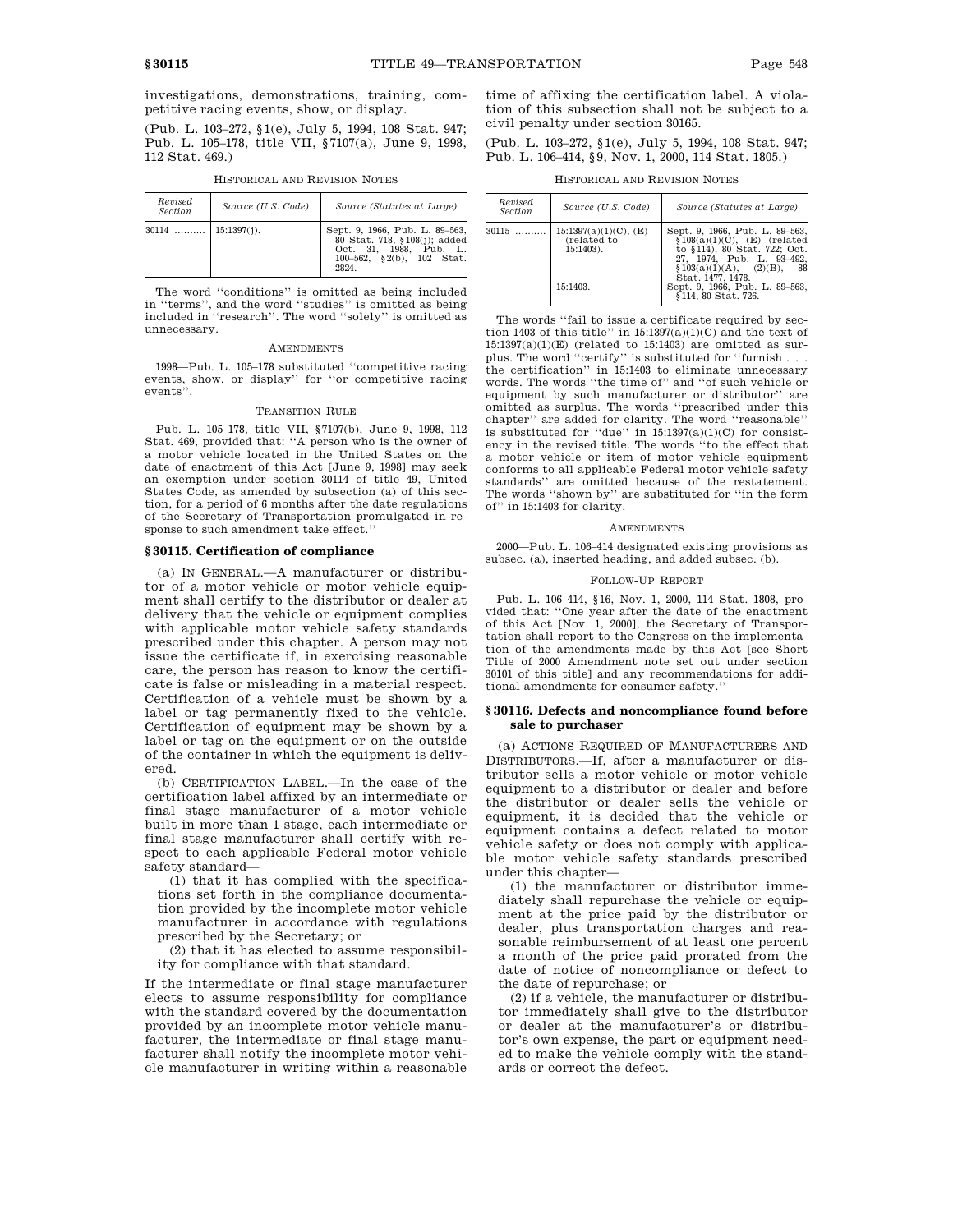(b) DISTRIBUTOR OR DEALER INSTALLATION.— The distributor or dealer shall install the part or equipment referred to in subsection (a)(2) of this section. If the distributor or dealer installs the part or equipment with reasonable diligence after it is received, the manufacturer shall reimburse the distributor or dealer for the reasonable value of the installation and a reasonable reimbursement of at least one percent a month of the manufacturer's or distributor's selling price prorated from the date of notice of noncompliance or defect to the date the motor vehicle complies with applicable motor vehicle safety standards prescribed under this chapter or the defect is corrected.

(c) ESTABLISHING AMOUNT DUE AND CIVIL AC-TIONS.—The parties shall establish the value of installation and the amount of reimbursement under this section. If the parties do not agree, or if a manufacturer or distributor refuses to comply with subsection (a) or (b) of this section, the distributor or dealer purchasing the motor vehicle or motor vehicle equipment may bring a civil action. The action may be brought in a United States district court for the judicial district in which the manufacturer or distributor resides, is found, or has an agent, to recover damages, court costs, and a reasonable attorney's fee. An action under this section must be brought not later than 3 years after the claim accrues.

(Pub. L. 103–272, §1(e), July 5, 1994, 108 Stat. 947.)

| Revised<br>Section | Source (U.S. Code)                                  | Source (Statutes at Large)                            |
|--------------------|-----------------------------------------------------|-------------------------------------------------------|
|                    | $30116(a)$   15:1400(a) (less (2)                   | Sept. 9, 1966, Pub. L. 89-563,<br>§111, 80 Stat, 724. |
|                    | $30116(b) \dots 1511400(a)(2) (last 97)$<br>words). |                                                       |
|                    | 30116(c)  15:1400(b), (c).                          |                                                       |

HISTORICAL AND REVISION NOTES

In subsection  $(a)(1)$ , the words "as the case may be", ''from such distributor or dealer'', ''all . . . involved'', and ''by the manufacturer or distributor'' are omitted as surplus.

In subsection (a)(2), the words ''manufacturer's or distributor's'' are substituted for ''his'' for clarity. The words ''or parts'' are omitted because of 1:1. The words ''the vehicle comply with the standards or correct the defect'' are substituted for ''conforming'' for clarity.

In subsection (b), the words ''the part or equipment referred to in subsection (a)(2) of this section'' are added because of the restatement. The words ''If the distributor or dealer installs the part or equipment with reasonable diligence after it is received, the manufacturer shall reimburse the distributor or dealer'' are substituted for ''and for the installation involved the manufacturer shall reimburse such distributor or dealer . . . *Provided, however*, That the distributor or dealer proceeds with reasonable diligence with the installation after the required part, parts or equipment are received'' to eliminate unnecessary words. The words ''on or in such vehicle'' are omitted as surplus. The words ''notice of noncompliance or defect'' are substituted for ''notice of such nonconformance'', and the words ''complies with applicable motor vehicle safety standards prescribed under this chapter or the defect is corrected'' are substituted for "is brought into conformance with applicable Federal standards'', to eliminate unnecessary words and for consistency in the revised title.

In subsection (c), the words ''the amount of reimbursement'' are substituted for ''such reasonable reimbursements'' for clarity and because of the restatement. The words ''by mutual agreement'' are omitted as surplus. The words ''If the parties do not agree'' are substituted for ''or failing such agreement'', and the words ''by the court pursuant to the provisions of subsection (b) of this section'' are omitted, because of the restatement. The words ''the requirements of'', ''then'', ''as the case may be'', and ''without respect to the amount in controversy'' are omitted as surplus. The words ''civil action'' are substituted for ''suit'' because of rule 2 of the Federal Rules of Civil Procedure (28 App. U.S.C.). The words ''against such manufacturer or distributor'' are omitted as surplus. The word ''judicial'' is added for consistency. The words ''to recover damages, court costs, and a reasonable attorney's fee'' are substituted for ''and shall recover the damage by him sustained, as well as all court costs plus reasonable attorneys' fees'', and the words ''must be brought'' are substituted for ''shall be forever barred unless commenced'', to eliminate unnecessary words. The word "claim" is substituted for "cause of action" for consistency.

# **§ 30117. Providing information to, and maintaining records on, purchasers**

(a) PROVIDING INFORMATION AND NOTICE.—The Secretary of Transportation may require that each manufacturer of a motor vehicle or motor vehicle equipment provide technical information related to performance and safety required to carry out this chapter. The Secretary may require the manufacturer to give the following notice of that information when the Secretary decides it is necessary:

(1) to each prospective purchaser of a vehicle or equipment before the first sale other than for resale at each location at which the vehicle or equipment is offered for sale by a person having a legal relationship with the manufacturer, in a way the Secretary decides is appropriate.

(2) to the first purchaser of a vehicle or equipment other than for resale when the vehicle or equipment is bought, in printed matter placed in the vehicle or attached to or accompanying the equipment.

(b) MAINTAINING PURCHASER RECORDS AND PRO-CEDURES.—(1) A manufacturer of a motor vehicle or tire (except a retreaded tire) shall cause to be maintained a record of the name and address of the first purchaser of each vehicle or tire it produces and, to the extent prescribed by regulations of the Secretary, shall cause to be maintained a record of the name and address of the first purchaser of replacement equipment (except a tire) that the manufacturer produces. The Secretary may prescribe by regulation the records to be maintained and reasonable procedures for maintaining the records under this subsection, including procedures to be followed by distributors and dealers to assist the manufacturer in obtaining the information required by this subsection. A procedure shall be reasonable for the type of vehicle or tire involved, and shall provide reasonable assurance that a customer list of a distributor or dealer, or similar information, will be made available to a person (except the distributor or dealer) only when necessary to carry out this subsection and sections 30118–30121, 30166(f), and 30167(a) and (b) of this title. Availability of assistance from a distributor or dealer does not affect an obligation of a manufacturer under this subsection.

(2)(A) Except as provided in paragraph (3) of this subsection, the Secretary may require a dis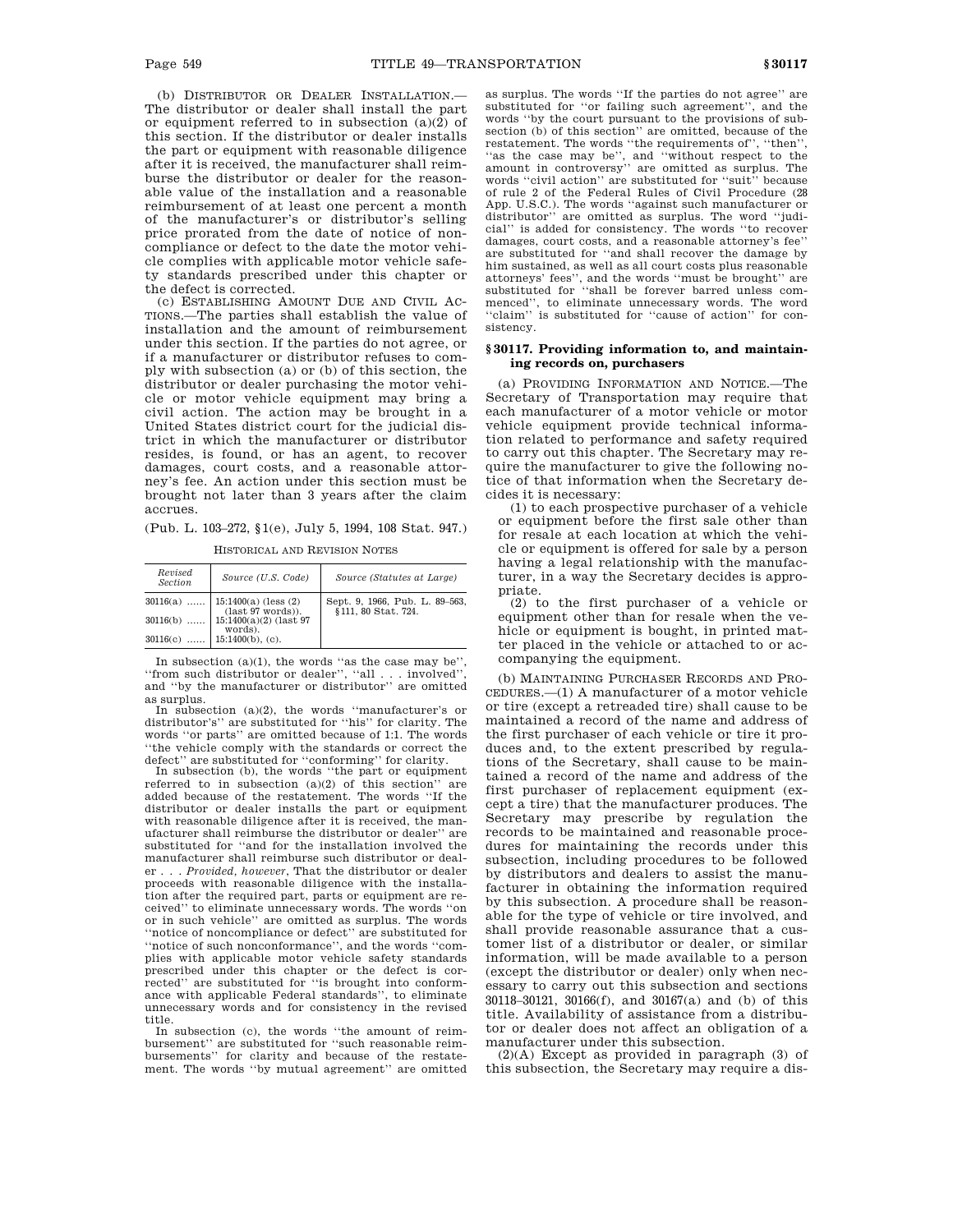tributor or dealer to maintain a record under paragraph (1) of this subsection only if the business of the distributor or dealer is owned or controlled by a manufacturer of tires.

(B) The Secretary shall require each distributor and dealer whose business is not owned or controlled by a manufacturer of tires to give a registration form (containing the tire identification number) to the first purchaser of a tire. The Secretary shall prescribe the form, which shall be standardized for all tires and designed to allow the purchaser to complete and return it directly to the manufacturer of the tire. The manufacturer shall give sufficient copies of forms to distributors and dealers.

(3)(A) The Secretary shall evaluate from time to time how successful the procedures under paragraph (2) of this subsection have been in helping to maintain records about first purchasers of tires. After each evaluation, the Secretary shall decide—

(i) the extent to which distributors and dealers have complied with the procedures;

(ii) the extent to which distributors and dealers have encouraged first purchasers of tires to register the tires; and

(iii) whether to prescribe for manufacturers, distributors, or dealers other requirements that the Secretary decides will increase significantly the percentage of first purchasers of tires about whom records are maintained.

(B) The Secretary may prescribe a requirement under subparagraph (A) of this paragraph only if the Secretary decides it is necessary to reduce the risk to motor vehicle safety, after considering—

(i) the cost of the requirement to manufacturers and the burden of the requirement on distributors and dealers, compared to the increase in the percentage of first purchasers of tires about whom records would be maintained as a result of the requirement;

(ii) the extent to which distributors and dealers have complied with the procedures in paragraph (2) of this subsection; and

(iii) the extent to which distributors and dealers have encouraged first purchasers of tires to register the tires.

(C) A manufacturer of tires shall reimburse distributors and dealers of that manufacturer's tires for all reasonable costs incurred by the distributors and dealers in complying with a requirement prescribed by the Secretary under subparagraph (A) of this paragraph.

(D) After making a decision under subparagraph (A) of this paragraph, the Secretary shall submit to each House of Congress a report containing a detailed statement of the decision and an explanation of the reasons for the decision.

(c) ROLLOVER TESTS.—

(1) DEVELOPMENT.—Not later than 2 years from the date of the enactment of this subsection, the Secretary shall—

(A) develop a dynamic test on rollovers by motor vehicles for the purposes of a consumer information program; and

(B) carry out a program of conducting such tests.

(2) TEST RESULTS.—As the Secretary develops a test under paragraph (1)(A), the Secretary shall conduct a rulemaking to determine how best to disseminate test results to the public.

(3) MOTOR VEHICLES COVERED.—This subsection applies to motor vehicles, including passenger cars, multipurpose passenger vehicles, and trucks, with a gross vehicle weight rating of 10,000 pounds or less. A motor vehicle designed to provide temporary residential accommodations is not covered.

(Pub. L. 103–272, §1(e), July 5, 1994, 108 Stat. 948; Pub. L. 106–414, §12, Nov. 1, 2000, 114 Stat. 1806.)

HISTORICAL AND REVISION NOTES

| Revised<br><i>Section</i> | Source (U.S. Code)                                                                 | Source (Statutes at Large)                                                                                                                                                                                                                          |
|---------------------------|------------------------------------------------------------------------------------|-----------------------------------------------------------------------------------------------------------------------------------------------------------------------------------------------------------------------------------------------------|
| $30117(a)$                | $15:1397(a)(1)(B)$ , (E)<br>(as 1397(a)(1)(B),<br>(E) relates to<br>$15:1401(d)$ . | Sept. 9, 1966, Pub. L. 89–563,<br>$$108(a)(1)(B)$ (related to<br>$$112(d)$ , (D) (related<br>to<br>$$158(b)$ . (E) (related<br>to<br>§112(d)), 80 Stat. 722; Oct.<br>27, 1974, Pub. L. 93-492,<br>\$103(a)(1)(A), (2), (3), 88<br>Stat. 1477. 1478. |
|                           | $15:1401(d)$ .                                                                     | Sept. 9, 1966, Pub. L. 89-563,<br>§112(d), 80 Stat. 725; May<br>22, 1970, Pub. L. 91-265, §3,<br>84 Stat. 262.                                                                                                                                      |
| $30117(b)$                | $15:1397(a)(1)(D)$ (re-<br>lated to<br>$15:1418(b)$ ).<br>$15:1418(b)(1)$ .        | Sept. 9, 1966, Pub. L. 89-563,<br>Stat. 718, $$158(b)(1)$ ;<br>80                                                                                                                                                                                   |
|                           |                                                                                    | added Oct. 27, 1974, Pub. L.<br>93-492, §102(a), 88 Stat.<br>1476; Nov. 6, 1978, Pub. L.<br>95-599, §317, 92 Stat. 2752;<br>Oct. 15, 1982, Pub. L.<br>$97-331$ , $94(a)(1)$ , $96$ Stat.<br>1619.                                                   |
|                           | $15:1418(b)(2)$ , (3).                                                             | Sept. 9, 1966, Pub. L. 89-563,<br>80 Stat. 718, $$158(b)(2), (3);$<br>added Oct. 15, 1982, Pub. L.<br>$97-331$ , $94(a)(2)$ , $96$ Stat.<br>1620.                                                                                                   |

In this section, the text of  $15:1397(a)(1)(B)$  (related to 15:1401(d)), (D) (related to 15:1418(b)), and (E) (related to 15:1401(d)) is omitted as surplus.

In subsection (a), before clause (1), the words ''such performance data and other'', ''as may be'', ''the purposes of'', ''performance and technical'', and ''to carry out the purposes of this chapter'' the 2d time they appear are omitted as surplus. In clause (1), the words ''such manufacturer's'' and ''which may include, but is not limited to, printed matter (A) available for retention by such prospective purchaser and (B) sent by mail to such prospective purchaser upon his request'' are omitted as surplus. The words ''legal relationship'' are substituted for ''contractual, proprietary, or other legal relationship'' to eliminate unnecessary words.

In subsection (b)(1), the word ''cause to be maintained'' is substituted for ''cause the establishment and maintenance of'' to eliminate unnecessary words. The words ''prescribe by regulation'' are substituted for ''by rule, specify'' for consistency and because ''rule'' and ''regulation'' are synonymous. The words ''under this subsection'' are added for clarity. The word ''involved'' is substituted for ''for which they are prescribed'' to eliminate unnecessary words. The words ''the purpose of'' and ''except that . . . or not'' are omitted as surplus. The words ''from a distributor or dealer'' are added for clarity.

In subsection  $(b)(3)(A)$ , before clause (i), the words ''At the end of the two-year period following the effective date of this paragraph'' are omitted as expired. In clause (iii), the words ''(or any combination of such groups)'' are omitted as unnecessary.

In subsection  $(b)(3)(B)$ , before clause (i), the words ''may prescribe a requirement'' are substituted for ''may order by rule the imposition of requirements'' for consistency and to eliminate unnecessary words.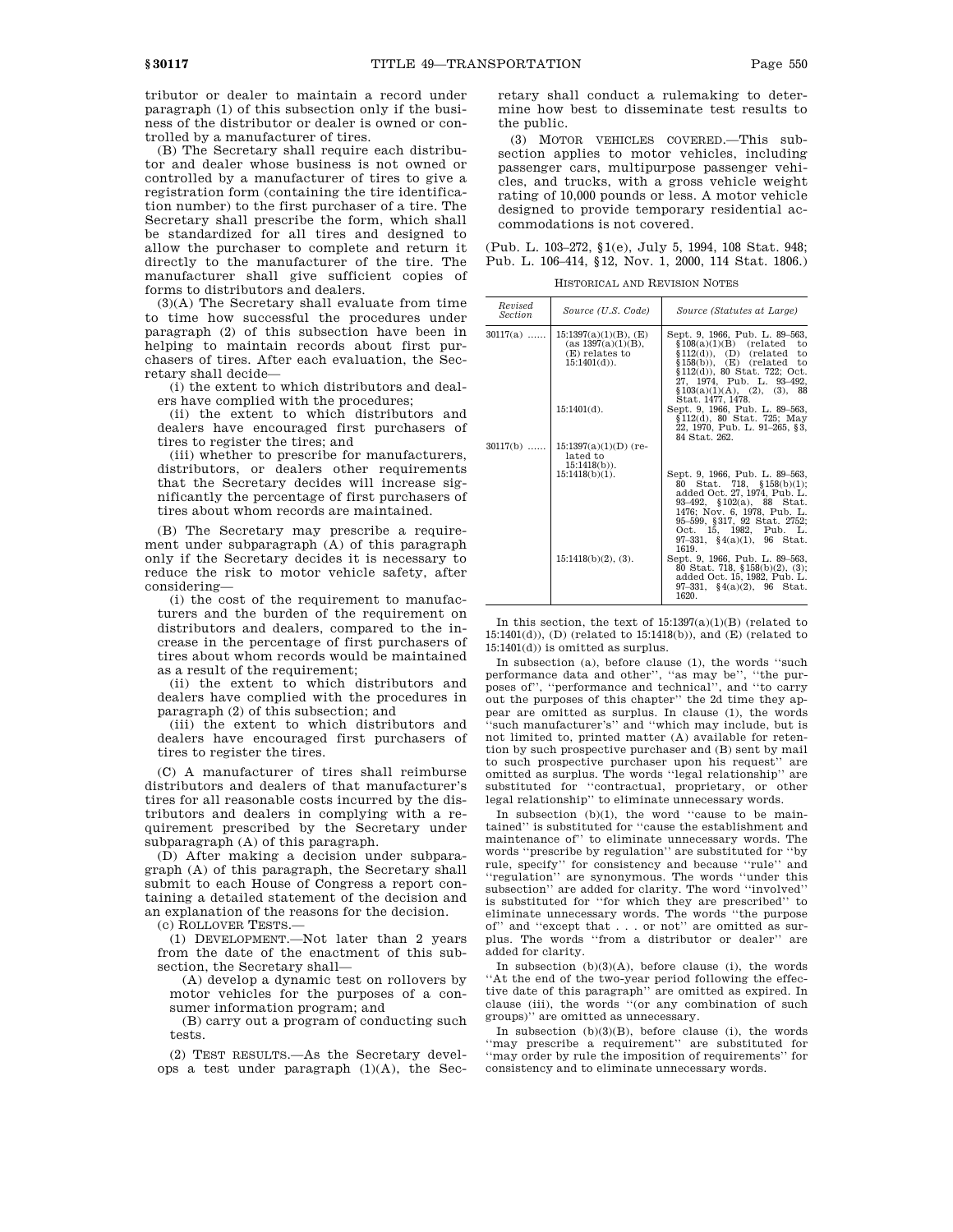### REFERENCES IN TEXT

The date of the enactment of this subsection, referred to in subsec. (c)(1), is the date of enactment of Pub. L. 106–414, which was approved Nov. 1, 2000.

#### **AMENDMENTS**

2000—Subsec. (c). Pub. L. 106–414 added subsec. (c).

# 15-PASSENGER VAN SAFETY

Pub. L. 109–59, title X, §10309(a), Aug. 10, 2005, 119 Stat. 1942, provided that:

''(1) IN GENERAL.—The Secretary of Transportation shall require the testing of 15-passenger vans as part of the rollover resistance program of the National Highway Traffic Safety Administration's new car assessment program.

''(2) 15-PASSENGER VAN DEFINED.—In this subsection, the term '15-passenger van' means a vehicle that seats 10 to 14 passengers, not including the driver.''

# **§ 30118. Notification of defects and noncompliance**

(a) NOTIFICATION BY SECRETARY.—The Secretary of Transportation shall notify the manufacturer of a motor vehicle or replacement equipment immediately after making an initial decision (through testing, inspection, investigation, or research carried out under this chapter, examining communications under section 30166(f) of this title, or otherwise) that the vehicle or equipment contains a defect related to motor vehicle safety or does not comply with an applicable motor vehicle safety standard prescribed under this chapter. The notification shall include the information on which the decision is based. The Secretary shall publish a notice of each decision under this subsection in the Federal Register. Subject to section 30167(a) of this title, the notification and information are available to any interested person.

(b) DEFECT AND NONCOMPLIANCE PROCEEDINGS AND ORDERS.—(1) The Secretary may make a final decision that a motor vehicle or replacement equipment contains a defect related to motor vehicle safety or does not comply with an applicable motor vehicle safety standard prescribed under this chapter only after giving the manufacturer an opportunity to present information, views, and arguments showing that there is no defect or noncompliance or that the defect does not affect motor vehicle safety. Any interested person also shall be given an opportunity to present information, views, and arguments.

(2) If the Secretary decides under paragraph (1) of this subsection that the vehicle or equipment contains the defect or does not comply, the Secretary shall order the manufacturer to—

(A) give notification under section 30119 of this title to the owners, purchasers, and dealers of the vehicle or equipment of the defect or noncompliance; and

(B) remedy the defect or noncompliance under section 30120 of this title.

(c) NOTIFICATION BY MANUFACTURER.—A manufacturer of a motor vehicle or replacement equipment shall notify the Secretary by certified mail, and the owners, purchasers, and dealers of the vehicle or equipment as provided in section 30119(d) of this section, if the manufacturer—

(1) learns the vehicle or equipment contains a defect and decides in good faith that the defect is related to motor vehicle safety; or

(2) decides in good faith that the vehicle or equipment does not comply with an applicable motor vehicle safety standard prescribed under this chapter.

(d) EXEMPTIONS.—On application of a manufacturer, the Secretary shall exempt the manufacturer from this section if the Secretary decides a defect or noncompliance is inconsequential to motor vehicle safety. The Secretary may take action under this subsection only after notice in the Federal Register and an opportunity for any interested person to present information, views, and arguments.

(e) HEARINGS ABOUT MEETING NOTIFICATION RE-QUIREMENTS.—On the motion of the Secretary or on petition of any interested person, the Secretary may conduct a hearing to decide whether the manufacturer has reasonably met the notification requirements under this section. Any interested person may make written and oral presentations of information, views, and arguments on whether the manufacturer has reasonably met the notification requirements. If the Secretary decides that the manufacturer has not reasonably met the notification requirements, the Secretary shall order the manufacturer to take specified action to meet those requirements and may take any other action authorized under this chapter.

(Pub. L. 103–272, §1(e), July 5, 1994, 108 Stat. 950; Pub. L. 106–346, §101(a) [title III, §364], Oct. 23, 2000, 114 Stat. 1356, 1356A–37; Pub. L. 106–414, §2, Nov. 1, 2000, 114 Stat. 1800.)

HISTORICAL AND REVISION NOTES

| Revised<br><b>Section</b> | Source (U.S. Code)                                                                                                    | Source (Statutes at Large)                                                                                                                                                                                                               |
|---------------------------|-----------------------------------------------------------------------------------------------------------------------|------------------------------------------------------------------------------------------------------------------------------------------------------------------------------------------------------------------------------------------|
| $30118(a)$                | $15:1397(a)(1)(D)$ (re-<br>lated to $15:1412(a)$<br>$(1st-3d sen-$<br>tences)).                                       | Sept. 9, 1966, Pub. L. 89-563,<br>$$108(a)(1)(D)$ (related to<br>§§151, 152, 153(c) (1st sen-<br>tence cl. (6)), 156, 157), 80<br>Stat. 722; restated Oct. 27,<br>1974. Pub. L. 93-492.<br>$$103(a)(1)(A), (3), 88$ Stat.<br>1477, 1478. |
|                           | 15:1412(a) (1st-3d<br>sentences).                                                                                     | Sept. 9, 1966, Pub. L. 89-563,<br>80 Stat. 718, §§151, 152, 156<br>(related to notice), 157 (re-<br>lated to notice); added<br>27. 1974. Pub.<br>Oct.<br>L.<br>93-492, §102(a), 88 Stat.<br>1470, 1475.                                  |
| $30118(b)$                | $15:1397(a)(1)(D)$ (re-<br>lated to $15:1412(a)$<br>(last sentence),<br>$(b)$ ).<br>15:1412(a) (last sen-             |                                                                                                                                                                                                                                          |
| $30118(c)$                | tence), (b).<br>$15:1397(a)(1)(D)$ (re-<br>lated to 15:1411.<br>$1413(c)$ (1st sen-<br>tence $cl. (6)$ ).<br>15:1411. |                                                                                                                                                                                                                                          |
|                           | 15:1413(c) (1st sen-<br>tence $cl. (6)$ ).                                                                            | Sept. 9, 1966, Pub. L. 89-563,<br>80 Stat. 718, §153(c) (1st<br>sentence cl. (6)); added<br>27, 1974, Pub. L.<br>Oct.<br>93-492, §102(a), 88 Stat.<br>1472; Oct. 15, 1982, Pub. L.<br>$97-331$ , $(4(b)(2)$ , $96$ Stat.<br>1620.        |
| $30118(d)$                | $15:1397(a)(1)(D)$ (re-<br>lated to 15:1417).<br>15:1417 (related to                                                  |                                                                                                                                                                                                                                          |
| $30118(e)$                | notice).<br>$15:1397(a)(1)(D)$ (re-<br>lated to 15:1416).<br>15:1416 (related to<br>notice).                          |                                                                                                                                                                                                                                          |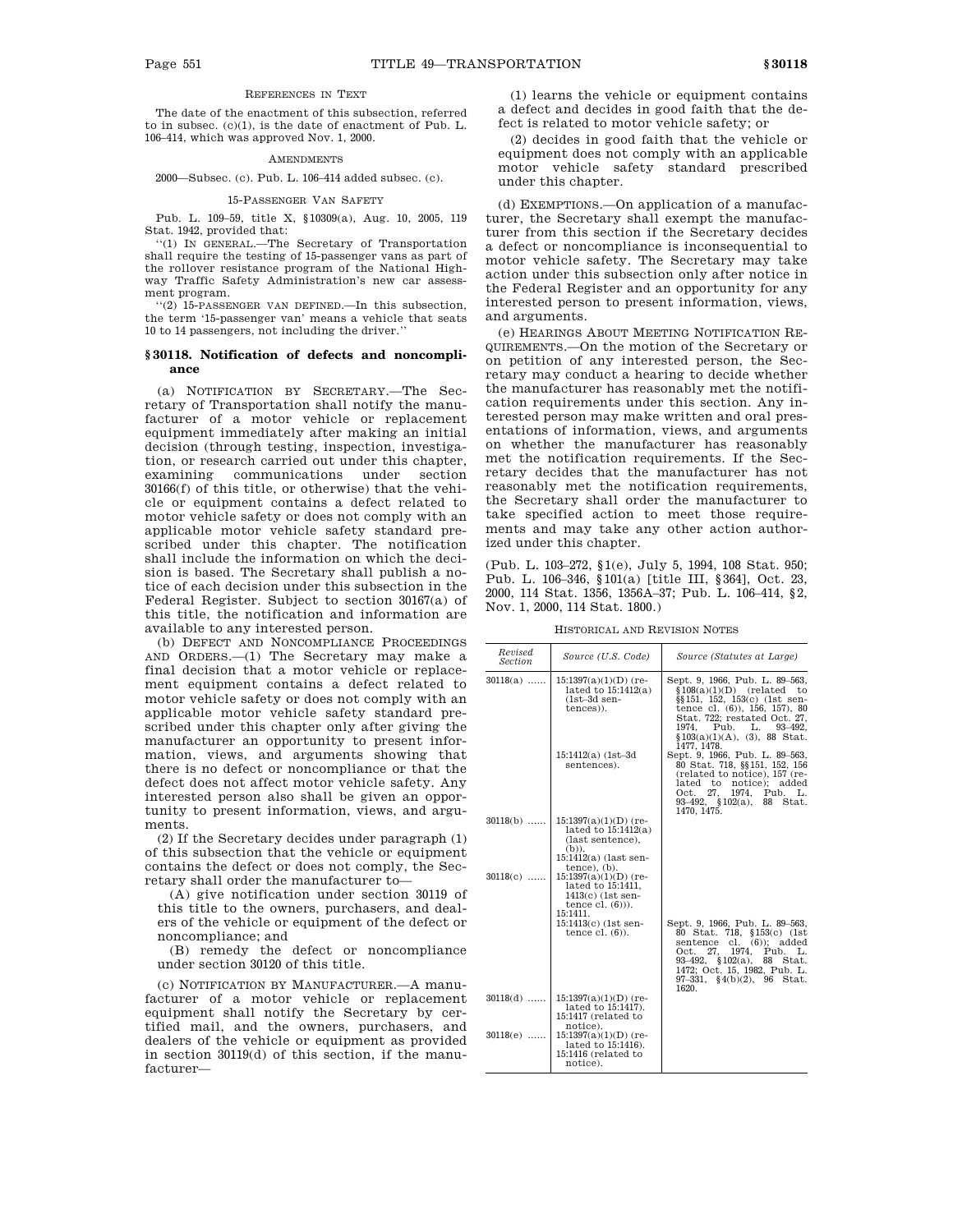In this section, the text of  $15:1397(a)(1)(D)$  (related to 15:1411, 1412, 1413(c) (1st sentence cl. (6)), and 1417) is omitted as surplus.

In subsection (a), the words ''making an initial decision'' are substituted for ''determines'' to distinguish the decision from the decision made under subsection (b) of this section. The words ''of such determination'', to the manufacturer", and "of the Secretary" are omitted as surplus. The words ''under this subsection'' are added for clarity.

In subsection  $(b)(1)$ , the words "may make a final decision'' are substituted for ''determines'', and the words 'prescribed under this chapter'' are added, for clarity and consistency in this chapter.

In subsection (b)(2), before clause (A), the words ''If the Secretary decides under paragraph (1) of this subsection that the vehicle or equipment contains a defect or does not comply'' are added for clarity and because of the restatement. The words ''after such presentations by the manufacturer and interested persons'' are omitted as surplus. In clause (A), the words ''of the defect or noncompliance'' are added for clarity.

In subsection (c), before clause (1), the words ''A manufacturer of a motor vehicle or replacement equipment'' are substituted for ''manufactured by him'' in 15:1411 for clarity. The words ''shall notify'' are substituted for ''he shall furnish notification to'' to eliminate unnecessary words. The words ''to the Secretary, if section 1411 of this title applies'' in 15:1413(c) (1st sentence cl. (6)) are omitted because of the restatement. The words ''of the vehicle or equipment'' are added for clarity. The words ''and he shall remedy the defect or failure to comply in accordance with section 1414 of this title'' in 15:1411 are omitted as unnecessary because of the source provisions restated in section 30120 of the revised title.

In subsection (d), the words ''any requirement under'', ''to give notice with respect to'', and ''as it relates'' are omitted as surplus. The words ''The Secretary may take action under this subsection only'' are added because of the restatement.

In subsection (e), the words ''(including a manufacturer)'' are omitted as surplus. The word ''information'' is substituted for ''data'' for consistency in the revised title.

#### AMENDMENTS

2000—Pub. L. 106–346, §101(a) [title III, §364], which directed amendment of this section in subsecs. (a), (b)(1), and (c), by inserting '', original equipment,'' before ''or replacement equipment'' wherever appearing, and in subsec. (c), by redesignating pars. (1) and (2) as subpars. (A) and (B), respectively, and realigning margins, by substituting "(1) IN GENERAL.—A manufacturer" for "A manufacturer'', and by adding a new par (2) relating to duty of manufacturers, was repealed by Pub. L. 106–414, §2. See Construction of 2000 Amendment note below.

#### CONSTRUCTION OF 2000 AMENDMENT

Pub. L. 106–414, §2, Nov. 1, 2000, 114 Stat. 1800, provided that: ''The amendments made to section 30118 of title 49, United States Code, by section 364 of the Department of Transportation and Related Agencies Appropriations Act, 2001 [Pub. L. 106–346, §101(a) [title III, §364], Oct. 23, 2000, 114 Stat. 1356, 1356A–37] are repealed and such section shall be effective as if such amending section had not been enacted.''

#### **§ 30119. Notification procedures**

(a) CONTENTS OF NOTIFICATION.—Notification by a manufacturer required under section 30118 of this title of a defect or noncompliance shall contain—

(1) a clear description of the defect or noncompliance;

(2) an evaluation of the risk to motor vehicle safety reasonably related to the defect or noncompliance;

(3) the measures to be taken to obtain a remedy of the defect or noncompliance;

(4) a statement that the manufacturer giving notice will remedy the defect or noncompliance without charge under section 30120 of this title;

(5) the earliest date on which the defect or noncompliance will be remedied without charge, and for tires, the period during which the defect or noncompliance will be remedied without charge under section 30120 of this title;

(6) the procedure the recipient of a notice is to follow to inform the Secretary of Transportation when a manufacturer, distributor, or dealer does not remedy the defect or noncompliance without charge under section 30120 of this title; and

(7) other information the Secretary prescribes by regulation.

(b) EARLIEST REMEDY DATE.—The date specified by a manufacturer in a notification under subsection (a)(5) of this section or section 30121(c)(2) of this title is the earliest date that parts and facilities reasonably can be expected to be available to remedy the defect or noncompliance. The Secretary may disapprove the date.

(c) TIME FOR NOTIFICATION.—Notification required under section 30118 of this title shall be given within a reasonable time—

(1) prescribed by the Secretary, after the manufacturer receives notice of a final decision under section 30118(b) of this title; or

(2) after the manufacturer first decides that a safety-related defect or noncompliance exists under section 30118(c) of this title.

(d) MEANS OF PROVIDING NOTIFICATION.—(1) Notification required under section 30118 of this title about a motor vehicle shall be sent by first class mail—

(A) to each person registered under State law as the owner and whose name and address are reasonably ascertainable by the manufacturer through State records or other available sources; or

(B) if a registered owner is not notified under clause (A) of this paragraph, to the most recent purchaser known to the manufacturer.

(2) Notification required under section 30118 of this title about replacement equipment (except a tire) shall be sent by first class mail to the most recent purchaser known to the manufacturer. In addition, if the Secretary decides that public notice is required for motor vehicle safety, public notice shall be given in the way required by the Secretary after consulting with the manufacturer.

(3) Notification required under section 30118 of this title about a tire shall be sent by first class mail (or, if the manufacturer prefers, by certified mail) to the most recent purchaser known to the manufacturer. In addition, if the Secretary decides that public notice is required for motor vehicle safety, public notice shall be given in the way required by the Secretary after consulting with the manufacturer. In deciding whether public notice is required, the Secretary shall consider—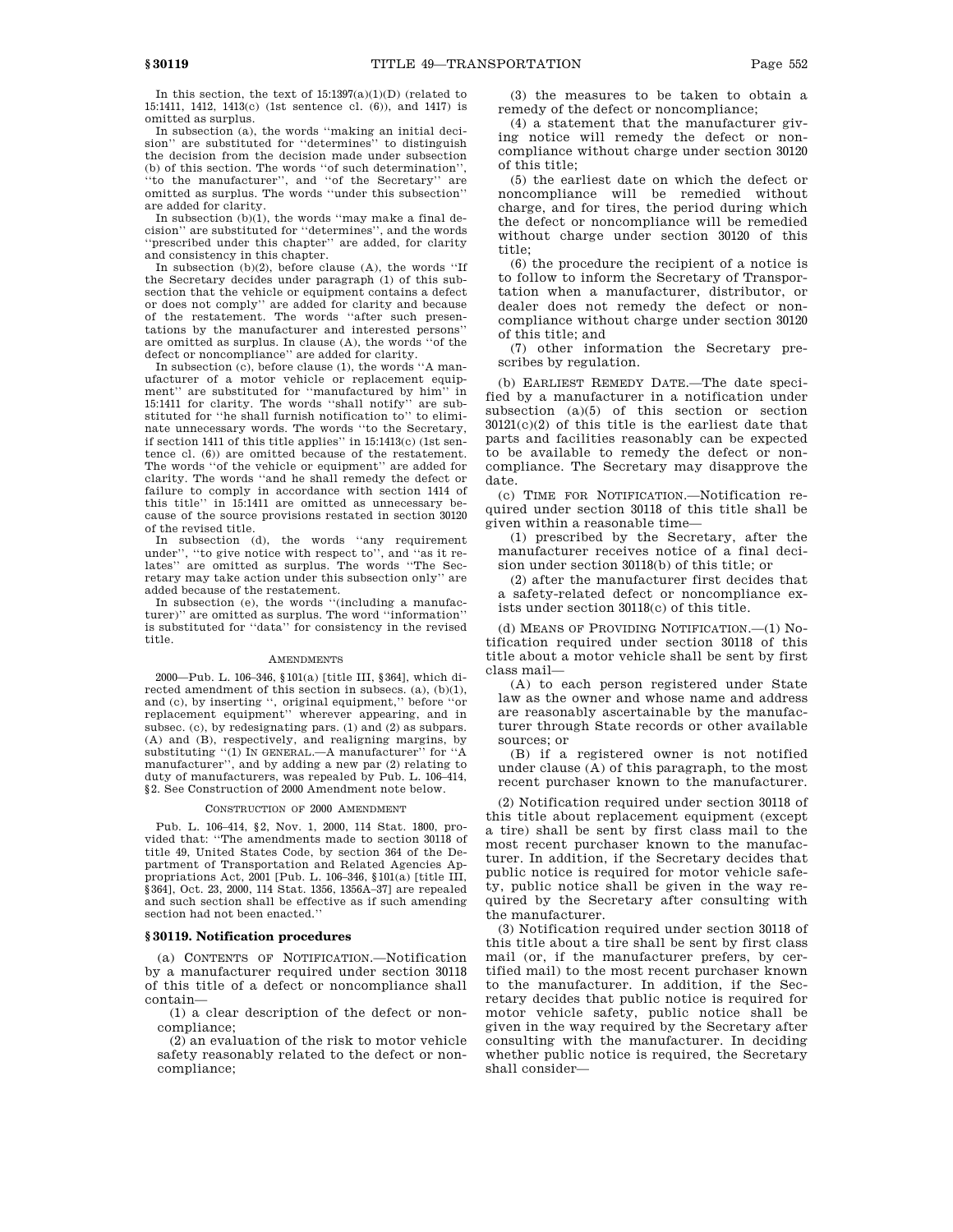(A) the magnitude of the risk to motor vehicle safety caused by the defect or noncompliance; and

(B) the cost of public notice compared to the additional number of owners the notice may reach.

(4) A dealer to whom a motor vehicle or replacement equipment was delivered shall be notified by certified mail or quicker means if available.

(e) SECOND NOTIFICATION.—If the Secretary decides that a notification sent by a manufacturer under this section has not resulted in an adequate number of motor vehicles or items of replacement equipment being returned for remedy, the Secretary may order the manufacturer to send a 2d notification in the way the Secretary prescribes by regulation.

(f) NOTIFICATION BY LESSOR TO LESSEE.—(1) In this subsection, ''leased motor vehicle'' means a motor vehicle that is leased to a person for at least 4 months by a lessor that has leased at least 5 motor vehicles in the 12 months before the date of the notification.

(2) A lessor that receives a notification required by section 30118 of this title about a leased motor vehicle shall provide a copy of the notification to the lessee in the way the Secretary prescribes by regulation.

(Pub. L. 103–272, §1(e), July 5, 1994, 108 Stat. 951.)

HISTORICAL AND REVISION NOTES

| Revised                  |                                                                                                                                |                                                                                                                                                                                                                                                                                       |
|--------------------------|--------------------------------------------------------------------------------------------------------------------------------|---------------------------------------------------------------------------------------------------------------------------------------------------------------------------------------------------------------------------------------------------------------------------------------|
| <b>Section</b>           | Source (U.S. Code)                                                                                                             | Source (Statutes at Large)                                                                                                                                                                                                                                                            |
| $30119(a)$               | $15:1397(a)(1)(D)$ (re-<br>lated to<br>$15:1413(a)$ .                                                                          | Sept. 9, 1966, Pub. L. 89-563,<br>$$108(a)(1)(D)$ (related<br>to<br>$\S$ [153(a)–(c) (1st sentence<br>cls. $(1)$ – $(5)$ , last sentence),<br>$154(b)(2)$ $(2d, 1ast)$<br>sen-<br>tences)), 80 Stat. 722; re-                                                                         |
|                          | $15:1413(a)$ .                                                                                                                 | stated Oct. 27, 1974, Pub.<br>L. 93-492, §103(a)(1)(A), (3),<br>88 Stat. 1477, 1478.<br>Sept. 9, 1966, Pub. L. 89-563,<br>80 Stat. 718, §§153(a), (b),<br>$154(b)(2)$ (2d, last<br>sen-<br>tences); added Oct.<br>27.<br>Pub. L.<br>1974.<br>93-492.<br>§102(a), 88 Stat. 1471, 1473. |
| $30119(b)$               | $15:1397(a)(1)(D)$ (re-<br>lated to<br>$15:1414(b)(2)$ (2d,<br>last sentences)).<br>$15:1414(b)(2)$ (2d, last<br>sentences).   |                                                                                                                                                                                                                                                                                       |
| $30119(c)$               | $15:1397(a)(1)(D)$ (re-<br>lated to<br>$15:1413(b)$ .                                                                          |                                                                                                                                                                                                                                                                                       |
| $30119(d)$               | $15:1413(b)$ .<br>$15:1397(a)(1)(D)$ (re-<br>lated to 15:1413(c)<br>(1st sentence cls.<br>$(1)$ – $(5)$ , last sen-<br>tence). |                                                                                                                                                                                                                                                                                       |
|                          | 15:1413(c) (1st sen-<br>tence cls. $(1)$ – $(5)$ ,<br>last sentence).                                                          | Sept. 9, 1966, Pub. L. 89-563,<br>80 Stat. 718, §153(c) (1st<br>sentence cls. $(1)$ – $(5)$ , last<br>sentence); added Oct. 27,<br>1974.<br>Pub.<br>$L.$ 93-492.                                                                                                                      |
| $30119(e)$               | $15:1413(d)$ .                                                                                                                 | §102(a), 88 Stat. 1471, 1472;<br>Oct. 15.<br>1982, Pub.<br>L.<br>97-331, §4(b), 96 Stat. 1620.<br>Sept. 9, 1966, Pub. L. 89-563,<br>80 Stat. 718, §153(d), (e);<br>added Dec. 18, 1991, Pub.<br>$102 - 240.$<br>§2504(a),<br>105<br>L.<br>Stat. 2083.                                 |
| $30119(f)$   15:1413(e). |                                                                                                                                |                                                                                                                                                                                                                                                                                       |

In this section, the text of  $15:1397(a)(1)(D)$  (related to  $15:1413(a)$ –(c) (1st sentence cls.  $(1)$ – $(5)$ , last sentence), 1414(b)(2) (2d, last sentences), and 1416) is omitted as surplus.

In subsection (a), before clause (1), the words ''a motor vehicle or item of replacement equipment'' are

omitted as surplus. The words ''by a manufacturer'' are added for clarity. In clause (3), the words ''a statement of'' are omitted as surplus. In clause (4), the word ''remedy'' is substituted for ''cause . . . to be remedied'' to eliminate unnecessary words. In clause (5), the words ''(specified in accordance with the second and third sentences of section 1414(b)(2) of this title)'' are omitted as surplus. In clause (6), the words ''a description of'' are omitted as surplus. The words ''under section 30120 of this title'' are added for consistency with the source provisions restated in this subsection. In clause (7), the words ''in addition to such . . . as'' are omitted as surplus.

In subsection (b), the words ''in a notification under subsection (a)(5) of this section or section 30121(c) of this title'' are substituted for ''In either case'' because of the restatement. The words ''may disapprove'' are substituted for ''shall be subject to disapproval by'' to eliminate unnecessary words.

In subsection  $(c)(1)$ , the words "Secretary's" and ''that there is a defect or failure to comply'' are omitted as surplus. The word ''final'' is added for clarity.

In subsection  $(c)(2)$ , the words "decides that a safetyrelated defect or noncompliance exists'' are substituted for ''makes a determination with respect to a defect or failure to comply'' for clarity.

In subsection (d), the text of 15:1413(c) (1st sentence words before cl. (1)) is incorporated into each paragraph as appropriate.

In subsection  $(d)(1)(A)$ , the words "who is" and "of such vehicle'' are omitted as surplus.

In subsection  $(d)(1)(B)$ , the words "if a registered owner is not notified'' are substituted for ''unless the registered owner (if any) of such vehicle was notified'' for clarity. The words ''most recent purchaser'' are substituted for ''first purchaser (or if a more recent purchaser is'' for clarity and to eliminate unnecessary words. The words ''of each such vehicle containing such defect or failure to comply'' are omitted as surplus.

In subsection  $(d)(3)$ , the words "(or, if the manufacturer prefers, by certified mail)'' are substituted for 15:1413(c) (last sentence) to eliminate unnecessary words.

In subsection  $(d)(4)$ , the words "or dealers" are omitted because of 1:1. The words ''of such manufacturer'' are omitted as surplus.

In subsection (e), the word ''replacement'' is added for clarity and consistency with the source provisions being restated in subsection (d) of this section.

#### **§ 30120. Remedies for defects and noncompliance**

(a) WAYS TO REMEDY.—(1) Subject to subsections (f) and (g) of this section, when notification of a defect or noncompliance is required under section 30118(b) or (c) of this title, the manufacturer of the defective or noncomplying motor vehicle or replacement equipment shall remedy the defect or noncompliance without charge when the vehicle or equipment is presented for remedy. Subject to subsections (b) and (c) of this section, the manufacturer shall remedy the defect or noncompliance in any of the following ways the manufacturer chooses:

(A) if a vehicle—

(i) by repairing the vehicle;

(ii) by replacing the vehicle with an iden-

tical or reasonably equivalent vehicle; or

(iii) by refunding the purchase price, less a reasonable allowance for depreciation.

(B) if replacement equipment, by repairing the equipment or replacing the equipment with identical or reasonably equivalent equipment.

(2) The Secretary of Transportation may prescribe regulations to allow the manufacturer to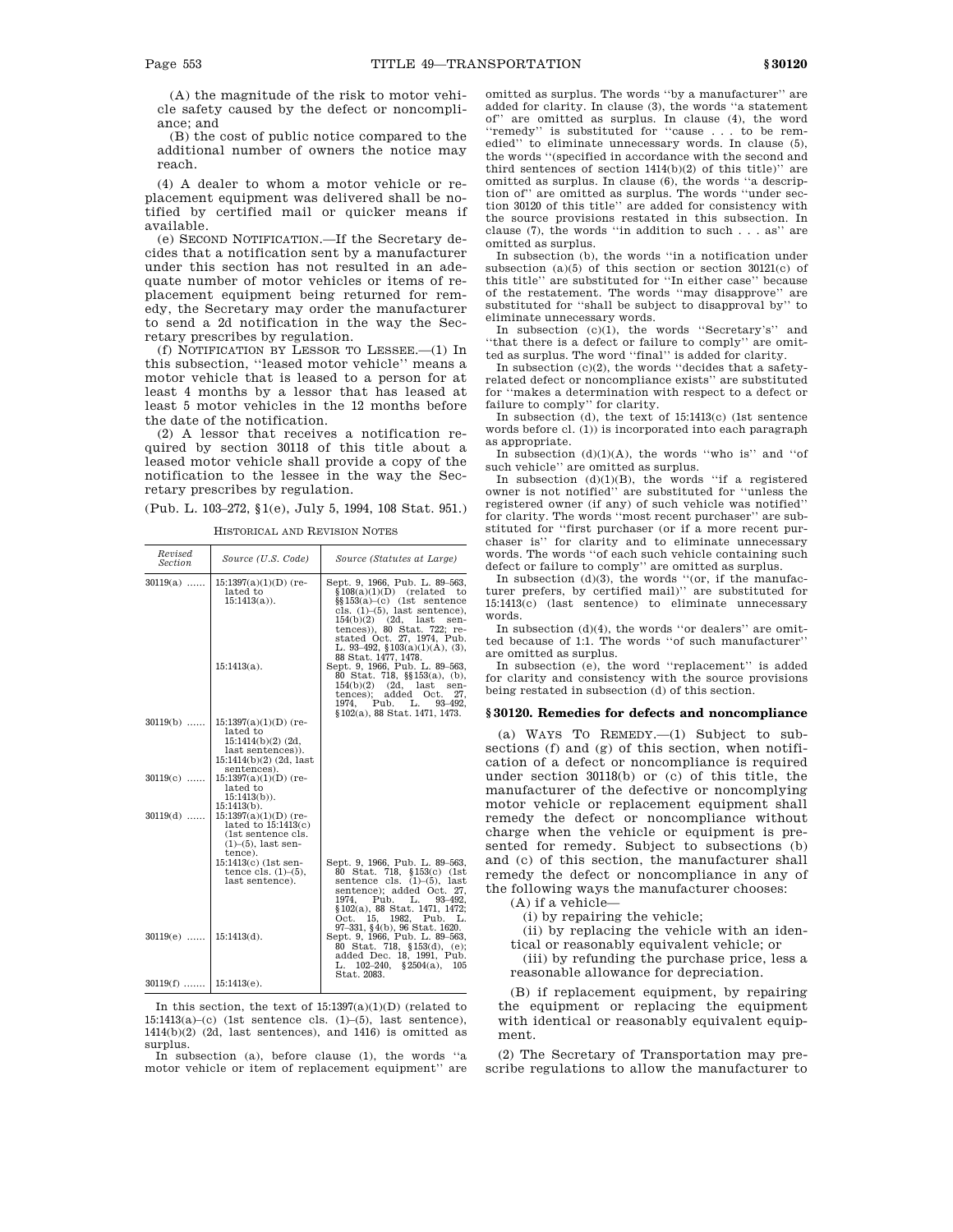impose conditions on the replacement of a motor vehicle or refund of its price.

(b) TIRE REMEDIES.—(1) A manufacturer of a tire, including an original equipment tire, shall remedy a defective or noncomplying tire if the owner or purchaser presents the tire for remedy not later than 60 days after the later of—

(A) the day the owner or purchaser receives notification under section 30119 of this title; or

(B) if the manufacturer decides to replace the tire, the day the owner or purchaser receives notification that a replacement is available.

(2) If the manufacturer decides to replace the tire and the replacement is not available during the 60-day period, the owner or purchaser must present the tire for remedy during a subsequent 60-day period that begins only after the owner or purchaser receives notification that a replacement will be available during the subsequent period. If tires are available during the subsequent period, only a tire presented for remedy during that period must be remedied.

(c) ADEQUACY OF REPAIRS.—(1) If a manufacturer decides to repair a defective or noncomplying motor vehicle or replacement equipment and the repair is not done adequately within a reasonable time, the manufacturer shall—

(A) replace the vehicle or equipment without charge with an identical or reasonably equivalent vehicle or equipment; or

(B) for a vehicle, refund the purchase price, less a reasonable allowance for depreciation.

(2) Failure to repair a motor vehicle or replacement equipment adequately not later than 60 days after its presentation is prima facie evidence of failure to repair within a reasonable time. However, the Secretary may extend, by order, the 60-day period if good cause for an extension is shown and the reason is published in the Federal Register before the period ends. Presentation of a vehicle or equipment for repair before the date specified by a manufacturer in a notice under section  $30119(a)(5)$  or  $30121(c)(2)$ of this title is not a presentation under this subsection.

(3) If the Secretary determines that a manufacturer's remedy program is not likely to be capable of completion within a reasonable time, the Secretary may require the manufacturer to accelerate the remedy program if the Secretary finds—

(A) that there is a risk of serious injury or death if the remedy program is not accelerated; and

(B) that acceleration of the remedy program can be reasonably achieved by expanding the sources of replacement parts, expanding the number of authorized repair facilities, or both.

The Secretary may prescribe regulations to carry out this paragraph.

(d) FILING MANUFACTURER'S REMEDY PRO-GRAM.—A manufacturer shall file with the Secretary a copy of the manufacturer's program under this section for remedying a defect or noncompliance. The Secretary shall make the program available to the public and publish a notice of availability in the Federal Register. A manufacturer's remedy program shall include a plan for reimbursing an owner or purchaser who

incurred the cost of the remedy within a reasonable time in advance of the manufacturer's notification under subsection (b) or (c) of section 30118. The Secretary may prescribe regulations establishing what constitutes a reasonable time for purposes of the preceding sentence and other reasonable conditions for the reimbursement plan. In the case of a remedy program involving the replacement of tires, the manufacturer shall include a plan addressing how to prevent, to the extent reasonably within the control of the manufacturer, replaced tires from being resold for installation on a motor vehicle, and how to limit, to the extent reasonably within the control of the manufacturer, the disposal of replaced tires in landfills, particularly through shredding, crumbling, recycling, recovery, and other alternative beneficial non-vehicular uses. The manufacturer shall include information about the implementation of such plan with each quarterly report to the Secretary regarding the progress of any notification or remedy campaigns.

(e) HEARINGS ABOUT MEETING REMEDY RE-QUIREMENTS.—On the motion of the Secretary or on application by any interested person, the Secretary may conduct a hearing to decide whether the manufacturer has reasonably met the remedy requirements under this section. Any interested person may make written and oral presentations of information, views, and arguments on whether the manufacturer has reasonably met the remedy requirements. If the Secretary decides a manufacturer has not reasonably met the remedy requirements, the Secretary shall order the manufacturer to take specified action to meet those requirements and may take any other action authorized under this chapter.

(f) FAIR REIMBURSEMENT TO DEALERS.—A manufacturer shall pay fair reimbursement to a dealer providing a remedy without charge under this section.

(g) NONAPPLICATION.—(1) The requirement that a remedy be provided without charge does not apply if the motor vehicle or replacement equipment was bought by the first purchaser more than 10 calendar years, or the tire, including an original equipment tire, was bought by the first purchaser more than 5 calendar years, before notice is given under section 30118(c) of this title or an order is issued under section 30118(b) of this title, whichever is earlier.

(2) This section does not apply during any period in which enforcement of an order under section 30118(b) of this title is restrained or the order is set aside in a civil action to which section 30121(d) of this title applies.

(h) EXEMPTIONS.—On application of a manufacturer, the Secretary shall exempt the manufacturer from this section if the Secretary decides a defect or noncompliance is inconsequential to motor vehicle safety. The Secretary may take action under this subsection only after notice in the Federal Register and an opportunity for any interested person to present information, views, and arguments.

(i) LIMITATION ON SALE OR LEASE.—(1) If notification is required by an order under section 30118(b) of this title or is required under section 30118(c) of this title and the manufacturer has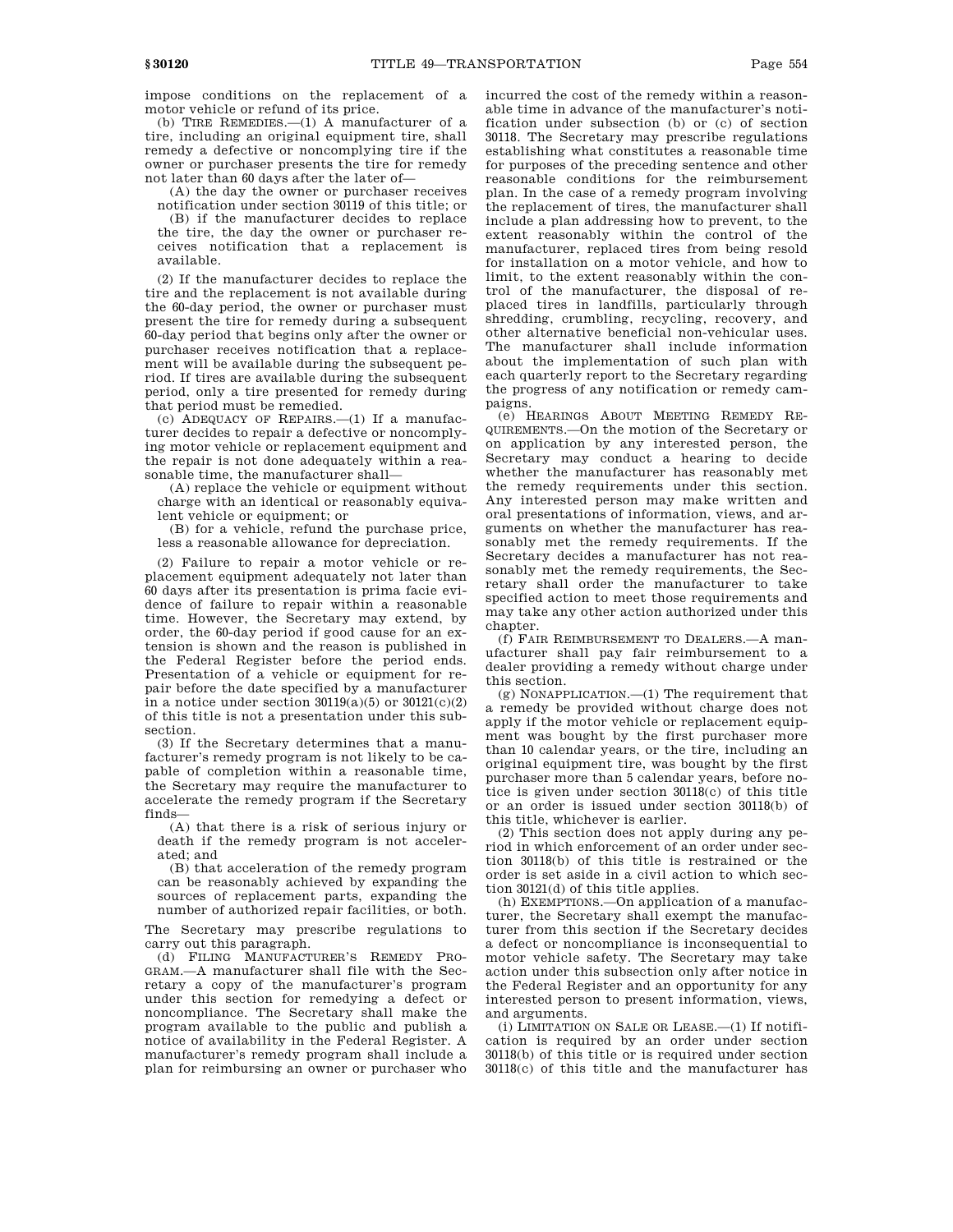provided to a dealer (including retailers of motor vehicle equipment) notification about a new motor vehicle or new item of replacement equipment in the dealer's possession at the time of notification that contains a defect related to motor vehicle safety or does not comply with an applicable motor vehicle safety standard prescribed under this chapter, the dealer may sell or lease the motor vehicle or item of replacement equipment only if—

(A) the defect or noncompliance is remedied as required by this section before delivery under the sale or lease; or

(B) when the notification is required by an order under section 30118(b) of this title, enforcement of the order is restrained or the order is set aside in a civil action to which section 30121(d) of this title applies.

(2) This subsection does not prohibit a dealer from offering for sale or lease the vehicle or equipment.

(j) PROHIBITION ON SALES OF REPLACED EQUIP-MENT.—No person may sell or lease any motor vehicle equipment (including a tire), for installation on a motor vehicle, that is the subject of a decision under section 30118(b) or a notice required under section 30118(c) in a condition that it may be reasonably used for its original purpose unless—

(1) the defect or noncompliance is remedied as required by this section before delivery under the sale or lease; or

(2) notification of the defect or noncompliance is required under section 30118(b) but enforcement of the order is set aside in a civil action to which section 30121(d) applies.

(Pub. L. 103–272, §1(e), July 5, 1994, 108 Stat. 952; Pub. L. 105–178, title VII, §7106(a), June 9, 1998, 112 Stat. 467; Pub. L. 106–414, §§4, 6–8, Nov. 1, 2000, 114 Stat. 1803–1805.)

HISTORICAL AND REVISION NOTES

| Revised<br>Section | Source (U.S. Code)                                                                                                                              | Source (Statutes at Large)                                                                                                                                                                                                                                       |
|--------------------|-------------------------------------------------------------------------------------------------------------------------------------------------|------------------------------------------------------------------------------------------------------------------------------------------------------------------------------------------------------------------------------------------------------------------|
| $30120(a)$         | $15:1397(a)(1)(D)$ (re-<br>lated to<br>$15:1414(a)(1)$ (1st<br>sentence), $(2)$ ).                                                              | Sept. 9, 1966, Pub. L. 89-563,<br>$$108(a)(1)(D)$ (related to<br>$\S$ [154(a), (b)(1), (2) (1st sen-<br>tence), (c), 156, 157), 80<br>Stat. 722; restated Oct. 27,<br>1974. Pub. L.<br>93-492.<br>$$103(a)(1)(A), (3), 88 \text{ Stat.}$<br>1477, 1478.          |
|                    | $15:1414(a)(1)$ (1st sen-<br>tence), $(2)$ .                                                                                                    | Sept. 9, 1966, Pub. L. 89-563,<br>718,<br>Stat.<br>80<br>$§$ \$154(a),<br>$(b)(1)$ , $(2)$ (1st sentence),<br>$(c)$ , 156 (related to rem-<br>edy), 157 (related to rem-<br>edy); added Oct. 27, 1974,<br>Pub. L. 93-492, §102(a), 88<br>Stat. 1472, 1474, 1475. |
| $30120(b)$         | $15:1397(a)(1)(D)$ (re-<br>lated to<br>$15:1414(a)(5)$ .                                                                                        |                                                                                                                                                                                                                                                                  |
| $30120(c)$         | $15:1414(a)(5)$ .<br>$15:1397(a)(1)(D)$ (re-<br>lated to<br>15:1414(b)(1), (2)<br>(1st sentence).<br>$15:1414(b)(1)$ , $(2)$ (1st<br>sentence). |                                                                                                                                                                                                                                                                  |
| $30120(d)$         | $15:1397(a)(1)(D)$ (re-<br>lated to<br>$15:1414(c)$ .<br>$15:1414(c)$ .                                                                         |                                                                                                                                                                                                                                                                  |
| $30120(e)$         | $15:1397(a)(1)(D)$ (re-<br>lated to 15:1416).<br>15:1416 (related to<br>remedy).                                                                |                                                                                                                                                                                                                                                                  |
| $30120(f)$         | $15:1397(a)(1)(D)$ (re-<br>lated to<br>$15:1414(a)(3)$ .<br>$15:1414(a)(3)$ .                                                                   |                                                                                                                                                                                                                                                                  |

HISTORICAL AND REVISION NOTES—CONTINUED

| Revised<br><i>Section</i> | Source (U.S. Code)                                                                                          | Source (Statutes at Large)                                                                                                        |
|---------------------------|-------------------------------------------------------------------------------------------------------------|-----------------------------------------------------------------------------------------------------------------------------------|
| $30120(g)(1)$             | $15:1397(a)(1)(D)$ (re-<br>lated to<br>$15:1414(a)(4)$ .                                                    |                                                                                                                                   |
| $30120(g)(2)$             | $15:1414(a)(4)$ .<br>$15:1397(a)(1)(D)$ (re-<br>lated to<br>$15:1414(a)(1)$ (last<br>sentence)).            |                                                                                                                                   |
| $30120(h)$                | $15:1414(a)(1)$ (last<br>sentence).<br>$15:1397(a)(1)(D)$ (re-<br>lated to 15:1417).<br>15:1417 (related to |                                                                                                                                   |
| $30120(i)$                | remedy).<br>$15:1414(d)$ .                                                                                  | Sept. 9, 1966, Pub. L. 89-563,<br>80 Stat. 718, §154(d); added<br>Dec. 18, 1991, Pub. L.<br>102-240, §2504(b), 105 Stat.<br>2083. |

In this section, the text of  $15:1397(a)(1)(D)$  (related to 15:1414(a), (b)(1), (2) (1st sentence), and (c), and 1416) is omitted as surplus.

In subsection  $(a)(1)$ , before clause  $(A)$ , the words ''Subject to subsections (f) and (g) of this section'' are added for clarity. The words ''with an applicable Federal motor vehicle safety standard . . . which relates to motor vehicle safety'' and ''pursuant to such notification'' are omitted as surplus. The words ''shall remedy'' are substituted for ''shall cause such defect or failure to comply in such motor vehicle or such item of replacement equipment to be remedied'' to eliminate unnecessary words. The words ''the defect or noncompliance'' are added for clarity. In clauses (A) and (B), the words ''without charge'' are omitted as unnecessary because of the words ''without charge'' in this subsection before this clause (A). In clause (A), the words ''presented for remedy pursuant to such notification'' and ''of such motor vehicle in full'' are omitted as surplus.

Subsection (a)(2) is substituted for  $15:1414(a)(2)(A)$ (last sentence) for clarity.

In subsection (b)(1), before clause (A), the words ''shall remedy a defective or noncomplying tire if'' are substituted for ''shall not be obligated to remedy such tire if such tire is not'' to eliminate unnecessary words and for consistency. The words ''pursuant to notification'' are omitted as surplus. In clause (B), the words ''decides to replace the tire'' are substituted for ''elects replacement'' for clarity.

Subsection (b)(2) is substituted for  $15:1414(a)(5)(B)$  to eliminate unnecessary words.

In subsection (c)(1), the words before clause (A) are substituted for ''Whenever a manufacturer has elected under subsection (a) of this section to cause the repair of a defect in a motor vehicle or item of replacement equipment or of a failure of such vehicle or item of replacement equipment to comply with a motor vehicle safety standard, and he has failed to cause such defect or failure to comply to be adequately repaired within a reasonable time, then (A) he shall'' to eliminate unnecessary words. In clause (A), the word ''replace'' is substituted for ''cause . . . to be replaced'' for consistency. In clause (B), the word ''refund'' is substituted for ''shall cause . . . to be refunded'' for consistency. The words ''in full'' and ''and if the manufacturer so elects)'' are omitted as surplus.

In subsection  $(c)(2)$ , the word "presentation" is substituted for ''tender'' for clarity. The words ''for repair'' are omitted as surplus. The last sentence is substituted for 15:1414(b)(2) (1st sentence) because of the restatement.

In subsection (e), the words ''(including a manufacturer)'' are omitted as surplus. The word ''information'' is substituted for ''data'' for consistency in the revised title.

In subsection (f), the word ''fair'' is substituted for ''fair and equitable'' to eliminate unnecessary words. The words "for such remedy" are omitted as surplus. The words ''providing a'' are substituted for ''who effects'' for consistency.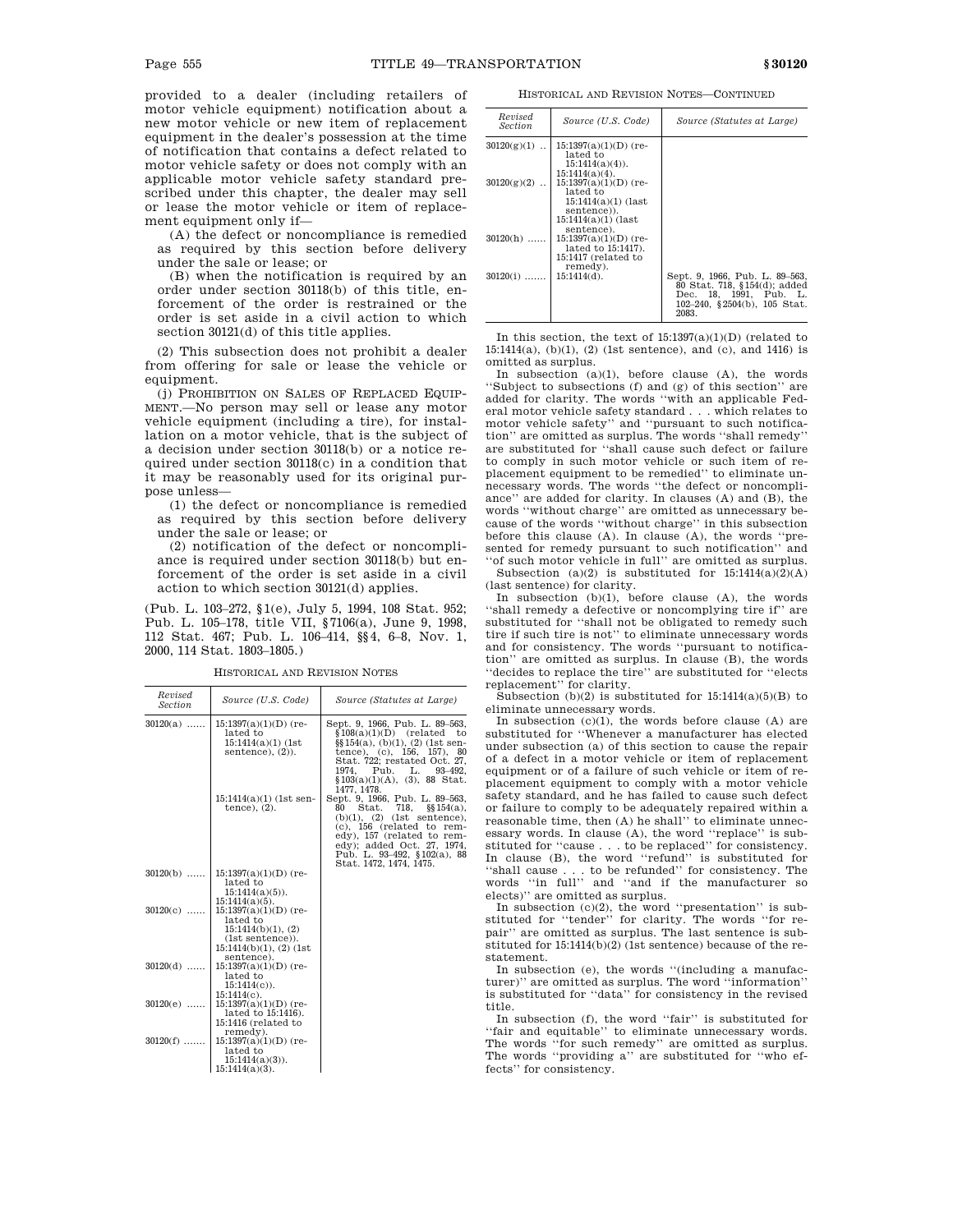In subsection  $(g)(2)$ , the words "In the case of notification required by an order'' are omitted as unnecessary. The word "civil" is added because of rule 2 of the Federal Rules of Civil Procedure (28 App. U.S.C.).

In subsection (h), the words ''any requirement under'', ''or to remedy'', and ''as it relates'' are omitted as surplus. The words ''The Secretary may take action under this subsection only'' are added because of the restatement.

#### **AMENDMENTS**

2000—Subsec. (c)(3). Pub. L. 106–414, §6(a), added par. (3).

Subsec. (d). Pub. L. 106–414, §7, inserted at end ''In the case of a remedy program involving the replacement of tires, the manufacturer shall include a plan addressing how to prevent, to the extent reasonably within the control of the manufacturer, replaced tires from being resold for installation on a motor vehicle, and how to limit, to the extent reasonably within the control of the manufacturer, the disposal of replaced tires in landfills, particularly through shredding, crumbling, recycling, recovery, and other alternative beneficial non-vehicular uses. The manufacturer shall include information about the implementation of such plan with each quarterly report to the Secretary regarding the progress of any notification or remedy campaigns.''

Pub. L. 106–414, §6(b), inserted at end ''A manufacturer's remedy program shall include a plan for reimbursing an owner or purchaser who incurred the cost of the remedy within a reasonable time in advance of the manufacturer's notification under subsection (b) or (c) of section 30118. The Secretary may prescribe regulations establishing what constitutes a reasonable time for purposes of the preceding sentence and other reasonable conditions for the reimbursement plan.''

Subsec. (g)(1). Pub. L. 106–414, §4, substituted ''10 calendar years'' for ''8 calendar years'' and ''5 calendar years'' for ''3 calendar years''.

Subsec. (j). Pub. L. 106–414, §8, added subsec. (j).

1998—Subsec. (i)(1). Pub. L. 105–178 inserted ''(including retailers of motor vehicle equipment)'' after ''provided to a dealer'' in introductory provisions.

# **§ 30121. Provisional notification and civil actions to enforce**

(a) PROVISIONAL NOTIFICATION.—(1) The Secretary of Transportation may order a manufacturer to issue a provisional notification if a civil action about an order issued under section 30118(b) of this title has been brought under section 30163 of this title. The provisional notification shall contain—

(A) a statement that the Secretary has decided that a defect related to motor vehicle safety or noncompliance with a motor vehicle safety standard prescribed under this chapter exists and that the manufacturer is contesting the decision in a civil action in a United States district court;

(B) a clear description of the Secretary's stated basis for the decision;

(C) the Secretary's evaluation of the risk to motor vehicle safety reasonably related to the defect or noncompliance;

(D) measures the Secretary considers necessary to avoid an unreasonable risk to motor vehicle safety resulting from the defect or noncompliance;

(E) a statement that the manufacturer will remedy the defect or noncompliance without charge under section 30120 of this title, but that the requirement to remedy without charge is conditioned on the outcome of the civil action; and

(F) other information the Secretary prescribes by regulation or includes in the order requiring the notice.

(2) A notification under this subsection does not relieve a manufacturer of liability for not giving notification required by an order under section 30118(b) of this title.

(b) CIVIL ACTIONS FOR NOT NOTIFYING.—(1) A manufacturer that does not notify owners and purchasers under section 30119(c) and (d) of this title is liable to the United States Government for a civil penalty, unless the manufacturer prevails in a civil action referred to in subsection (a) of this section or the court in that action enjoins enforcement of the order. Enforcement may be enjoined only if the court decides that the failure to notify is reasonable and that the manufacturer has demonstrated the likelihood of prevailing on the merits. If enforcement is enjoined, the manufacturer is not liable during the time the order is stayed.

(2) A manufacturer that does not notify owners and purchasers as required under subsection (a) of this section is liable for a civil penalty regardless of whether the manufacturer prevails in an action on the validity of the order issued under section 30118(b) of this title.

(c) ORDERS TO MANUFACTURERS.—If the Secretary prevails in a civil action referred to in subsection (a) of this section, the Secretary shall order the manufacturer—

(1) to notify each owner, purchaser, and dealer described in section 30119(d) of this title of the outcome of the action and other information the Secretary requires, and notification under this clause may be combined with notification required under section 30118(b) of this title;

(2) to specify the earliest date under section 30119(b) of this title on which the defect or noncompliance will be remedied without charge under section 30120 of this title; and

(3) if notification was required under subsection (a) of this section, to reimburse an owner or purchaser for reasonable and necessary expenses (in an amount that is not more than the amount specified in the order of the Secretary under subsection (a)) incurred for repairing the defect or noncompliance during the period beginning on the date that notification was required to be issued and ending on the date the owner or purchaser receives the notification under this subsection.

(d) VENUE.—Notwithstanding section 30163(c) of this title, a civil action about an order issued under section 30118(b) of this title must be brought in the United States district court for a judicial district in the State in which the manufacturer is incorporated or the District of Columbia. On motion of a party, the court may transfer the action to another district court if good cause is shown. All actions related to the same order under section 30118(b) shall be consolidated in an action in one judicial district under an order of the court in which the first action was brought. If the first action is transferred to another court, that court shall issue the consolidation order.

(Pub. L. 103–272, §1(e), July 5, 1994, 108 Stat. 954.)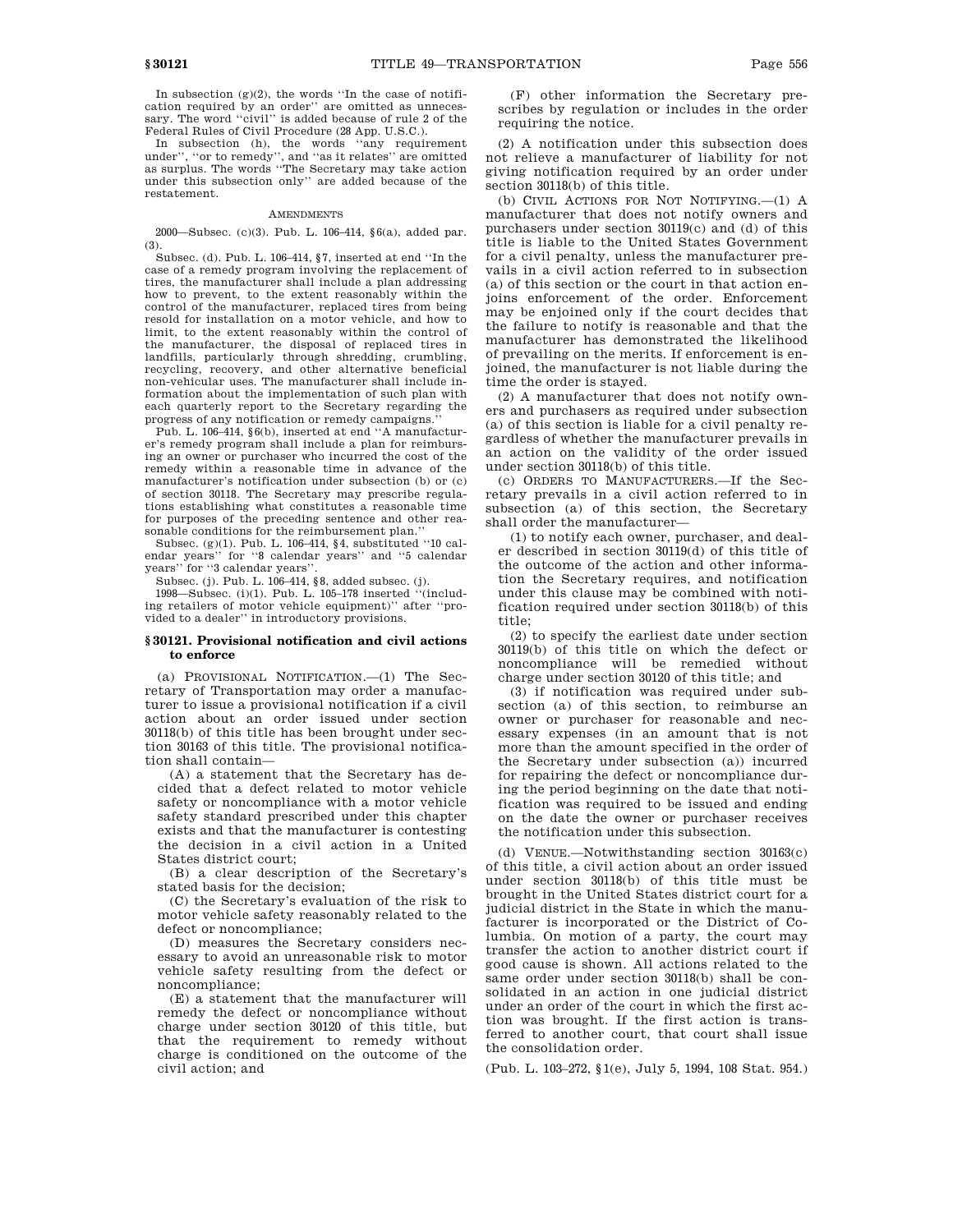| Revised<br><b>Section</b> | Source (U.S. Code)                                                      | Source (Statutes at Large)                                                                                                                                                                  |
|---------------------------|-------------------------------------------------------------------------|---------------------------------------------------------------------------------------------------------------------------------------------------------------------------------------------|
| $30121(a)$                | $15:1397(a)(1)(D)$ (re-<br>lated to<br>$15:1415(b)$ .                   | Sept. 9, 1966, Pub. L. 89–563,<br>$$108(a)(1)(D)$ (related to<br>$§$ 155), 80 Stat. 722; restated<br>Oct. 27, 1974, Pub. L.<br>93-492, $$103(a)(1)(A)$ , (3), 88<br>Stat. 1477, 1478.       |
|                           | $15:1415(b)$ .                                                          | Sept. 9, 1966, Pub. L. 89-563,<br>80 Stat. 718, $$155(b)-(d)$ ;<br>added Oct. 27, 1974, Pub. L.<br>93-492, $$102(a)$ , 88 Stat.<br>1474.                                                    |
| $30121(b)$                | $15:1397(a)(1)(D)$ (re-<br>lated to<br>$15:1415(c)$ .<br>$15:1415(c)$ . |                                                                                                                                                                                             |
| $30121(c)$                | $15:1397(a)(1)(D)$ (re-<br>lated to<br>$15:1415(d)$ .<br>$15:1415(d)$ . |                                                                                                                                                                                             |
| $30121(d)$                | $15:1397(a)(1)(D)$ (re-<br>lated to<br>$15:1415(a)$ .                   |                                                                                                                                                                                             |
|                           | $15:1415(a)$ .                                                          | Sept. 9, 1966, Pub. L. 89-563,<br>80 Stat. 718, §155(a); added<br>Oct. 27, 1974, Pub. L.<br>93-492, §102(a), 88 Stat.<br>1474; Nov. 8, 1984, Pub. L.<br>98-620, §402(17), 98 Stat.<br>3358. |

HISTORICAL AND REVISION NOTES

In this section, the text of  $15:1397(a)(1)(D)$  (related to 15:1415) is omitted as surplus.

In subsection  $(a)(1)$ , before clause  $(A)$ , the words "and" to which subsection (a) of this section applies'' are omitted because of the restatement. In clause (A), the words ''prescribed under this chapter'' are substituted for ''Federal'', and the words ''civil action'' are substituted for ''proceeding'', for consistency. In clause (B), the words ''that there is such a defect or failure'' are omitted as surplus. In clause (D), the word ''considers" is substituted for "which in the judgment of. are'' to eliminate unnecessary words. In clause (E), the word ''remedy'' is substituted for ''cause . . . to be remedied'' to eliminate unnecessary words. The words ''civil action'' are substituted for ''court proceeding'' for consistency.

In subsection (b)(1), the words ''with respect to such failure to notify" are omitted as surplus. The word "enjoins'' is substituted for ''restrains'' for consistency. The words "of such an order" and "for which the effectiveness of'' are omitted as surplus.

In subsection (b)(2), the words ''by an order'', ''or not'', and ''(to which subsection (a) of the section applies)'' are omitted as surplus.

In subsection (c), before clause (1), the words ''a civil action referred to in subsection (a) of this section'' are substituted for "(i) a manufacturer fails within the period specified in section 1413(b) of this title to comply with an order under section 1412(b) of this title to afford notification to owners and purchasers, (ii) a civil action to which subsection (a) of this section applies is commenced with respect to such order, and (iii) . . . in such action'' to eliminate unnecessary words. In clause (1), the word ''action'' is substituted for ''proceeding'' for consistency. The words ''containing'' and ''by an order'' are omitted as surplus. In clause (2), the words 'under section 30119(b) of this title'' are substituted for ''(in accordance with the second and third sentences of section 1414(b) of this title)'' for clarity. The words ''under section 30120 of this title'' are added for clarity. In clause (3), the words ''which are . . . by such owner or purchaser'', ''the purpose of'', and ''to which the

order relates'' are omitted as surplus. In subsection (d), the words ''Notwithstanding section 30163(c) of this title'' are added for clarity. The words ''An action under section 1399(a) of this title to restrain a violation of an order . . . or under section 1398 of this title to collect a civil penalty with respect to a violation of such an order'' and ''to which the order applies'' are omitted as surplus. The words ''may transfer the action'' are substituted for ''orders a change of venue'' for consistency with 28:1404. The words ''(including enforcement actions)'' are omitted

as surplus. The words ''that court shall issue the consolidation order'' are substituted for ''by order of such other court'' for clarity.

# **§ 30122. Making safety devices and elements inoperative**

(a) DEFINITION.—In this section, ''motor vehicle repair business'' means a person holding itself out to the public to repair for compensation a motor vehicle or motor vehicle equipment.

(b) PROHIBITION.—A manufacturer, distributor, dealer, or motor vehicle repair business may not knowingly make inoperative any part of a device or element of design installed on or in a motor vehicle or motor vehicle equipment in compliance with an applicable motor vehicle safety standard prescribed under this chapter unless the manufacturer, distributor, dealer, or repair business reasonably believes the vehicle or equipment will not be used (except for testing or a similar purpose during maintenance or repair) when the device or element is inoperative.

(c) REGULATIONS.—The Secretary of Transportation may prescribe regulations—

(1) to exempt a person from this section if the Secretary decides the exemption is consistent with motor vehicle safety and section 30101 of this title; and

(2) to define ''make inoperative''.

(d) NONAPPLICATION.—This section does not apply to a safety belt interlock or buzzer designed to indicate a safety belt is not in use as described in section 30124 of this title.

Pub. L. 103-272, §1(e), July 5, 1994, 108 Stat. 956.)

HISTORICAL AND REVISION NOTES

| Revised<br>Section   | Source (U.S. Code)                           | Source (Statutes at Large)                                                                                                                                 |
|----------------------|----------------------------------------------|------------------------------------------------------------------------------------------------------------------------------------------------------------|
| $30122(a)$           | $15:1397(a)(2)(A)$ (last<br>sentence).       | Sept. 9, 1966, Pub. L. 89-563,<br>80 Stat. 718, $$108(a)(2)(A)$ -<br>(C); added Oct. 27, 1974,<br>Pub. L. 93–492,<br>\$103(a)<br>$(1)(A)$ , 88 Stat, 1477. |
| $30122(b)$           | $15:1397(a)(2)(A)$ (1st<br>sentence).        |                                                                                                                                                            |
| 30122(c)<br>30122(d) | $15:1397(a)(2)(B)$ .<br>$15:1397(a)(2)(C)$ . |                                                                                                                                                            |

In subsections (a) and (c), the words ''the term'' are omitted as surplus.

In subsection (a), the words ''in the business of'' are omitted as surplus.

In subsection (b), the words ''an applicable motor vehicle safety standard prescribed under this chapter'' are substituted for ''an applicable Federal motor vehicle safety standard'' for consistency. The words ''of design'' the 2d time they appear and ''rendered'' are omitted as surplus.

In subsection (c)(1), the words ''section 30101 of this title'' are substituted for ''the purposes of this chapter'' as being more precise.

In subsection (d), the words ''with respect . . . the rendering inoperative of'' are omitted as surplus.

#### **§ 30123. Tires**

(a) REGROOVED TIRE LIMITATIONS.—(1) In this subsection, ''regrooved tire'' means a tire with a new tread produced by cutting into the tread of a worn tire.

(2) The Secretary may authorize the sale, offer for sale, introduction for sale, or delivery for introduction in interstate commerce, of a regrooved tire or a motor vehicle equipped with regrooved tires if the Secretary decides the tires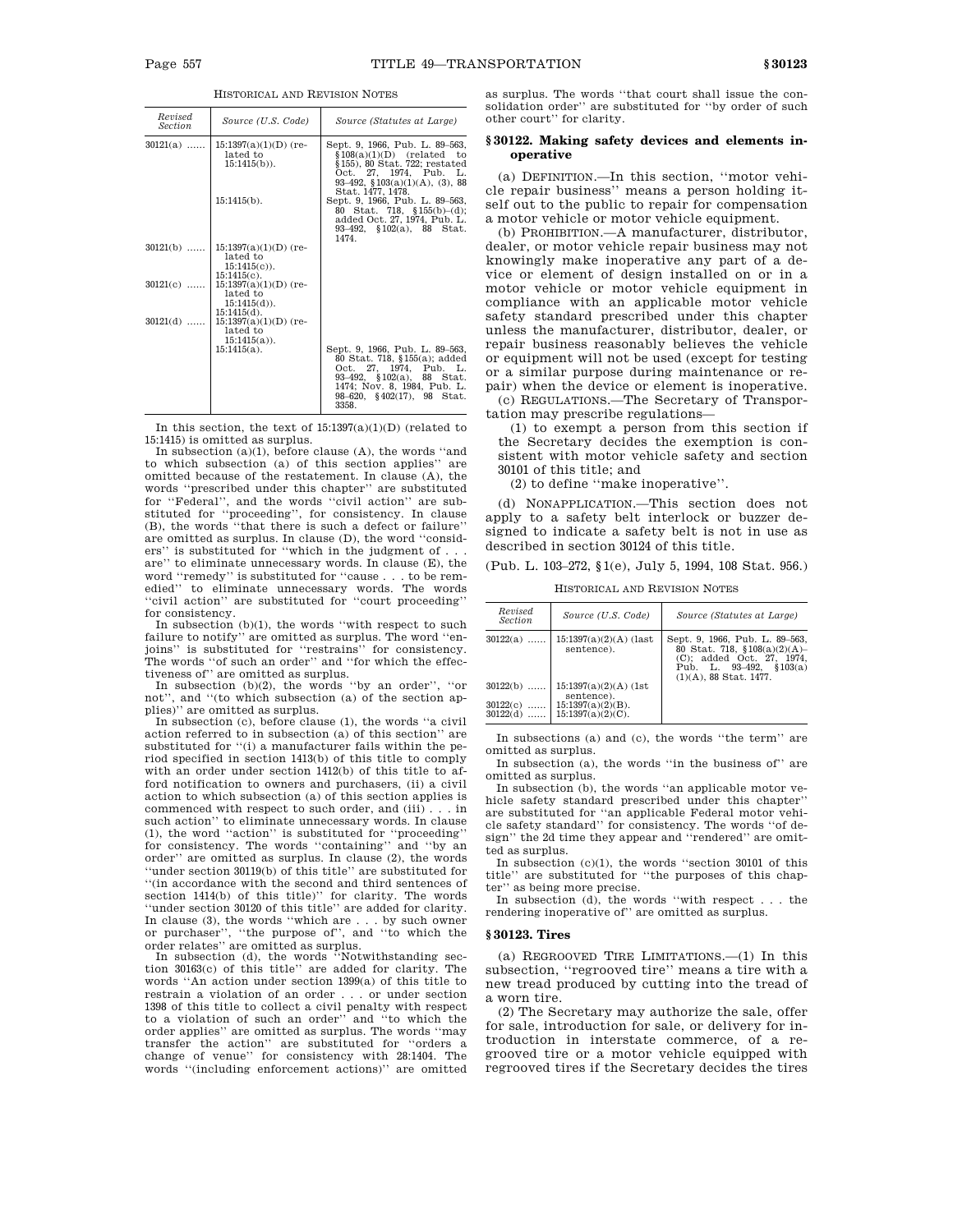are designed and made in a way consistent with section 30101 of this title. A person may not sell, offer for sale, introduce for sale, or deliver for introduction in interstate commerce, a regrooved tire or a vehicle equipped with regrooved tires unless authorized by the Secretary.

(b) UNIFORM QUALITY GRADING SYSTEM, NOMEN-CLATURE, AND MARKETING PRACTICES.—The Secretary shall prescribe through standards a uniform quality grading system for motor vehicle tires to help consumers make an informed choice when purchasing tires. The Secretary also shall cooperate with industry and the Federal Trade Commission to the greatest extent practicable to eliminate deceptive and confusing tire nomenclature and marketing practices. A tire standard or regulation prescribed under this chapter supersedes an order or administrative interpretation of the Commission.

(c) MAXIMUM LOAD STANDARDS.—The Secretary shall require a motor vehicle to be equipped with tires that meet maximum load standards when the vehicle is loaded with a reasonable amount of luggage and the total number of passengers the vehicle is designed to carry. The vehicle shall be equipped with those tires by the manufacturer or by the first purchaser when the vehicle is first bought in good faith other than for resale.

(Pub. L. 103–272, §1(e), July 5, 1994, 108 Stat. 956; Pub. L. 105–178, title VII, §7106(b), June 9, 1998, 112 Stat. 467.)

HISTORICAL AND REVISION NOTES

*Section Source (U.S. Code) Source (Statutes at Large)*

Sept. 9, 1966, Pub. L. 89–563, §§201–203, 204(c), 205, 80 Stat. 728, 729.

30123(d) ...... 15:1424(a). Sept. 9, 1966, Pub. L. 89–563, §204(a), 80 Stat. 729; re-stated Oct. 27, 1974, Pub. L. 93–492, §110(c), 88 Stat. 1484. 15:1424(c).<br>15:1423.  $30123(e)$  ...... 15:1425<br>15:1422  $30123(f)$  ...... In subsections (a) and (d)(2), the words ''section 30101 of this title'' are substituted for "the purposes of this

chapter'' as being more precise. In subsection (a), the words ''to a motor vehicle safety standard prescribed under this chapter'' are substituted for ''In all standards for . . . established under

subchapter I of this chapter . . . thereto'' for consistency and because of the restatement. In subsection  $(b)(1)(A)$  and  $(B)$ , the word "suitable" is

omitted as surplus.

In subsection  $(b)(1)(C)$ , the words "for a tire containing'' are substituted for ''unless the tire contains . . . in which case it shall also contain'' to eliminate unnecessary words. The word ''allowing'' is substituted for ''which would permit'' for consistency.

In subsection (b)(3), the word ''actual'' is omitted as surplus.

In subsection  $(b)(5)(A)$ , the word "statement" is substituted for ''recital'' for clarity. The words ''complies with'' are substituted for ''conforms to'', the words ''prescribed under this chapter'' are substituted for ''Federal'', and the word ''or'' is substituted for ''except

that in lieu of such recital'', for consistency. In subsection (b)(5)(B), the word ''appropriate'' is omitted as surplus.

In subsection  $(d)(2)$ , the words "by order" are omitted as surplus. The words ''a regrooved tire or a motor vehicle equipped with regrooved tires'' are substituted for ''any tire or motor vehicle equipped with any tire which has been regrooved'' for consistency. The words ''A person may not . . . unless authorized by the Secretary'' are substituted for ''No person shall'' for clarity and consistency in the revised title. The word ''introduce'' is substituted for ''introduction'' after ''or'' to correct a mistake.

In subsection (e), the words ''The Secretary shall prescribe through standards'' are substituted for ''within two years after September 9, 1966, the Secretary shall, through standards established under subchapter I of this chapter, prescribe by order, and publish in the Federal Register'' in 15:1423 to eliminate unnecessary and executed words. The text of 15:1423 (2d sentence) is omitted as executed. The last sentence is substituted for 15:1425 to eliminate unnecessary words.

In subsection (f), the words ''In standards established under subchapter I of this chapter'' and ''fully'' are omitted as surplus. The words ''The vehicle shall be equipped'' are added for clarity.

# AMENDMENTS

1998—Pub. L. 105–178 redesignated subsecs. (d) to (f) as (a) to (c), respectively, and struck out former subsecs. (a) to (c), which related to labeling requirements, contents of label, and additional information that may be required, respectively.

# IMPROVED TIRE INFORMATION

Pub. L. 106–414, §11, Nov. 1, 2000, 114 Stat. 1806, provided that:

''(a) TIRE LABELING.—Within 30 days after the date of the enactment of this Act [Nov. 1, 2000], the Secretary of Transportation shall initiate a rulemaking proceeding to improve the labeling of tires required by section 30123 of title 49, United States Code[,] to assist consumers in identifying tires that may be the subject of a decision under section 30118(b) [of title 49] or a notice required under section 30118(c). The Secretary shall complete the rulemaking not later than June 1, 2002.

''(b) INFLATION LEVELS AND LOAD LIMITS.—In the rulemaking initiated under subsection (a), the Secretary may take whatever additional action is appropriate to ensure that the public is aware of the importance of observing motor vehicle tire load limits and maintaining proper tire inflation levels for the safe operation of a motor vehicle. Such additional action may include a requirement that the manufacturer of motor vehicles provide the purchasers of the motor vehicles information on appropriate tire inflation levels and load limits if the Secretary determines that requiring such manufacturers to provide such information is the most appropriate way such information can be provided.''

#### TIRE PRESSURE WARNING

Pub. L. 106–414, §13, Nov. 1, 2000, 114 Stat. 1806, provided that: ''Not later than 1 year after the date of the enactment of this Act [Nov. 1, 2000], the Secretary of Transportation shall complete a rulemaking for a regulation to require a warning system in new motor vehicles to indicate to the operator when a tire is significantly under inflated. Such requirement shall become effective not later than 2 years after the date of the completion of such rulemaking.''

# **§ 30124. Buzzers indicating nonuse of safety belts**

A motor vehicle safety standard prescribed under this chapter may not require or allow a manufacturer to comply with the standard by using a safety belt interlock designed to prevent starting or operating a motor vehicle if an occupant is not using a safety belt or a buzzer designed to indicate a safety belt is not in use, except a buzzer that operates only during the 8-

*Revised*

30123(a) ...... 15:1421 (1st sentence).

30123(b) ...... 15:1421 (2d sentence). 30123(c) ...... 15:1421 (last sentence).<br> $15:1424(a)$ .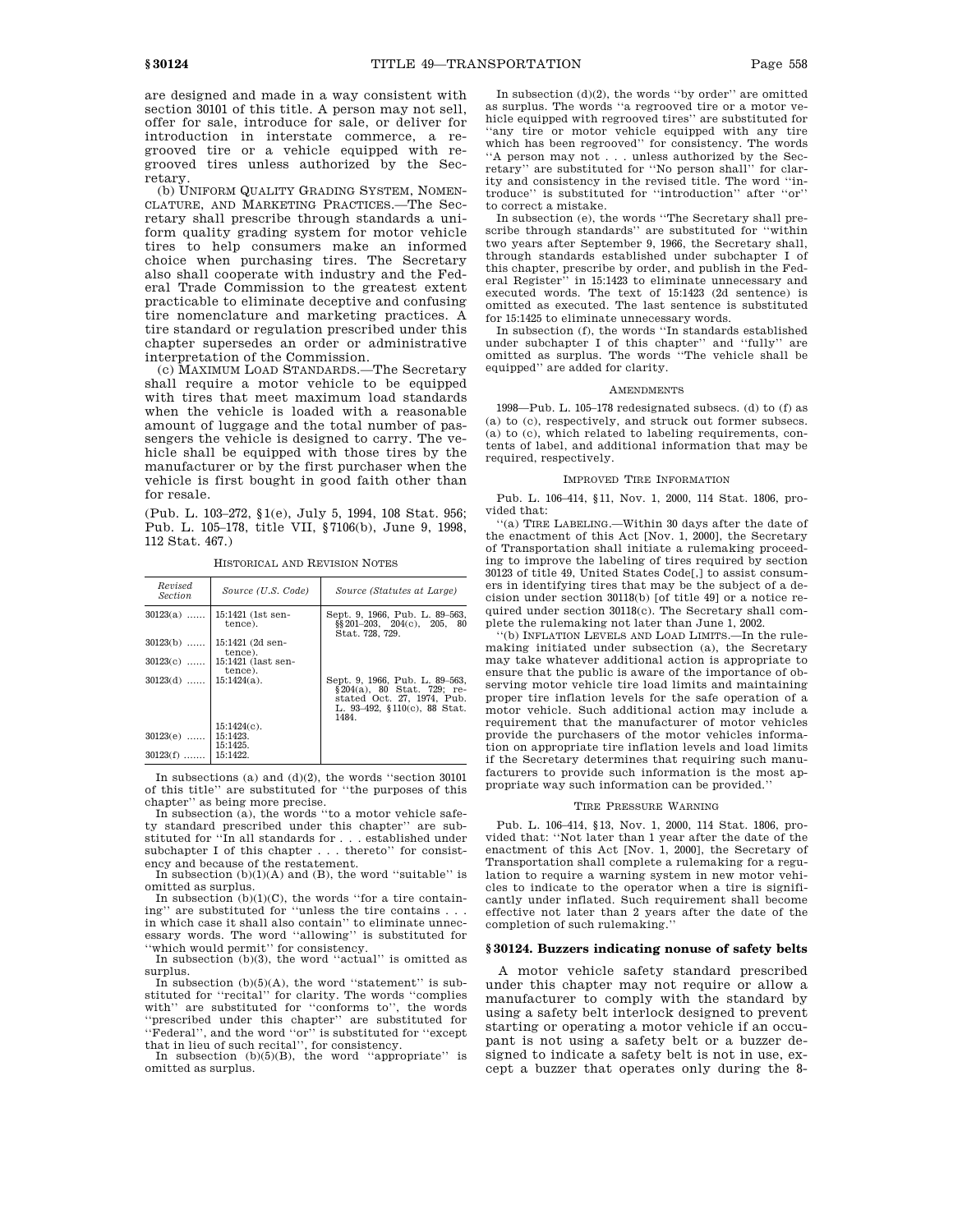second period after the ignition is turned to the "start" or "on" position.

(Pub. L. 103–272, §1(e), July 5, 1994, 108 Stat. 957.)

| Revised<br><b>Section</b> | Source (U.S. Code) | Source (Statutes at Large)                                                                                            |
|---------------------------|--------------------|-----------------------------------------------------------------------------------------------------------------------|
|                           |                    | Sept. 9, 1966, Pub. L. 89-563,<br>80 Stat. 718, §125; added<br>Oct. 27, 1974, Pub. L.<br>93-492, §109, 88 Stat. 1482. |

#### HISTORICAL AND REVISION NOTES

The text of  $15:1410b(a)$  and  $(c)-(e)$  is omitted as obsolete. The text of  $15:1410b(b)(2)$  and  $(3)$  and  $(f)(2)$  and  $(3)$ is omitted as unnecessary because of the restatement. The words ''After the effective date of the amendment prescribed under subsection (a) of this section'' are omitted as executed. The words ''prescribed under this chapter'' are substituted for ''Federal'' for consistency in this chapter.

### **§ 30125. Schoolbuses and schoolbus equipment**

(a) DEFINITIONS.—In this section—

(1) ''schoolbus'' means a passenger motor vehicle designed to carry a driver and more than 10 passengers, that the Secretary of Transportation decides is likely to be used significantly to transport preprimary, primary, and secondary school students to or from school or an event related to school.

(2) ''schoolbus equipment'' means equipment designed primarily for a schoolbus or manufactured or sold to replace or improve a system, part, or component of a schoolbus or as an accessory or addition to a schoolbus.

(b) STANDARDS.—The Secretary shall prescribe motor vehicle safety standards for schoolbuses and schoolbus equipment manufactured in, or imported into, the United States. Standards shall include minimum performance requirements for—

(1) emergency exits;

(2) interior protection for occupants;

(3) floor strength;

(4) seating systems;

(5) crashworthiness of body and frame (including protection against rollover hazards);

(6) vehicle operating systems;

- (7) windows and windshields; and
- (8) fuel systems.

(c) TEST DRIVING BY MANUFACTURERS.—The Secretary may require by regulation a schoolbus to be test-driven by a manufacturer before introduction in commerce.

(Pub. L. 103–272, §1(e), July 5, 1994, 108 Stat. 957.)

HISTORICAL AND REVISION NOTES

| Revised<br><i>Section</i>   | Source (U.S. Code)            | Source (Statutes at Large)                                                                                                       |
|-----------------------------|-------------------------------|----------------------------------------------------------------------------------------------------------------------------------|
| $30125(a)$                  | $15:1391(14)$ , $(15)$ .      | Sept. 9, 1966, Pub. L. 89–563,<br>80 Stat. 718, §102(14), (15);<br>added Oct. 27, 1974, Pub. L.                                  |
|                             | $30125(b)$ ,   15:1392(i)(1). | 93-492, §201, 88 Stat, 1484.<br>Sept. 9, 1966. Pub. L. 89-563.<br>80 Stat. 718, §103(i)(1), (2);<br>added Oct. 27, 1974. Pub. L. |
| $30125(c)$   15:1392(i)(2). |                               | 93-492, §202, 88 Stat, 1484;<br>July 8, 1976, Pub. L. 94-346.<br>§2.90 Stat. 815.                                                |
|                             | $15:1397(a)(1)(F)$ .          | Sept. 9, 1966, Pub. L. 89-563,<br>80 Stat. 718, §108(a)(1)(F);<br>added Oct. 27, 1974. Pub. L.<br>93-492, §203, 88 Stat, 1485.   |

In subsection  $(a)(1)$ , the words "the purpose of" are omitted as surplus.

In subsection (a)(2), the words ''any similar part or component'' are omitted as surplus.

In subsection (b), before clause (1), the text of  $15:1392(i)(1)(A)$  (1st sentence) and (B) (words before 2d comma) is omitted as executed. The word ''prescribe'' is substituted for ''promulgate'', and the word ''Federal'' is omitted, for consistency. The words ''Such proposed standards'' and ''those aspects of performance set out in clauses (i) through (viii) of subparagraph (A) of this paragraph'' are omitted because of the restatement. The word ''requirements'' is substituted for ''standards'' to avoid using ''standards'' in 2 different ways. The text of  $15:1392(i)(1)(B)$  (last 6 words) is omitted as executed.

In subsection (c), the text of  $15:1397(a)(1)(F)$  is omitted as unnecessary because of the restatement.

#### **§ 30126. Used motor vehicles**

To ensure a continuing and effective national safety program, it is the policy of the United States Government to encourage and strengthen State inspection of used motor vehicles. Therefore, the Secretary of Transportation shall prescribe uniform motor vehicle safety standards applicable to all used motor vehicles. The standards shall be stated in terms of motor vehicle safety performance.

(Pub. L. 103–272, §1(e), July 5, 1994, 108 Stat. 958.)

HISTORICAL AND REVISION NOTES

| Revised<br><b>Section</b> | Source (U.S. Code)                      | Source (Statutes at Large)                                                                        |
|---------------------------|-----------------------------------------|---------------------------------------------------------------------------------------------------|
| 30126<br>.                | $15:1397(b)(1)$ (2d-last<br>sentences). | Sept. 9, 1966, Pub. L. 89-563,<br>$$108(b)(1)$ $(2d-last)$<br>sen-<br>tences), $80$ Stat, $722$ . |

The words ''In order'' are omitted as surplus. The words ''United States Government'' are substituted for ''Congress'' for clarity and consistency in the revised title. The words ''Therefore, the Secretary of Transportation shall prescribe uniform motor vehicle safety standards applicable to all used motor vehicles'' are substituted for 15:1397(b)(1) (4th sentence) to eliminate unnecessary and executed words. The text of 15:1397(b)(1) (last sentence) is omitted as unnecessary because of 5:ch. 5, subch. II. The text of 15:1397(b)(1) (3d sentence) is omitted as executed.

# **§ 30127. Automatic occupant crash protection and seat belt use**

(a) DEFINITIONS.—In this section—

(1) ''bus'' means a motor vehicle with motive power (except a trailer) designed to carry more than 10 individuals.

(2) ''multipurpose passenger vehicle'' means a motor vehicle with motive power (except a trailer), designed to carry not more than 10 individuals, that is constructed either on a truck chassis or with special features for occasional off-road operation.

(3) ''passenger car'' means a motor vehicle with motive power (except a multipurpose passenger vehicle, motorcycle, or trailer) designed to carry not more than 10 individuals.

(4) ''truck'' means a motor vehicle with motive power (except a trailer) designed primarily to transport property or special purpose equipment.

(b) INFLATABLE RESTRAINT REQUIREMENTS.—(1) Not later than September 1, 1993, the Secretary of Transportation shall prescribe under this chapter an amendment to Federal Motor Vehicle Safety Standard 208 issued under the National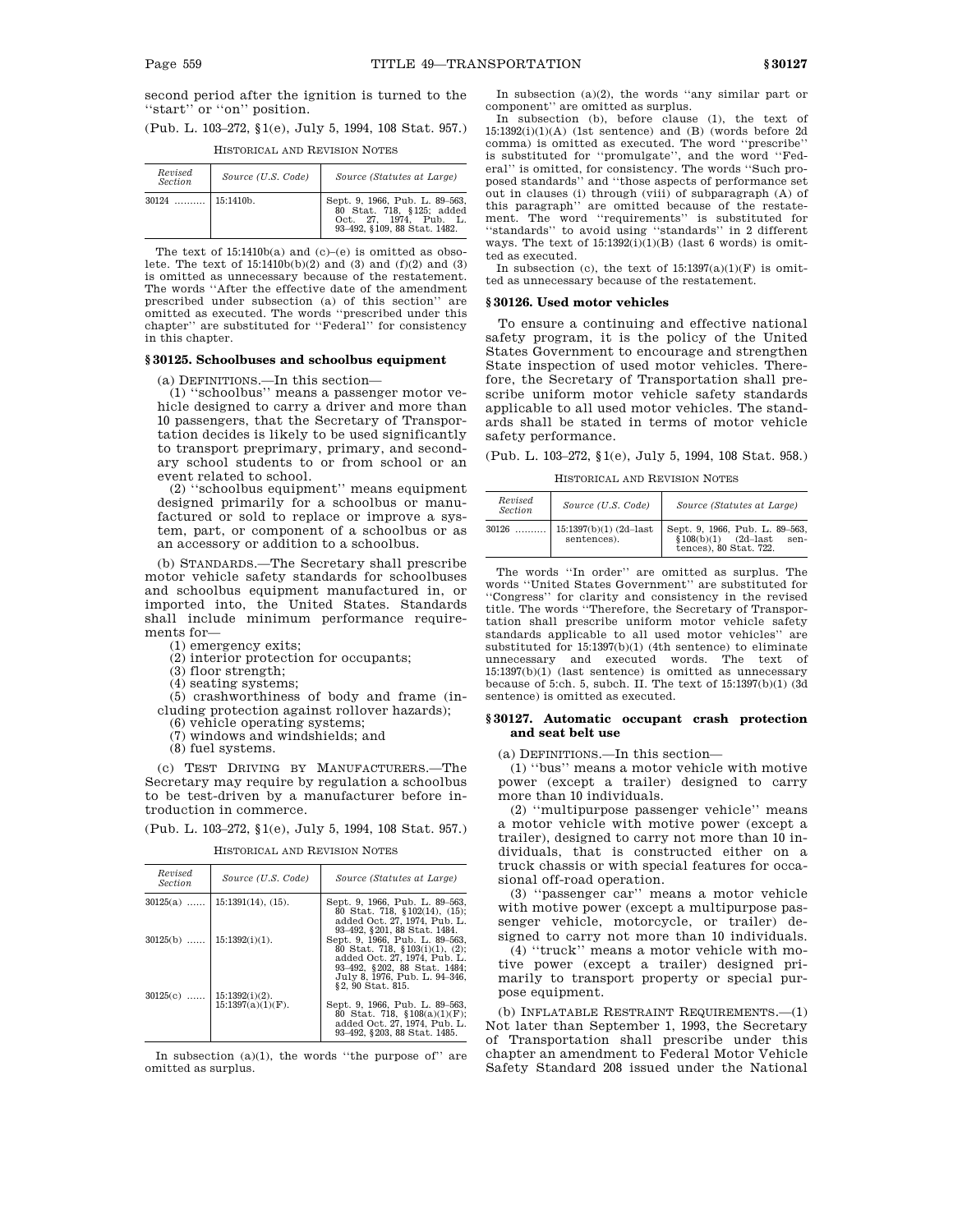Traffic and Motor Vehicle Safety Act of 1966. The amendment shall require that the automatic occupant crash protection system for both of the front outboard seating positions for each of the following vehicles be an inflatable restraint (with lap and shoulder belts) complying with the occupant protection requirements under section 4.1.2.1 of Standard 208:

(A) 95 percent of each manufacturer's annual production of passenger cars manufactured after August 31, 1996, and before September 1, 1997.

(B) 80 percent of each manufacturer's annual production of buses, multipurpose passenger vehicles, and trucks (except walk-in van-type trucks and vehicles designed to be sold only to the United States Postal Service) with a gross vehicle weight rating of not more than 8,500 pounds and an unloaded vehicle weight of not more than 5,500 pounds manufactured after August 31, 1997, and before September 1, 1998.

(C) 100 percent of each manufacturer's annual production of passenger cars manufactured after August 31, 1997.

(D) 100 percent of each manufacturer's annual production of vehicles described in clause (B) of this paragraph manufactured after August 31, 1998.

(2) Manufacturers may not use credits and incentives available before September 1, 1998, under the provisions of Standard 208 (as amended by this section) to comply with the requirements of paragraph (1)(D) of this subsection after August 31, 1998.

(c) OWNER MANUAL REQUIREMENTS.—In amending Standard 208, the Secretary of Transportation shall require, to be effective as soon as possible after the amendment is prescribed, that owner manuals for passenger cars, buses, multipurpose passenger vehicles, and trucks equipped with an inflatable restraint include a statement in an easily understandable format stating that—

(1) either or both of the front outboard seating positions of the vehicle are equipped with an inflatable restraint referred to as an ''airbag'' and a lap and shoulder belt;

(2) the ''airbag'' is a supplemental restraint and is not a substitute for lap and shoulder belts;

(3) lap and shoulder belts also must be used correctly by an occupant in a front outboard seating position to provide restraint or protection from frontal crashes as well as other types of crashes or accidents; and

(4) occupants should always wear their lap and shoulder belts, if available, or other safety belts, whether or not there is an inflatable restraint.

(d) SEAT BELT USE LAWS.—Congress finds that it is in the public interest for each State to adopt and enforce mandatory seat belt use laws and for the United States Government to adopt and enforce mandatory seat belt use regulations.

(e) TEMPORARY EXEMPTIONS.—(1) On application of a manufacturer, the Secretary of Transportation may exempt, on a temporary basis, motor vehicles of that manufacturer from any requirement under subsections (b) and (c) of this section on terms the Secretary considers appropriate. An exemption may be renewed.

(2) The Secretary of Transportation may grant an exemption under paragraph (1) of this subsection if the Secretary finds that there has been a disruption in the supply of any component of an inflatable restraint or in the use and installation of that component by the manufacturer because of an unavoidable event not under the control of the manufacturer that will prevent the manufacturer from meeting its anticipated production volume of vehicles with those restraints.

(3) Only an affected manufacturer may apply for an exemption. The Secretary of Transportation shall prescribe in the amendment to Standard 208 required under this section the information an affected manufacturer must include in its application under this subsection. The manufacturer shall specify in the application the models, lines, and types of vehicles affected. The Secretary may consolidate similar applications from different manufacturers.

(4) An exemption or renewal of an exemption is conditioned on the commitment of the manufacturer to recall the exempted vehicles for installation of the omitted inflatable restraints within a reasonable time that the manufacturer proposes and the Secretary of Transportation approves after the components become available in sufficient quantities to satisfy both anticipated production and recall volume requirements.

(5) The Secretary of Transportation shall publish in the Federal Register a notice of each application under this subsection and each decision to grant or deny a temporary exemption and the reasons for the decision.

(6) The Secretary of Transportation shall require a label for each exempted vehicle that can be removed only after recall and installation of the required inflatable restraint. The Secretary shall require that written notice of the exemption be provided to the dealer and the first purchaser of each exempted vehicle other than for resale, with the notice being provided in a way, and containing the information, the Secretary considers appropriate.

(f) APPLICATION.—(1) This section revises, but does not replace, Standard 208 as in effect on December 18, 1991, including the amendment of March 26, 1991 (56 Fed. Reg. 12472), to Standard 208, extending the requirements for automatic crash protection, with incentives for more innovative automatic crash protection, to trucks, buses, and multipurpose passenger vehicles. This section may not be construed as-

(A) affecting another provision of law carried out by the Secretary of Transportation applicable to passenger cars, buses, multipurpose passenger vehicles, or trucks; or

(B) establishing a precedent related to developing or prescribing a Government motor vehicle safety standard.

(2) This section and amendments to Standard 208 made under this section may not be construed as indicating an intention by Congress to affect any liability of a motor vehicle manufacturer under applicable law related to vehicles with or without inflatable restraints.

 $(g)$  REPORT.— $(1)$  On October 1, 1992, and annually after that date through October 1, 2000, the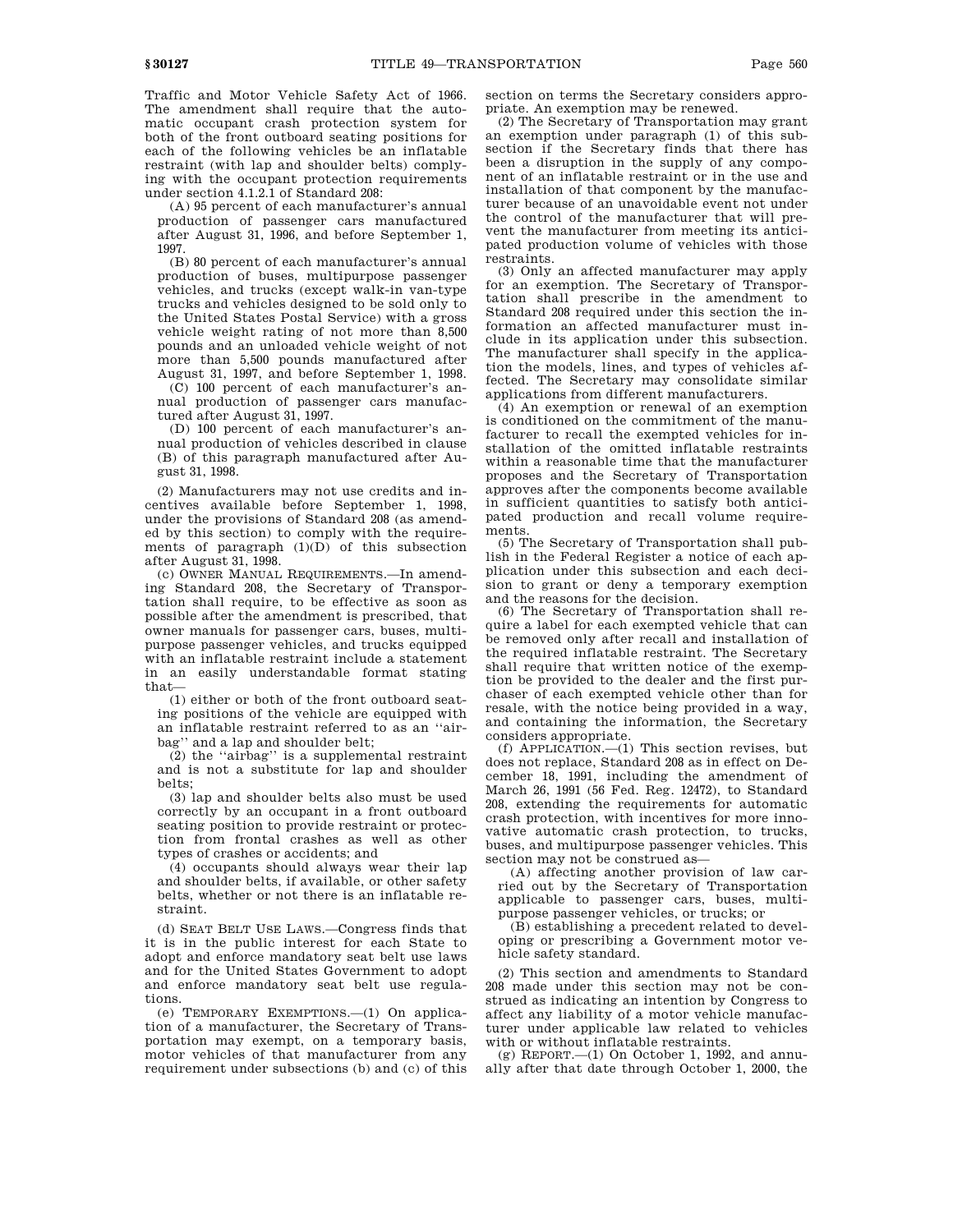Secretary of Transportation shall submit reports on the effectiveness of occupant restraint systems expressed as a percentage reduction in fatalities or injuries of restrained occupants compared to unrestrained occupants for—

(A) a combination of inflated restraints and lap and shoulder belts;

(B) inflated restraints only; and

(C) lap and shoulder belts only.

(2) In consultation with the Secretaries of Labor and Defense, the Secretary of Transportation also shall provide information and analysis on lap and shoulder belt use, nationally and in each State by—

(A) military personnel;

(B) Government, State, and local law enforcement officers;

(C) other Government and State employees; and

(D) the public.

(h) AIRBAGS FOR GOVERNMENT CARS.—In cooperation with the Administrator of General Services and the heads of appropriate departments, agencies, and instrumentalities of the Government, the Secretary of Transportation shall establish a program, consistent with applicable procurement laws of the Government and available appropriations, requiring that all passenger cars acquired-

(1) after September 30, 1994, for use by the Government be equipped, to the maximum extent practicable, with driver-side inflatable restraints; and

(2) after September 30, 1996, for use by the Government be equipped, to the maximum extent practicable, with inflatable restraints for both front outboard seating positions.

(Pub. L. 103–272, §1(e), July 5, 1994, 108 Stat. 958; Pub. L. 105–178, title VII, §7106(c), June 9, 1998, 112 Stat. 467.)

*Revised Section Source (U.S. Code) Source (Statutes at Large)*  $30127(\text{b})\ \ldots \begin{bmatrix} 15:1392 \text{ (note)} \\ 15:1392 \text{ (note)} \\ 15:1392 \text{ (note)} \\ 15:1392 \text{ (note)} \\ 15:1392 \text{ (note)} \\ 15:1392 \text{ (note)} \\ 15:1392 \text{ (note)} \\ 15:1392 \text{ (note)} \\ 15:1392 \text{ (note)} \\ 15:1392 \text{ (note)} \\ 15:1392 \text{ (note)} \\ 15:1392 \text{ (note)} \\ 15:1392 \text{ (note)} \\ 15:1$  $30127(f) \dots \dots \begin{bmatrix} 15:1392 \text{ (note)} & \text{Dec. } 18, 1991. \text{ Int. } 1.02-240, \text{ 15:1392 (note)} & \text{Dec. } 18, 1991. \text{ Put. } 10:102-40, \text{ 15:1392 (note)} & \text{2508(a)(1) (last sentence), \text{ 15:1392 (note)}} & \text{2508(a)(1) (last sentence), \text{ 15:1392 (note)}} & \text{2508(c), 105 Stat. 2086.} & \text{2508(c),$ 

HISTORICAL AND REVISION NOTES

In subsection (a), the definitions are derived from section 2502(a) of the Intermodal Surface Transportation Efficiency Act of 1991 (Public Law 102–240, 105 Stat. 2081) and are restated because those definitions apply to the source provisions being restated in this section.

In subsection (b)(1), before clause (A), the words ''Notwithstanding any other provision of law or rule'' and ''(to the extent such Act is not in conflict with the provisions of this section)'' are omitted as unnecessary because of the restatement. The words ''The amendment shall require'' are substituted for ''The amendment promulgated under subsection (a) shall establish the following schedule'' for clarity. The words ''manufactured on or after the dates specified in the applicable schedule established by subsection (b)'', ''The amendment shall take effect'', and ''Subject to the provisions of subsection (c)'' are omitted as unnecessary because of the restatement. The words ''for both of the front outboard seating positions for each'' are substituted for ''for the front outboard designated seating positions of each'' for clarity. In clause (B), the word 'new'' is omitted as unnecessary because of the restatement. The word ''only'' is substituted for ''exclusively'' for consistency in the revised title.

In subsection (b)(2), the words ''after August 31, 1998'' are substituted for ''on and after such date'' for clarity.

In subsection (c), before clause (1), the words "In amending Standard 208, the Secretary of Transportation shall require'' are substituted for ''The amendment to such Standard 208 shall also require'' for clarity and to eliminate unnecessary words. In subsection (e)(3), the words ''Only an affected man-

ufacturer may apply for an exemption'' are added for clarity. The words ''consolidate similar applications from different manufacturers'' are substituted for ''consolidate applications of a similar nature of 1 or more manufacturers'' for clarity.

In subsection  $(f)(1)$ , before clause  $(A)$ , the words "by the Secretary or any other person, including any court'' are omitted as surplus. In clause (A), the word 'affecting" is substituted for "altering or affecting" to eliminate an unnecessary word.

In subsection  $(f)(2)$ , the words "by any person or court" are omitted as unnecessary. The word "affect is substituted for ''affect, change, or modify'' to eliminate unnecessary words.

In subsection  $(g)(1)$ , before clause  $(A)$ , the words "and" every 6 months after that date through'' are substituted for ''biannually . . . and continuing to'' for clarity. The word ''actual'' is omitted as unnecessary. The word ''expressed'' is substituted for ''defined'' for clarity.

In subsection  $(g)(2)(C)$ , the words "other Government" and State employees'' are substituted for ''Federal and State employees other than law enforcement officers'' for clarity and because of the restatement.

In subsection  $(h)(2)$ , the words "for both front outboard seating positions'' are substituted for ''for both the driver and front seat outboard seating positions'' for clarity and consistency in this section.

#### REFERENCES IN TEXT

The National Traffic and Motor Vehicle Safety Act of 1966, referred to in subsec. (b)(1), is Pub. L. 89–563, Sept. 9, 1966, 80 Stat. 718, as amended, which was classified generally to chapter 38 (§1381 et seq.) of Title 15, Commerce and Trade, and was substantially repealed by Pub. L. 103–272, §7(b), July 5, 1994, 108 Stat. 1379, and reenacted by the first section thereof as this chapter.

#### AMENDMENTS

1998—Subsec. (g)(1). Pub. L. 105–178 substituted ''annually'' for ''every 6 months'' in introductory provisions.

#### IMPROVING THE SAFETY OF CHILD RESTRAINTS

Pub. L. 107–318, Dec. 4, 2002, 116 Stat. 2772, provided that:

''SECTION 1. SHORT TITLE.

''This Act may be cited as 'Anton's Law'.

''SEC. 2. FINDINGS.

''Congress finds the following:

''(1) It is the policy of the Department of Transportation that all child occupants of motor vehicles, regardless of seating position, be appropriately restrained in order to reduce the incidence of injuries and fatalities resulting from motor vehicle crashes on the streets, roads, and highways.

''(2) Research has shown that very few children between the ages of 4 to 8 years old are in the appropriate restraint for their age when riding in passenger motor vehicles.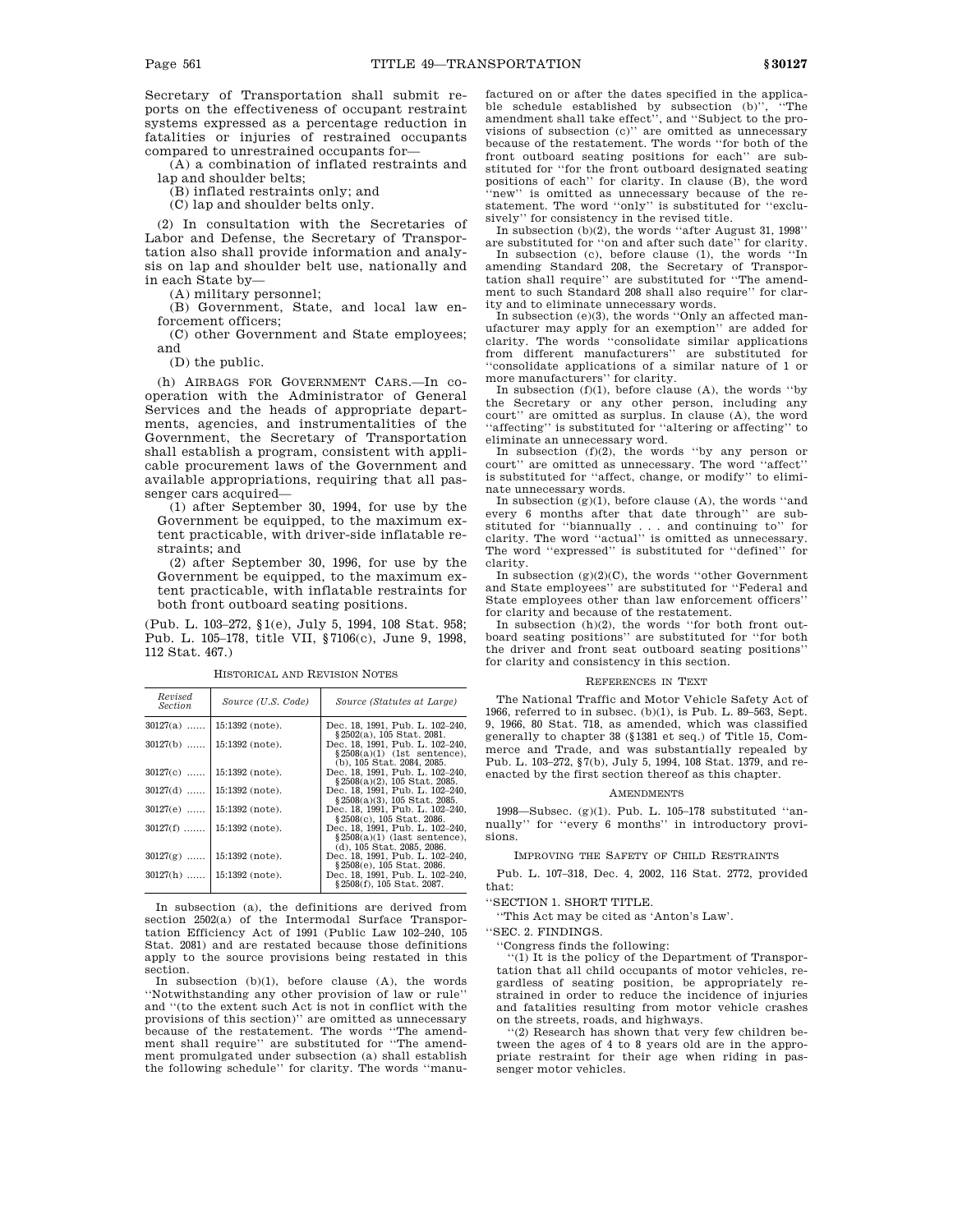''(3) Children who have outgrown their child safety seats should ride in a belt-positioning booster seat until an adult seat belt fits properly.

'(4) Children who were properly restrained when riding in passenger motor vehicles suffered less severe injuries from accidents than children not properly restrained.

''SEC. 3. IMPROVEMENT OF SAFETY OF CHILD RE-STRAINTS IN PASSENGER MOTOR VEHICLES.

''(a) IN GENERAL.—The Secretary of Transportation (hereafter referred to as the 'Secretary') shall initiate a rulemaking proceeding to establish performance requirements for child restraints, including booster seats, for the restraint of children weighing more than 50 pounds.

''(b) ELEMENTS FOR CONSIDERATION.—In the rulemaking proceeding required by subsection (a), the Secretary shall—

''(1) consider whether to include injury performance criteria for child restraints, including booster seats and other products for use in passenger motor vehicles for the restraint of children weighing more than 50 pounds, under the requirements established in the rulemaking proceeding;

''(2) consider whether to establish performance requirements for seat belt fit when used with booster seats and other belt guidance devices;

'(3) consider whether to address situations where children weighing more than 50 pounds only have access to seating positions with lap belts, such as allowing tethered child restraints for such children; and

 $(4)$  review the definition of the term 'booster seat' in Federal motor vehicle safety standard No. 213 under section 571.213 of title 49, Code of Federal Regulations, to determine if it is sufficiently comprehensive.

''(c) COMPLETION.—The Secretary shall complete the rulemaking proceeding required by subsection (a) not later than 30 months after the date of the enactment of this Act [Dec. 4, 2002].

''SEC. 4. DEVELOPMENT OF ANTHROPOMORPHIC TEST DEVICE SIMULATING A 10-YEAR OLD CHILD.

''(a) DEVELOPMENT AND EVALUATION.—Not later than 24 months after the date of the enactment of this Act [Dec. 4, 2002], the Secretary shall develop and evaluate an anthropomorphic test device that simulates a 10 year old child for use in testing child restraints used in passenger motor vehicles.

''(b) ADOPTION BY RULEMAKING.—Within 1 year following the development and evaluation carried out under subsection (a), the Secretary shall initiate a rulemaking proceeding for the adoption of an anthropomorphic test device as developed under subsection (a).

''SEC. 5. REQUIREMENTS FOR INSTALLATION OF LAP AND SHOULDER BELTS.

''(a) IN GENERAL.—Not later than 24 months after the date of the enactment of this Act [Dec. 4, 2002], the Secretary shall complete a rulemaking proceeding to amend Federal motor vehicle safety standard No. 208 under section 571.208 of title 49, Code of Federal Regulations, relating to occupant crash protection, in order to—

''(1) require a lap and shoulder belt assembly for each rear designated seating position in a passenger motor vehicle with a gross vehicle weight rating of 10,000 pounds or less, except that if the Secretary determines that installation of a lap and shoulder belt assembly is not practicable for a particular designated seating position in a particular type of passenger motor vehicle, the Secretary may exclude the designated seating position from the requirement; and

''(2) apply that requirement to passenger motor vehicles in phases in accordance with subsection (b).

''(b) IMPLEMENTATION SCHEDULE.—The requirement prescribed under subsection (a)(1) shall be implemented in phases on a production year basis beginning with the production year that begins not later than 12 months after the end of the year in which the regulations are prescribed under subsection (a). The final rule shall apply to all passenger motor vehicles with a gross vehicle weight rating of 10,000 pounds or less that are manufactured in the third production year of the implementation phase-in under the schedule.

''SEC. 6. EVALUATION OF INTEGRATED CHILD SAFETY SYSTEMS.

''(a) EVALUATION.—Not later than 180 days after the date of enactment of this Act [Dec. 4, 2002], the Secretary shall initiate an evaluation of integrated or built-in child restraints and booster seats. The evaluation should include—

''(1) the safety of the child restraint and correctness of fit for the child;

''(2) the availability of testing data on the system and vehicle in which the child restraint will be used; ''(3) the compatibility of the child restraint with different makes and models;

''(4) the cost-effectiveness of mass production of the child restraint for consumers;

''(5) the ease of use and relative availability of the child restraint to children riding in motor vehicles; and

''(6) the benefits of built-in seats for improving compliance with State child occupant restraint laws.

''(b) REPORT.—Not later than 12 months after the date of enactment of this Act [Dec. 4, 2002], the Secretary shall transmit to the Committee on Energy and Commerce of the House of Representatives and the Committee on Commerce, Science, and Transportation of the Senate a report of this evaluation.

''SEC. 7. DEFINITIONS.

''As used in this Act, the following definitions apply: ''(1) CHILD RESTRAINT.—The term 'child restraint' means any product designed to provide restraint to a child (including booster seats and other products used with a lap and shoulder belt assembly) that meets applicable Federal motor vehicle safety standards prescribed by the National Highway Traffic Safety Administration.

''(2) PRODUCTION YEAR.—The term 'production year' means the 12-month period between September 1 of a year and August 31 of the following year.

''(3) PASSENGER MOTOR VEHICLE.—The term 'passenger motor vehicle' has the meaning given that term in section 405(f)(5) of title 23, United States Code.

'SEC. 8. AUTHORIZATION OF APPROPRIATIONS.

''(a) IN GENERAL.—There are authorized to be appropriated \$5,000,000 to the Secretary of Transportation for—

''(1) the evaluation required by section 6 of this Act; and

''(2) research of the nature and causes of injury to children involved in motor vehicle crashes.

''(b) LIMITATION.—Funds appropriated under subsection (a) shall not be available for the general administrative expenses of the Secretary.''

Pub. L. 106–414, §14, Nov. 1, 2000, 114 Stat. 1806, provided that:

''(a) IN GENERAL.—Not later than 12 months after the date of the enactment of this Act [Nov. 1, 2000], the Secretary of Transportation shall initiate a rulemaking for the purpose of improving the safety of child restraints, including minimizing head injuries from side impact collisions.

''(b) ELEMENTS FOR CONSIDERATION.—In the rulemaking required by subsection (a), the Secretary shall consider—

''(1) whether to require more comprehensive tests for child restraints than the current Federal motor vehicle safety standards requires, including the use of dynamic tests that—

''(A) replicate an array of crash conditions, such as side-impact crashes and rear-impact crashes; and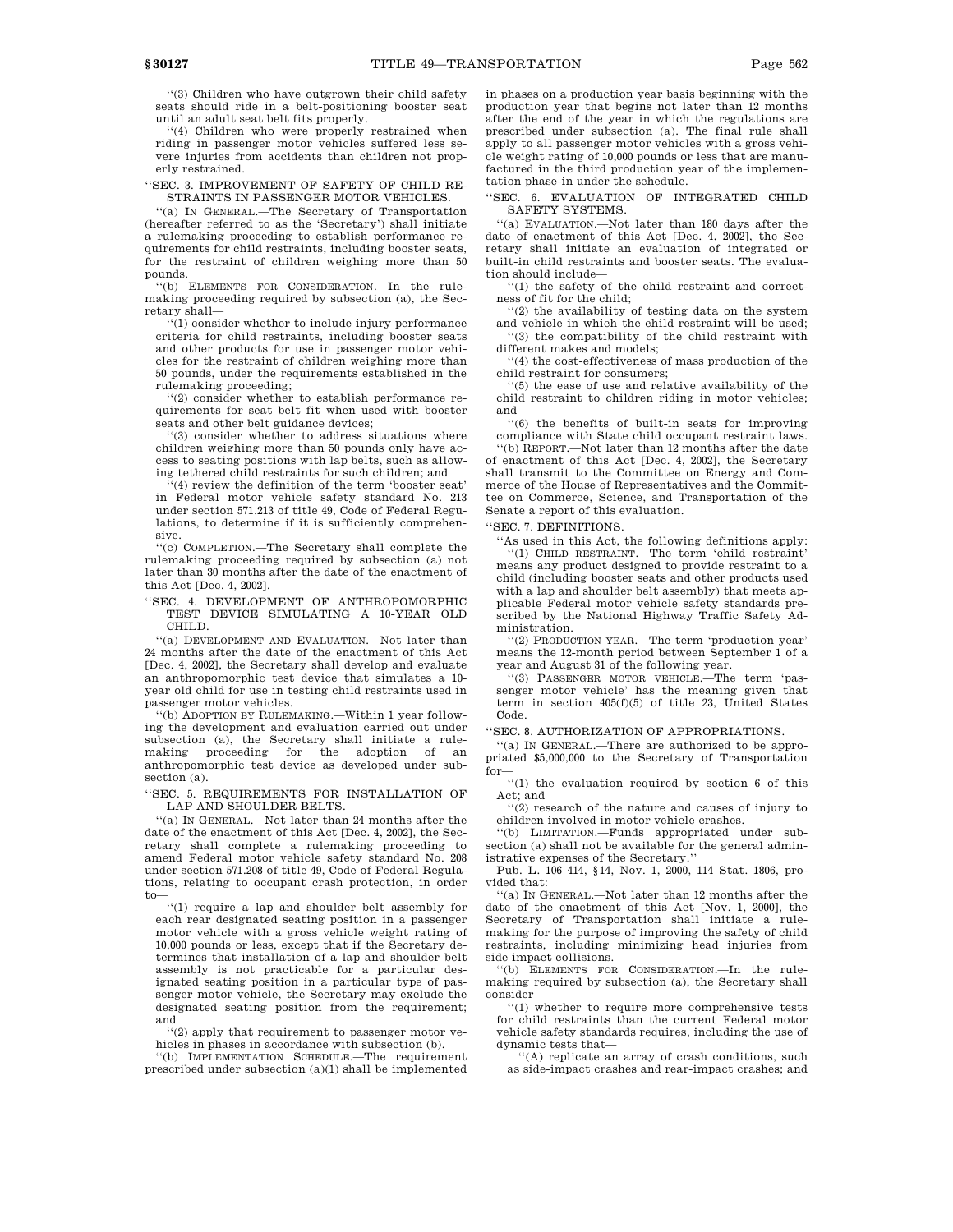''(B) reflect the designs of passenger motor vehicles as of the date of the enactment of this Act [Nov. 1, 2000];

(2) whether to require the use of anthropomorphic test devices that—

''(A) represent a greater range of sizes of children including the need to require the use of an anthropomorphic test device that is representative of a ten-year-old child; and

''(B) are Hybrid III anthropomorphic test devices; ''(3) whether to require improved protection from head injuries in side-impact and rear-impact crashes;

''(4) how to provide consumer information on the physical compatibility of child restraints and vehicle seats on a model-by-model basis;

''(5) whether to prescribe clearer and simpler labels and instructions required to be placed on child restraints;

''(6) whether to amend Federal Motor Vehicle Safety Standard No. 213 (49 CFR 571.213) to cover restraints for children weighing up to 80 pounds;

''(7) whether to establish booster seat performance and structural integrity requirements to be dynamically tested in 3-point lap and shoulder belts;

''(8) whether to apply scaled injury criteria performance levels, including neck injury, developed for Federal Motor Vehicle Safety Standard No. 208 to child restraints and booster seats covered by in Federal Motor Vehicle Safety Standard No. 213; and

''(9) whether to include child restraint in each vehicle crash tested under the New Car Assessment Program.

''(c) REPORT TO CONGRESS.—If the Secretary does not incorporate any element described in subsection (b) in the final rule, the Secretary shall explain, in a report to the Senate Committee on Commerce, Science, and Transportation and the House of Representatives Committee on Commerce [now Committee on Energy and Commerce] submitted within 30 days after issuing the final rule, specifically why the Secretary did not incorporate any such element in the final rule.

''(d) COMPLETION.—Notwithstanding any other provision of law, the Secretary shall complete the rulemaking required by subsection (a) not later than 24 months after the date of the enactment of this Act [Nov. 1, 2000].

''(e) CHILD RESTRAINT DEFINED.—In this section, the term 'child restraint' has the meaning given the term 'Child restraint system' in section 571.213 of title 49, Code of Federal Regulations (as in effect on the date of the enactment of this Act [Nov. 1, 2000]).

''(f) FUNDING.—For each fiscal year, of the funds made available to the Secretary for activities relating to safety, not less than \$750,000 shall be made available to carry out crash testing of child restraints.

''(g) CHILD RESTRAINT SAFETY RATINGS PROGRAM.—No later than 12 months after the date of the enactment of this Act [Nov. 1, 2000], the Secretary of Transportation shall issue a notice of proposed rulemaking to establish a child restraint safety rating consumer information program to provide practicable, readily understandable, and timely information to consumers for use in making informed decisions in the purchase of child restraints. No later than 24 months after the date of the enactment of this Act the Secretary shall issue a final rule establishing a child restraint safety rating program and providing other consumer information which the Secretary determines would be useful [to] consumers who purchase child restraint systems.

'(h) BOOSTER SEAT STUDY.—In addition to consideration of booster seat performance and structural integrity contained in subsection (b)(7), not later than 12 months after the date of the enactment of this Act [Nov. 1, 2000], the Secretary of Transportation shall initiate and complete a study, taking into account the views of the public, on the use and effectiveness of automobile booster seats for children, compiling information on the advantages and disadvantages of using booster seats and determining the benefits, if any, to children from use of booster with lap and shoulder belts

compared to children using lap and shoulder belts alone, and submit a report on the results of that study to the Congress.

''(i) BOOSTER SEAT EDUCATION PROGRAM.—The Secretary of Transportation within 1 year after the date of the enactment of this Act [Nov. 1, 2000] shall develop [a] 5 year strategic plan to reduce deaths and injuries caused by failure to use the appropriate booster seat in the 4 to 8 year old age group by 25 percent.''

# IMPROVING AIR BAG SAFETY

Pub. L. 105–178, title VII, §7103, June 9, 1998, 112 Stat. 465, provided that:

''(a) RULEMAKING TO IMPROVE AIR BAGS.—

''(1) NOTICE OF PROPOSED RULEMAKING.—Not later than September 1, 1998, the Secretary of Transportation shall issue a notice of proposed rulemaking to improve occupant protection for occupants of different sizes, belted and unbelted, under Federal Motor Vehicle Safety Standard No. 208, while minimizing the risk to infants, children, and other occupants from injuries and deaths caused by air bags, by means that include advanced air bags.

''(2) FINAL RULE.—Notwithstanding any other provision of law, the Secretary shall complete the rulemaking required by this subsection by issuing, not later than September 1, 1999, a final rule with any provision the Secretary deems appropriate, consistent with paragraph (1) and the requirements of section 30111, title 49, United States Code. If the Secretary determines that the final rule cannot be completed by that date to meet the purposes of paragraph (1), the Secretary may extend the date for issuing the final rule to not later than March 1, 2000.

''(3) EFFECTIVE DATE.—The final rule issued under this subsection shall become effective in phases as rapidly as practicable, beginning not earlier than September 1, 2002, and no sooner than 30 months after the date of the issuance of the final rule, but not later than September 1, 2003. The final rule shall become fully effective for all vehicles identified in section 30127(b), title 49, United States Code, that are manufactured on and after September 1, 2005. Should the phase-in of the final rule required by this paragraph commence on September 1, 2003, then in that event, and only in that event, the Secretary is authorized to make the final rule fully effective on September 1, 2006, for all vehicles that are manufactured on and after that date.

''(4) COORDINATION OF EFFECTIVE DATES.—The requirements of S13 of Standard No. 208 shall remain in effect unless and until changed by the rule required by this subsection.

 $(5)$  CREDIT FOR EARLY COMPLIANCE.—To encourage early compliance, the Secretary is directed to include in the notice of proposed rulemaking required by paragraph (1) means by which manufacturers may earn credits for future compliance. Credits, on a onevehicle for one-vehicle basis, may be earned for vehicles certified as being in full compliance under section 30115 of title 49, United States Code, with the rule required by paragraph (2) which are either—

''(A) so certified in advance of the phase-in period; or

''(B) in excess of the percentage requirements during the phase-in period.

''(b) ADVISORY COMMITTEES.—Any government advisory committee, task force, or other entity involving air bags shall include representatives of consumer and safety organizations, insurers, manufacturers, and suppliers.

# **§ 30128. Vehicle rollover prevention and crash mitigation**

(a) IN GENERAL.—The Secretary shall initiate rulemaking proceedings, for the purpose of establishing rules or standards that will reduce vehicle rollover crashes and mitigate deaths and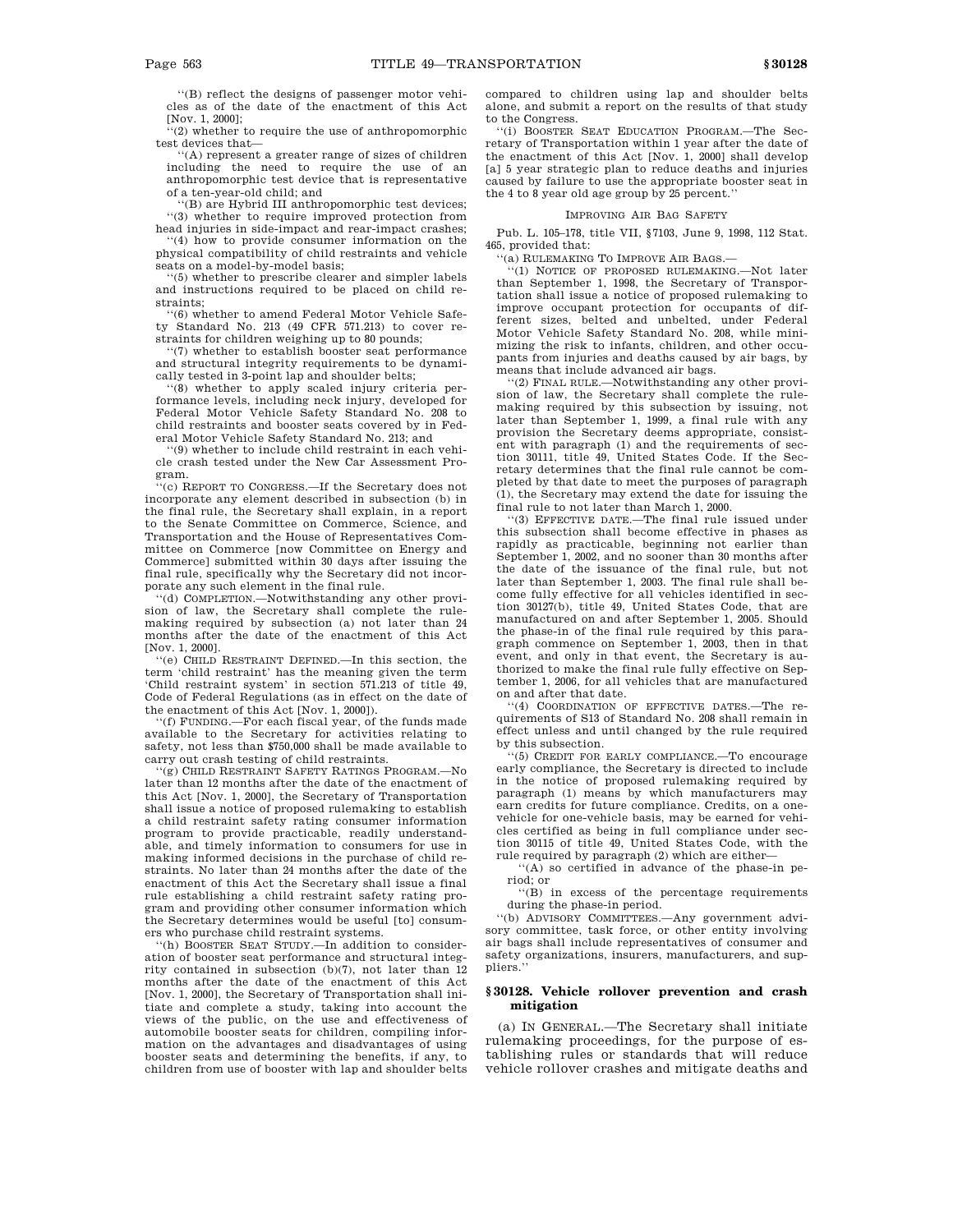injuries associated with such crashes for motor vehicles with a gross vehicle weight rating of not more than 10,000 pounds.

(b) ROLLOVER PREVENTION.—One of the rulemaking proceedings initiated under subsection (a) shall be to establish performance criteria to reduce the occurrence of rollovers consistent with stability enhancing technologies. The Secretary shall issue a proposed rule in this proceeding by rule by October 1, 2006, and a final rule by April 1, 2009.

(c) OCCUPANT EJECTION PREVENTION.—

(1) IN GENERAL.—The Secretary shall also initiate a rulemaking proceeding to establish performance standards to reduce complete and partial ejections of vehicle occupants from outboard seating positions. In formulating the standards the Secretary shall consider various ejection mitigation systems. The Secretary shall issue a final rule under this paragraph no later than October 1, 2009.

(2) DOOR LOCKS AND DOOR RETENTION.—The Secretary shall complete the rulemaking proceeding initiated to upgrade Federal Motor Vehicle Safety Standard No. 206, relating to door locks and door retention, no later than 30 months after the date of enactment of this section.

(d) PROTECTION OF OCCUPANTS.—One of the rulemaking proceedings initiated under subsection (a) shall be to establish performance criteria to upgrade Federal Motor Vehicle Safety Standard No. 216 relating to roof strength for driver and passenger sides. The Secretary may consider industry and independent dynamic tests that realistically duplicate the actual forces transmitted during a rollover crash. The Secretary shall issue a proposed rule by December 31, 2005, and a final rule by July 1, 2008.

(e) DEADLINES.—If the Secretary determines that the deadline for a final rule under this section cannot be met, the Secretary shall—

(1) notify the Senate Committee on Commerce, Science, and Transportation and the House of Representatives Committee on Energy and Commerce and explain why that deadline cannot be met; and

(2) establish a new deadline.

(Added Pub. L. 109–59, title X, §10301(a), Aug. 10, 2005, 119 Stat. 1939.)

# REFERENCES IN TEXT

The date of enactment of this section, referred to in subsec. (c)(2), is the date of enactment of Pub. L. 109–59, which was approved Aug. 10, 2005.

#### CODIFICATION

Section 10301(a) of Pub. L. 109–59, which directed that this section be added at the end of subchapter II of chapter 301, without specifying the title to be amended, was executed by adding this section at the end of subchapter II of this chapter, to reflect the probable intent of Congress.

# SUBCHAPTER III—IMPORTING NONCOMPLY-ING MOTOR VEHICLES AND EQUIPMENT

# **§ 30141. Importing motor vehicles capable of complying with standards**

(a) GENERAL.—Section 30112(a) of this title does not apply to a motor vehicle if—

(1) on the initiative of the Secretary of Transportation or on petition of a manufacturer or importer registered under subsection (c) of this section, the Secretary decides—

(A) the vehicle is—

(i) substantially similar to a motor vehicle originally manufactured for import into and sale in the United States;

(ii) certified under section 30115 of this title;

(iii) the same model year (as defined under regulations of the Secretary of Transportation) as the model of the motor vehicle it is being compared to; and

(iv) capable of being readily altered to comply with applicable motor vehicle safety standards prescribed under this chapter; or

(B) if there is no substantially similar United States motor vehicle, the safety features of the vehicle comply with or are capable of being altered to comply with those standards based on destructive test information or other evidence the Secretary of Transportation decides is adequate;

(2) the vehicle is imported by a registered importer; and

(3) the registered importer pays the annual fee the Secretary of Transportation establishes under subsection (e) of this section to pay for the costs of carrying out the registration program for importers under subsection (c) of this section and any other fees the Secretary of Transportation establishes to pay for the costs of—

(A) processing bonds provided to the Secretary of the Treasury under subsection (d) of this section; and

(B) making the decisions under this subchapter.

(b) PROCEDURES ON DECIDING ON MOTOR VEHI-CLE CAPABILITY.—(1) The Secretary of Transportation shall establish by regulation procedures for making a decision under subsection  $(a)(1)$  of this section and the information a petitioner must provide to show clearly that the motor vehicle is capable of being brought into compliance with applicable motor vehicle safety standards prescribed under this chapter. In establishing the procedures, the Secretary shall provide for a minimum period of public notice and written comment consistent with ensuring expeditious, but complete, consideration and avoiding delay by any person. In making a decision under those procedures, the Secretary shall consider test information and other information available to the Secretary, including any information provided by the manufacturer. If the Secretary makes a negative decision, the Secretary may not make another decision for the same model until at least 3 calendar months have elapsed after the negative decision.

(2) The Secretary of Transportation shall publish each year in the Federal Register a list of all decisions made under subsection (a)(1) of this section. Each published decision applies to the model of the motor vehicle for which the decision was made. A positive decision permits another importer registered under subsection (c) of this section to import a vehicle of the same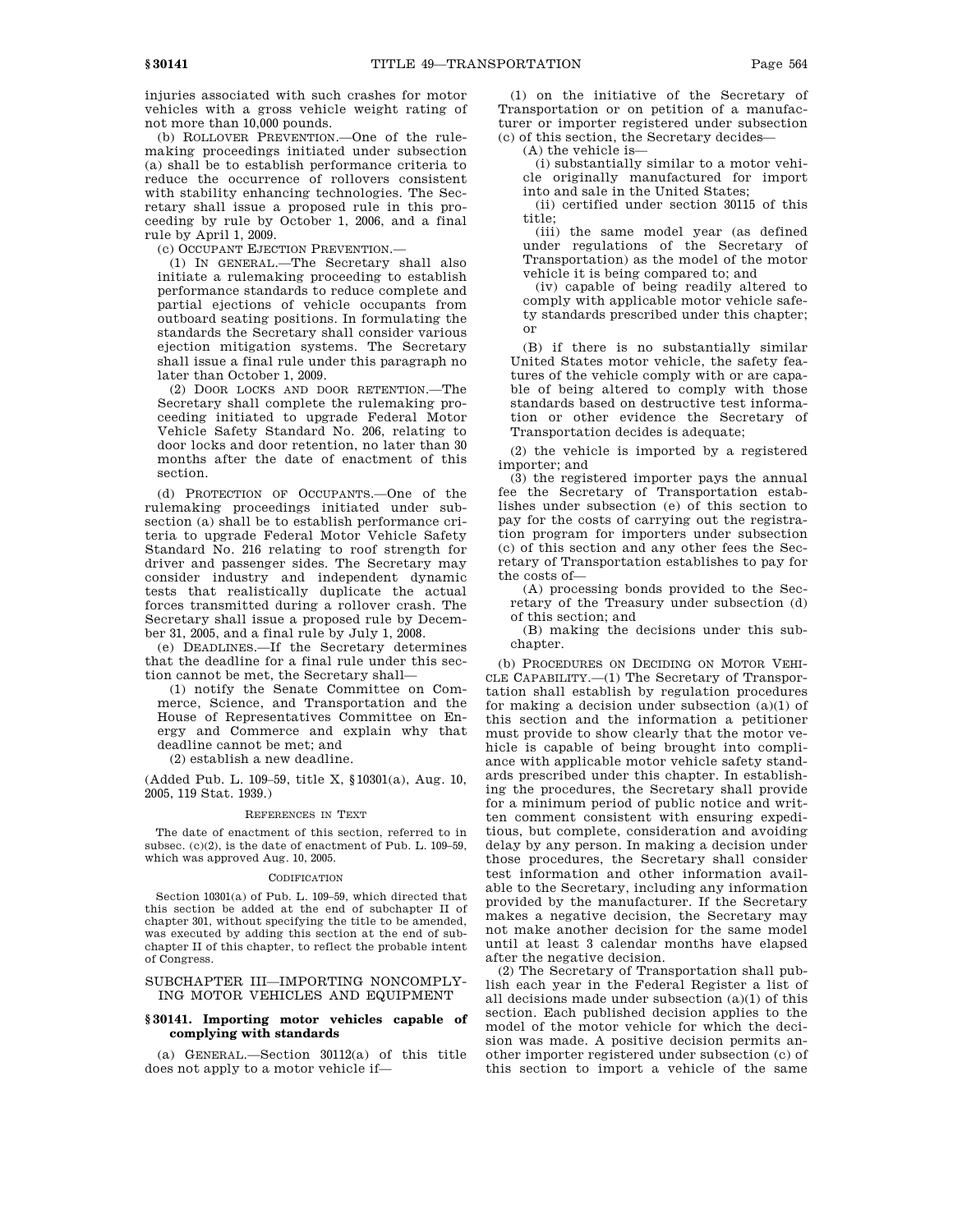model under this section if the importer complies with all the terms of the decision.

(c) REGISTRATION.—(1) The Secretary of Transportation shall establish procedures for registering a person who complies with requirements prescribed by the Secretary by regulation under this subsection, including—

(A) recordkeeping requirements;

(B) inspection of records and facilities related to motor vehicles the person has imported, altered, or both; and

(C) requirements that ensure that the importer (or a successor in interest) will be able technically and financially to carry out responsibilities under sections 30117(b), 30118–30121, and 30166(f) of this title.

(2) The Secretary of Transportation shall deny registration to a person whose registration is revoked under paragraph (4) of this subsection.

(3) The Secretary of Transportation may deny registration to a person that is or was owned or controlled by, or under common ownership or control with, a person whose registration was revoked under paragraph (4) of this subsection.

(4) The Secretary of Transportation shall establish procedures for—

(A) revoking or suspending a registration issued under paragraph (1) of this subsection for not complying with a requirement of this subchapter or any of sections 30112, 30115, 30117–30122, 30125(c), 30127, or 30166 of this title or regulations prescribed under this subchapter or any of those sections;

(B) automatically suspending a registration for not paying a fee under subsection (a)(3) of this section in a timely manner or for knowingly filing a false or misleading certification under section 30146 of this title; and

(C) reinstating suspended registrations.

(d) BONDS.—(1) A person importing a motor vehicle under this section shall provide a bond to the Secretary of the Treasury (acting for the Secretary of Transportation) and comply with the terms the Secretary of Transportation decides are appropriate to ensure that the vehicle—

(A) will comply with applicable motor vehicle safety standards prescribed under this chapter within a reasonable time (specified by the Secretary of Transportation) after the vehicle is imported; or

(B) will be exported (at no cost to the United States Government) by the Secretary of the Treasury or abandoned to the Government.

(2) The amount of the bond provided under this subsection shall be at least equal to the dutiable value of the motor vehicle (as determined by the Secretary of the Treasury) but not more than 150 percent of that value.

(e) FEE REVIEW, ADJUSTMENT, AND USE.—The Secretary of Transportation shall review and make appropriate adjustments at least every 2 years in the amounts of the fees required to be paid under subsection (a)(3) of this section. The Secretary of Transportation shall establish the fees for each fiscal year before the beginning of that year. All fees collected remain available until expended without fiscal year limit to the extent provided in advance by appropriation laws. The amounts are only for use by the Secretary of Transportation—

(1) in carrying out this section and sections 30146(a)–(c)(1), (d), and (e) and 30147(b) of this title; and

(2) in advancing to the Secretary of the Treasury amounts for costs incurred under this section and section 30146 of this title to reimburse the Secretary of the Treasury for those costs.

(Pub. L. 103–272, §1(e), July 5, 1994, 108 Stat. 960; Pub. L. 103–429, §6(23), Oct. 31, 1994, 108 Stat. 4380.)

HISTORICAL AND REVISION NOTES PUB. L. 103–272

| Revised<br><b>Section</b>                                           | Source (U.S. Code)                                                                                                                     | Source (Statutes at Large)                                                                                                                                 |
|---------------------------------------------------------------------|----------------------------------------------------------------------------------------------------------------------------------------|------------------------------------------------------------------------------------------------------------------------------------------------------------|
| $30141(a)$<br>$30141(b)$<br>30141(c)<br>.<br>$30141(d)$<br>30141(e) | 15:1397(c)(3)(A),<br>$(C)(i)$ .<br>15:1397(c)(3)(C)<br>(ii)–(iv).<br>$15:1397(c)(3)(D)$ .<br>$15:1397(c)(2)$ .<br>$15:1397(c)(3)(B)$ . | Sept. 9, 1966, Pub. L. 89-563,<br>Stat. 718, $$108(c)(2)$ ,<br>80<br>$(3)(A)$ – $(D)$ ; added Oct. 31,<br>1988. Pub. L. 100-562. §2(b).<br>102 Stat. 2818. |

In subsection  $(a)(1)(A)(iv)$ , the words "prescribed" under this chapter'' are substituted for ''Federal'' for consistency in this chapter.

In subsection  $(a)(3)$ , before clause  $(A)$ , the words "any other fees'' are substituted for ''such other annual fee or fees'' to eliminate unnecessary words. In clause (B), the words ''this subchapter'' are substituted for ''this section'' for clarity. See H. Rept. No. 100–431, 100th

Cong., 1st Sess., p. 19 (1987). In subsection (b)(1), the words ''procedures for making a decision under subsection  $(a)(1)$  of this section'' are substituted for ''procedures for considering such petitions'' and ''procedures for determinations made on the Secretary's initiative'' because of the restatement. The words ''(whether or not confidential)'' are omitted as unnecessary because of the restatement.

In subsection (b)(2), the word "permits" is substituted for ''shall be sufficient authority'' for clarity. The word "conditions" is omitted as being included in 'terms'

In subsection (c)(1), before clause (A), the words ''under this subsection'' are added for clarity. The word ''including'' is substituted for ''include, as a minimum'' to eliminate unnecessary words. In clause (B), the words ''(relating to discovery, notification, and remedy of defects)'' are omitted as surplus.

In subsection (c)(3), the words "directly or indirectly'' are omitted as unnecessary because of the restatement.

In subsection (d)(1), before clause (A), the word ''conditions'' is omitted as being included in ''terms''.

#### PUB. L. 103–429

This amends  $49:30141(c)(4)(A)$  and  $30165(a)$  to correct erroneous cross-references.

#### AMENDMENTS

1994—Subsec. (c)(4)(A). Pub. L. 103–429 substituted ''any of sections 30112'' for ''section 30112'' and inserted ''any of'' before ''those sections''.

### EFFECTIVE DATE OF 1994 AMENDMENT

Amendment by Pub. L. 103–429 effective July 5, 1994, see section 9 of Pub. L. 103–429, set out as a note under section 321 of this title.

# **§ 30142. Importing motor vehicles for personal use**

(a) GENERAL.—Section 30112(a) of this title does not apply to an imported motor vehicle if—

(1) the vehicle is imported for personal use, and not for resale, by an individual (except an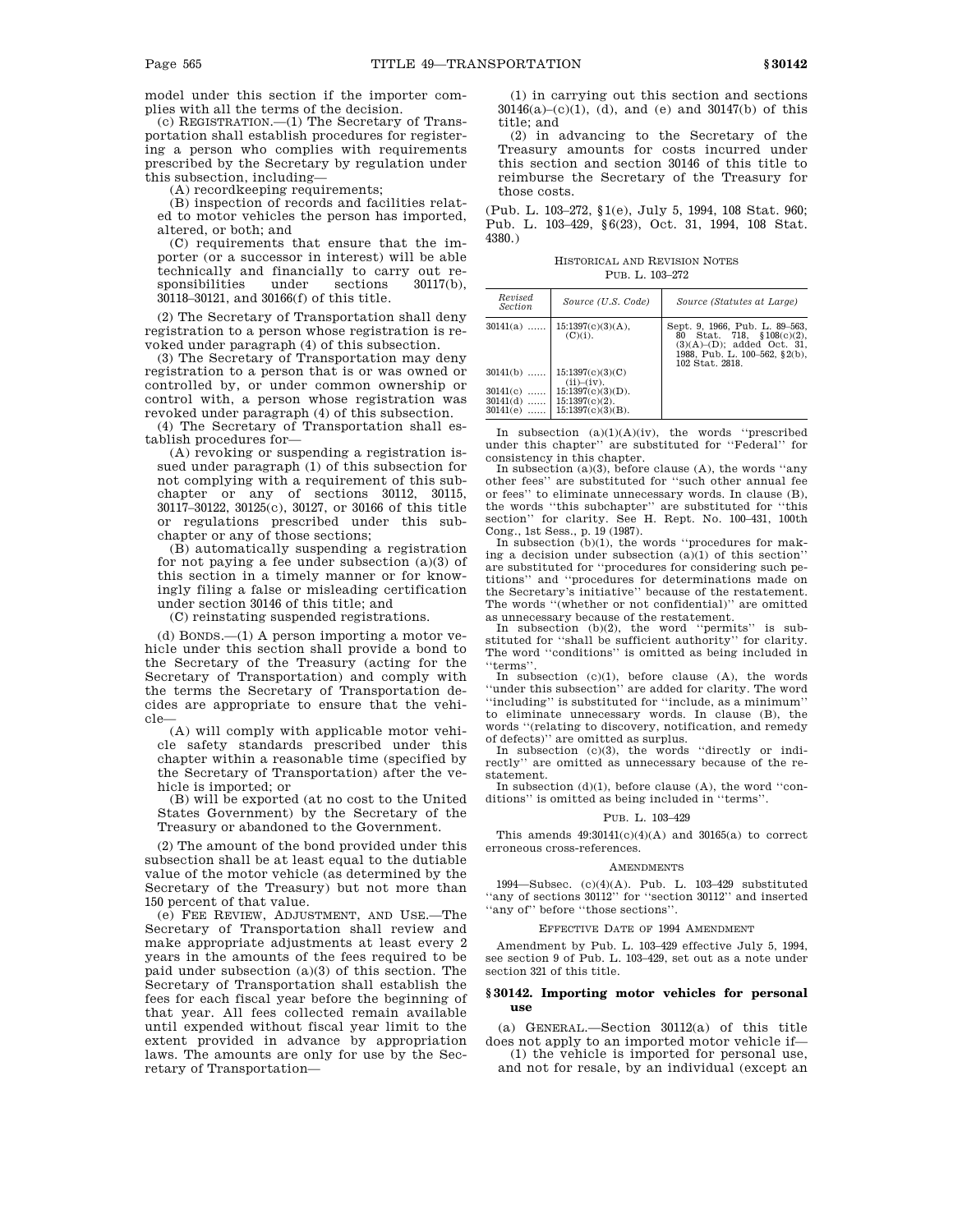individual described in sections 30143 and 30144 of this title);

(2) the vehicle is imported after January 31, 1990; and

(3) the individual takes the actions required under subsection (b) of this section to receive an exemption.

(b) EXEMPTIONS.—(1) To receive an exemption under subsection (a) of this section, an individual must—

(A) provide the Secretary of the Treasury (acting for the Secretary of Transportation) with—

(i) an appropriate bond in an amount determined under section 30141(d) of this title;

(ii) a copy of an agreement with an importer registered under section 30141(c) of this title for bringing the motor vehicle into compliance with applicable motor vehicle safety standards prescribed under this chapter; and

(iii) a certification that the vehicle meets the requirement of section  $30141(a)(1)(A)$  or (B) of this title; and

(B) comply with appropriate terms the Secretary of Transportation imposes to ensure that the vehicle—

(i) will be brought into compliance with those standards within a reasonable time (specified by the Secretary of Transportation) after the vehicle is imported; or

(ii) will be exported (at no cost to the United States Government) by the Secretary of the Treasury or abandoned to the Government.

(2) For good cause shown, the Secretary of Transportation may allow an individual additional time, but not more than 30 days after the day on which the motor vehicle is offered for import, to comply with paragraph  $(1)(A)(ii)$  of this subsection.

(Pub. L. 103–272, §1(e), July 5, 1994, 108 Stat. 962.)

HISTORICAL AND REVISION NOTES

| Revised<br>Section          | Source (U.S. Code) | Source (Statutes at Large)                                                                                                     |
|-----------------------------|--------------------|--------------------------------------------------------------------------------------------------------------------------------|
| $30142(a)$   15:1397(f)(1). |                    | Sept. 9, 1966, Pub. L. 89-563,<br>80 Stat. 718, §108(f); added<br>Oct. 31. 1988. Pub. L.<br>100-562, §2(b), 102 Stat.<br>2822. |
| $30142(b)$   15:1397(f)(2). |                    |                                                                                                                                |

In subsection (a)(2), the words ''after January 31, 1990'' are substituted for ''after the effective date of the regulations initially issued to implement the amendments made to this section by the Imported Vehicle Safety Compliance Act of 1988'' for clarity. See 49 C.F.R. part 591.

In subsection (a)(3), the words ''the individual takes the actions required under subsection (b) of this section'' are substituted for ''if that individual takes the actions required by paragraph (2)'' for clarity and because of the restatement.

In subsection (b)(1), the word ''compliance'' is substituted for ''conformity'' for consistency in this chapter.

In subsection  $(b)(1)(B)$ , before subclause (i), the word ''conditions'' is omitted as being included in ''terms''.

# **§ 30143. Motor vehicles imported by individuals employed outside the United States**

(a) DEFINITION.—In this section, ''assigned place of employment'' means—

(1) the principal location at which an individual is permanently or indefinitely assigned to work; and

(2) for a member of the uniformed services, the individual's permanent duty station.

(b) GENERAL.—Section 30112(a) of this title does not apply to a motor vehicle imported for personal use, and not for resale, by an individual—

(1) whose assigned place of employment was outside the United States as of October 31, 1988, and who has not had an assigned place of employment in the United States from that date through the date the vehicle is imported into the United States;

(2) who previously had not imported a motor vehicle into the United States under this section or section 108(g) of the National Traffic and Motor Vehicle Safety Act of 1966 or, before October 31, 1988, under section 108(b)(3) of that  $Act$ 

(3) who acquired, or made a binding contract to acquire, the vehicle before October 31, 1988;

(4) who imported the vehicle into the United States not later than October 31, 1992; and

(5) who satisfies section 108(b)(3) of that Act as in effect on October 30, 1988.

(c) CERTIFICATION.—Subsection (b) of this section is carried out by certification in the form the Secretary of Transportation or the Secretary of the Treasury may prescribe.

(Pub. L. 103–272, §1(e), July 5, 1994, 108 Stat. 963.)

HISTORICAL AND REVISION NOTES

| Revised<br><b>Section</b> | Source (U.S. Code)                    | Source (Statutes at Large)                                                                                                     |
|---------------------------|---------------------------------------|--------------------------------------------------------------------------------------------------------------------------------|
| $30143(a)$                | $15:1397(g)$ (3d, last<br>sentences). | Sept. 9, 1966, Pub. L. 89-563,<br>80 Stat. 718, §108(g); added<br>Oct. 31. 1988. Pub. L.<br>100-562, §2(b), 102 Stat.<br>2823. |
| $30143(b)$ , (c)          | $15:1397(g)$ (1st, 2d)<br>sentences). |                                                                                                                                |

In subsection (b), before clause (1), the words ''(including a member of the uniformed services)'' are omitted as unnecessary because of the restatement. In clause (1), the words ''from that date through the date the vehicle is imported into the United States'' are substituted for ''that date and the date of entry of such motor vehicle'' for clarity and consistency in this chapter. In clause (2), the words ''under this section or section 108(g) of the National Traffic and Motor Vehicle Safety Act of 1966'' are substituted for ''this subsection'' to preserve the exemption for motor vehicles imported under the source provisions between October 30, 1988, and the effective date of this restatement. In clause (4), the word ''imports'' is substituted for ''enters'' for clarity and consistency in this chapter. In clause (5) the word ''satisfies'' is substituted for ''meets the terms, conditions, and other requirements . . . under'' to eliminate unnecessary words.

### REFERENCES IN TEXT

Subsections (b)(3) and (g) of section 108 of the National Traffic and Motor Vehicle Safety Act of 1966, referred to in subsec.  $(b)(2)$ ,  $(5)$ , are subsecs.  $(b)(3)$  and  $(g)$ of section 108 of Pub. L. 89–563, which were classified to subsecs. (b)(3) and (g), respectively, of section 1397 of Title 15, Commerce and Trade, were repealed and reenacted in sections  $30112(b)(1)-(3)$  and  $30143$ , respectively, of this title by Pub. L. 103–272, §§1(e), 7(b), July 5, 1994, 108 Stat. 945, 963, 1379.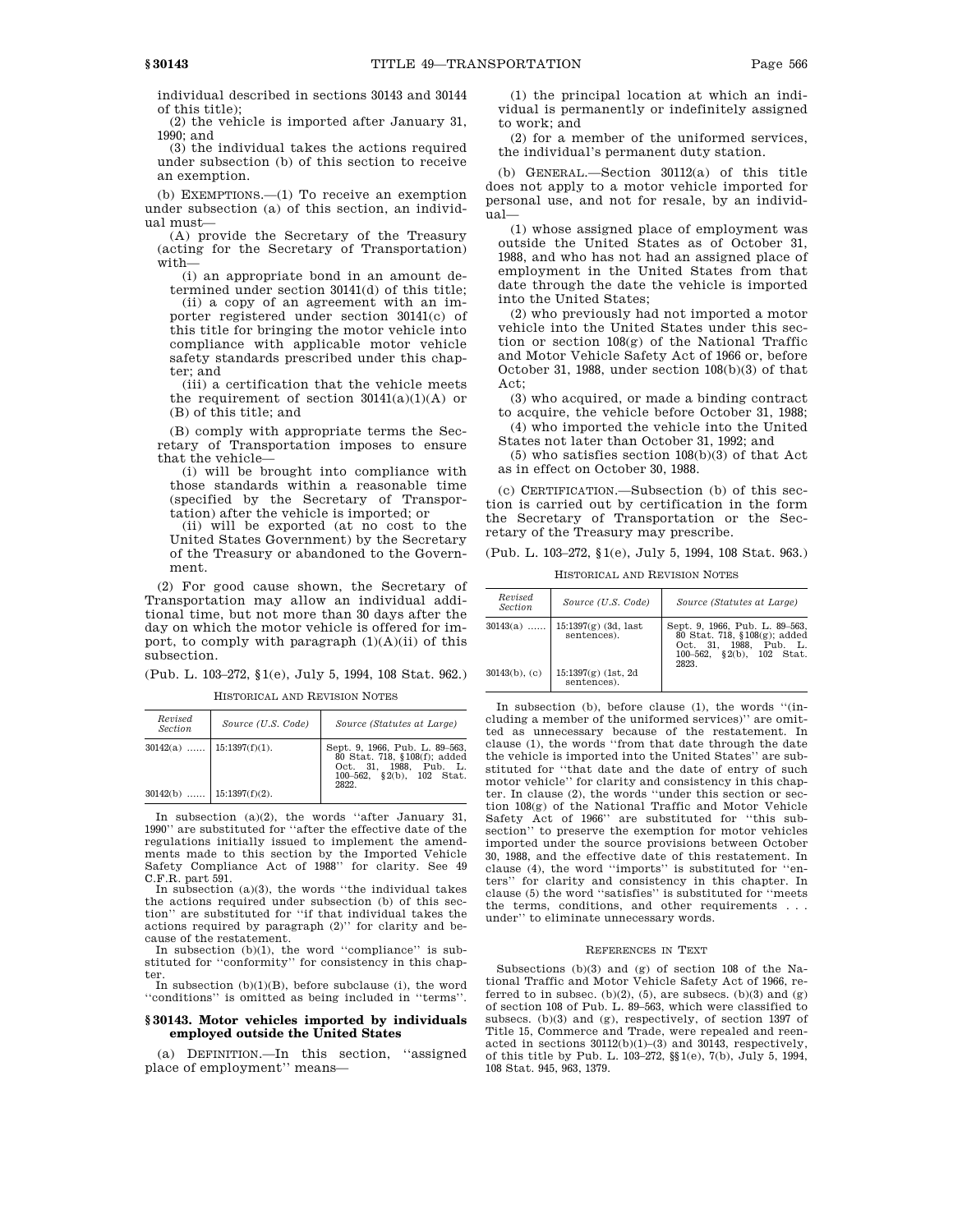# **§ 30144. Importing motor vehicles on a temporary basis**

(a) GENERAL.—Section 30112(a) of this title does not apply to a motor vehicle imported on a temporary basis for personal use by an individual who is a member of—

 $(1)(A)$  the personnel of the government of a foreign country on assignment in the United States or a member of the Secretariat of a public international organization designated under the International Organizations Immunities Act (22 U.S.C. 288 et seq.); and

(B) the class of individuals for whom the Secretary of State has authorized free importation of motor vehicles; or

(2) the armed forces of a foreign country on assignment in the United States.

(b) VERIFICATION.—The Secretary of Transportation or the Secretary of the Treasury may require verification, that the Secretary of Transportation considers appropriate, that an individual is a member described under subsection (a) of this section. The Secretary of Transportation shall ensure that a motor vehicle imported under this section will be exported (at no cost to the United States Government) or abandoned to the Government when the individual no longer—

(1) resides in the United States; and

(2) is a member described under subsection (a) of this section.

(c) SALE IN THE UNITED STATES.—A motor vehicle imported under this section may not be sold when in the United States.

(Pub. L. 103–272, §1(e), July 5, 1994, 108 Stat. 964; Pub. L. 104–287, §5(57), Oct. 11, 1996, 110 Stat. 3394.)

HISTORICAL AND REVISION NOTES PUB. L. 103–272

| Revised<br><i>Section</i>            | Source (U.S. Code)                                                                                         | Source (Statutes at Large)                                                                                                     |
|--------------------------------------|------------------------------------------------------------------------------------------------------------|--------------------------------------------------------------------------------------------------------------------------------|
| $30144(a)$<br>$30144(b)$<br>30144(c) | $15:1397(h)$ (1st sen-<br>tence).<br>15:1397(h) (2d, 3d<br>sentences).<br>15:1397(h) (last sen-<br>tence). | Sept. 9, 1966, Pub. L. 89–563,<br>80 Stat. 718, §108(h); added<br>Oct. 31. 1988. Pub. L.<br>100-562, §2(b), 102 Stat.<br>2823. |

In subsection  $(a)(1)(B)$ , the word "importation" is substituted for ''entry'' for clarity and consistency in this chapter.

In subsection (b), before clause (1), the words ''that an individual is a member described under subsection (a) of this section'' are substituted for ''such status'' for clarity. The word ''imported'' is substituted for ''entered'' for clarity and consistency in this chapter. In clause (2), the words ''a member described under subsection (a) of this section'' are substituted for ''hold such status'' for clarity.

# PUB. L. 104-287

This amends  $49:30144(a)(1)(A)$  to correct an erroneous cross-reference.

#### REFERENCES IN TEXT

The International Organizations Immunities Act, referred to in subsec.  $(a)(1)(A)$ , is title I of act Dec. 29, 1945, ch. 652, 59 Stat. 669, as amended, which is classified principally to subchapter XVIII (§288 et seq.) of chapter 7 of Title 22, Foreign Relations and Intercourse. For complete classification of this Act to the Code, see

Short Title note set out under section 288 of Title 22 and Tables.

# AMENDMENTS

1996—Subsec. (a)(1)(A). Pub. L. 104–287 substituted ''International Organizations'' for ''International Organization''.

# **§ 30145. Importing motor vehicles or equipment requiring further manufacturing**

Section 30112(a) of this title does not apply to a motor vehicle or motor vehicle equipment if the vehicle or equipment—

(1) requires further manufacturing to perform its intended function as decided under regulations prescribed by the Secretary of Transportation; and

(2) is accompanied at the time of importation by a written statement issued by the manufacturer indicating the applicable motor vehicle safety standard prescribed under this chapter with which it does not comply.

(Pub. L. 103–272, §1(e), July 5, 1994, 108 Stat. 964.)

HISTORICAL AND REVISION NOTES

| Revised<br>Section    | Source (U.S. Code) | Source (Statutes at Large)                                                                                                     |
|-----------------------|--------------------|--------------------------------------------------------------------------------------------------------------------------------|
| $30145$   15:1397(e). |                    | Sept. 9, 1966, Pub. L. 89-563,<br>80 Stat. 718, §108(e); added<br>Oct. 31. 1988. Pub. L.<br>100-562, §2(b), 102 Stat.<br>2822. |

In clause (2), the word ''importation'' is substituted for ''entry'' for clarity and consistency in this chapter. The words ''of the incomplete motor vehicle or item of equipment'' are omitted as unnecessary because of the restatement. The words ''prescribed under this chapter'' are substituted for ''Federal'' for consistency in this chapter.

# **§ 30146. Release of motor vehicles and bonds**

(a) COMPLIANCE CERTIFICATION AND BOND.—(1) Except as provided in subsections (c) and (d) of this section, an importer registered under section 30141(c) of this title may license or register an imported motor vehicle for use on public streets, roads, or highways, or release custody of a motor vehicle imported by the registered importer or imported by an individual under section 30142 of this title and altered by the registered importer to meet applicable motor vehicle safety standards prescribed under this chapter to a person for license or registration for use on public streets, roads, or highways, only after 30 days after the registered importer certifies to the Secretary of Transportation, in the way the Secretary prescribes, that the motor vehicle complies with each standard prescribed in the year the vehicle was manufactured and that applies in that year to that vehicle. A vehicle may not be released if the Secretary gives written notice before the end of the 30-day period that the Secretary will inspect the vehicle under subsection (c) of this section.

(2) The Secretaries of Transportation and the Treasury shall prescribe regulations—

(A) ensuring the release of a motor vehicle and bond required under section 30141(d) of this title at the end of the 30-day period, unless the Secretary of Transportation issues a notice of an inspection under subsection (c) of this section; and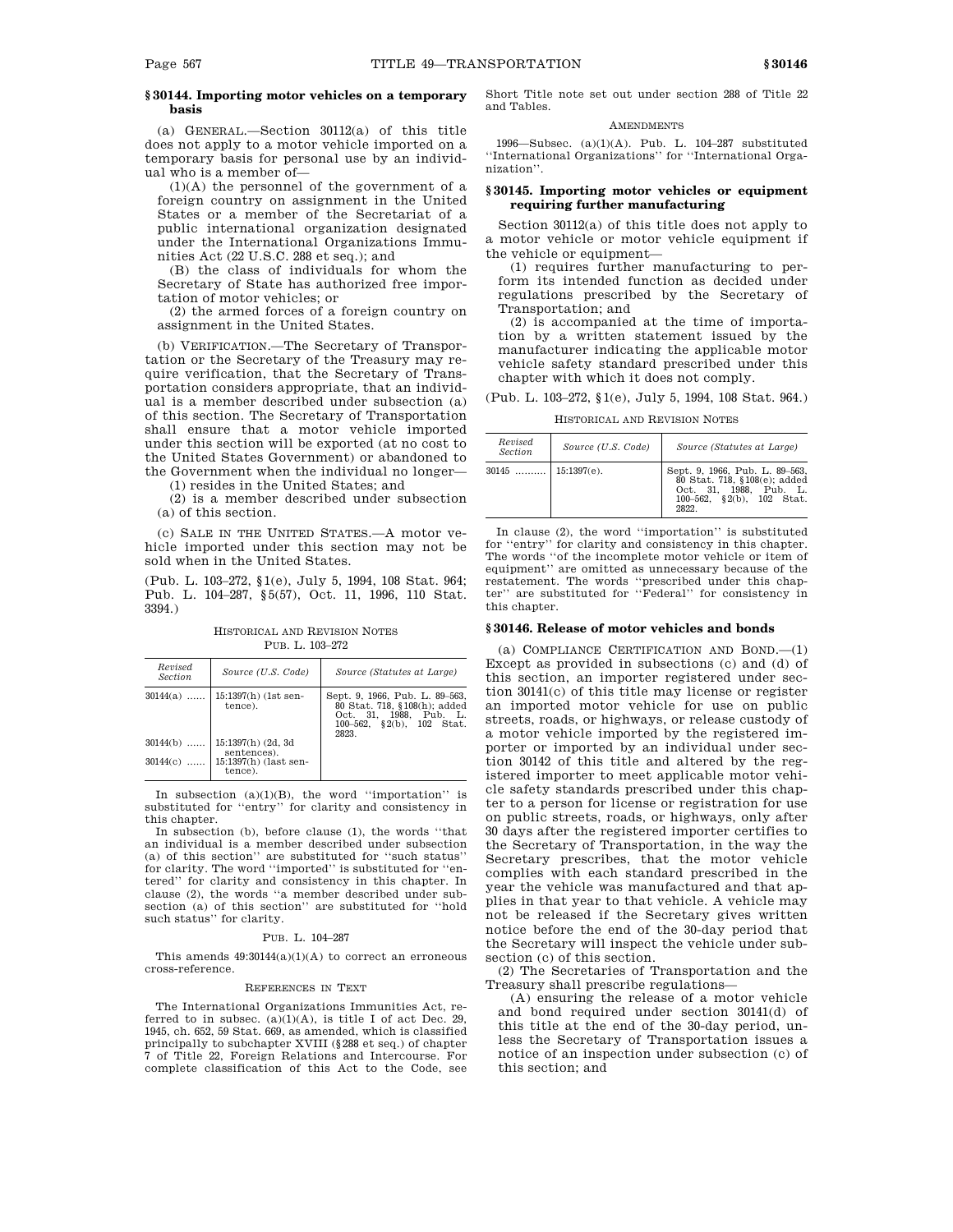(B) providing that the Secretary of Transportation shall release the vehicle and bond promptly after an inspection under subsection (c) of this section showing compliance with the standards applicable to the vehicle.

(3) Each registered importer shall include on each motor vehicle released under this subsection a label prescribed by the Secretary of Transportation identifying the importer and stating that the vehicle has been altered by the importer to comply with the standards applicable to the vehicle.

(b) RELIANCE ON MANUFACTURER'S CERTIFI-CATION.—In making a certification under subsection (a)(1) of this section, the registered importer may rely on the manufacturer's certification for the model to which the motor vehicle involved is substantially similar if the importer certifies that any alteration made by the importer did not affect the compliance of the safety features of the vehicle and the importer keeps records verifying the certification for the period the Secretary of Transportation prescribes.

(c) EVIDENCE OF COMPLIANCE.—(1) The Secretary of Transportation may require that the certification under subsection (a)(1) of this section be accompanied by evidence of compliance the Secretary considers appropriate or may inspect the certified motor vehicle, or both. If the Secretary gives notice of an inspection, an importer may release the vehicle only after—

(A) an inspection showing the motor vehicle complies with applicable motor vehicle safety standards prescribed under this chapter for which the inspection was made; and

(B) release of the vehicle by the Secretary.

(2) The Secretary of Transportation shall inspect periodically a representative number of motor vehicles for which certifications have been filed under subsection (a)(1) of this section. In carrying out a motor vehicle testing program under this chapter, the Secretary shall include a representative number of motor vehicles for which certifications have been filed under subsection (a)(1).

(d) CHALLENGING THE CERTIFICATION.—A motor vehicle or bond may not be released under subsection (a) of this section if the Secretary of Transportation, not later than 30 days after receiving a certification under subsection (a)(1) of this section, gives written notice that the Secretary believes or has reason to believe that the certification is false or contains a mispresentation.1 The vehicle and bond may be released only after the Secretary is satisfied with the certification and any modification of the certification.

(e) BOND RELEASE.—A release of a bond required under section 30141(d) of this title is deemed an acceptance of a certification or completion of an inspection under this section but is not a decision by the Secretary of Transportation under section 30118(a) or (b) of this title of compliance with applicable motor vehicle safety standards prescribed under this chapter.

(Pub. L. 103–272, §1(e), July 5, 1994, 108 Stat. 964.)

HISTORICAL AND REVISION NOTES

| Revised<br>Section       | Source (U.S. Code)                                                                  | Source (Statutes at Large)                                                                                                                  |
|--------------------------|-------------------------------------------------------------------------------------|---------------------------------------------------------------------------------------------------------------------------------------------|
| $30146(a)$               | 15:1397(c)(3)(E)(i)<br>$(1st, 3d, last sen-$<br>tences), (vii).                     | Sept. 9, 1966, Pub. L. 89-563,<br>80 Stat. 718, §108(c)(3)(E);<br>added Oct. 31, 1988, Pub. L.<br>$\S2(b)$ , 102 Stat.<br>100–562.<br>2820. |
| $30146(b)$<br>$30146(c)$ | $15:1397(c)(3)(E)(ii)$ .<br>$15:1397(c)(3)(E)(i)$ (2d<br>sentence). (iii).<br>(iv). |                                                                                                                                             |
| $30146(d)$<br>$30146(e)$ | $15:1397(c)(3)(E)(vi)$ .<br>$15:1397(c)(3)(E)(v)$ .                                 |                                                                                                                                             |

In subsection (a)(1), the words ''Except as provided in subsections (c) and (d) of this section'' are added because of the restatement.

In subsection  $(a)(2)(B)$ , the words "showing compliance with the standards'' are substituted for ''showing no such failure to comply'' for clarity.

# **§ 30147. Responsibility for defects and noncompliance**

(a) DEEMING DEFECT OR NONCOMPLIANCE TO CERTAIN VEHICLES AND IMPORTER AS MANUFAC-TURER.—(1) In carrying out sections 30117(b), 30118–30121, and 30166(f) of this title—

(A) for a defect or noncompliance with an applicable motor vehicle safety standard prescribed under this chapter for a motor vehicle originally manufactured for import into the United States, an imported motor vehicle having a valid certification under section  $30146(a)(1)$  of this title and decided to be substantially similar to that motor vehicle shall be deemed as having the same defect or as not complying with the same standard unless the manufacturer or importer registered under section  $30141(c)$  of this title demonstrates otherwise to the Secretary of Transportation; and

(B) the registered importer shall be deemed to be the manufacturer of any motor vehicle that the importer imports or brings into compliance with the standards for an individual under section 30142 of this title.

(2) The Secretary shall publish in the Federal Register notice of any defect or noncompliance under paragraph  $(1)(A)$  of this subsection.

(b) FINANCIAL RESPONSIBILITY REQUIREMENT.— The Secretary shall require by regulation each registered importer (including any successor in interest) to provide and maintain evidence, satisfactory to the Secretary, of sufficient financial responsibility to meet its obligations under sections 30117(b), 30118–30121, and 30166(f) of this title.

(Pub. L. 103–272, §1(e), July 5, 1994, 108 Stat. 966.)

HISTORICAL AND REVISION NOTES

| Revised<br><b>Section</b>                                  | Source (U.S. Code) | Source (Statutes at Large)                                                                                                     |
|------------------------------------------------------------|--------------------|--------------------------------------------------------------------------------------------------------------------------------|
| $30147(a)$   15:1397(d)(1).<br>$30147(b)$   15:1397(d)(2). |                    | Sept. 9, 1966, Pub. L. 89-563,<br>80 Stat. 718, §108(d); added<br>Oct. 31. 1988. Pub. L.<br>100-562, §2(b), 102 Stat.<br>2821. |

In this section, the words ''(relating to discovery, notification, and remedy of motor vehicle defects)'' are omitted as surplus.

In subsection  $(a)(1)(A)$ , the words "for a motor vehicle'' are substituted for ''in, or regarding, any motor vehicle'' to eliminate unnecessary words.

<sup>1</sup>So in original. Probably should be ''misrepresentation.''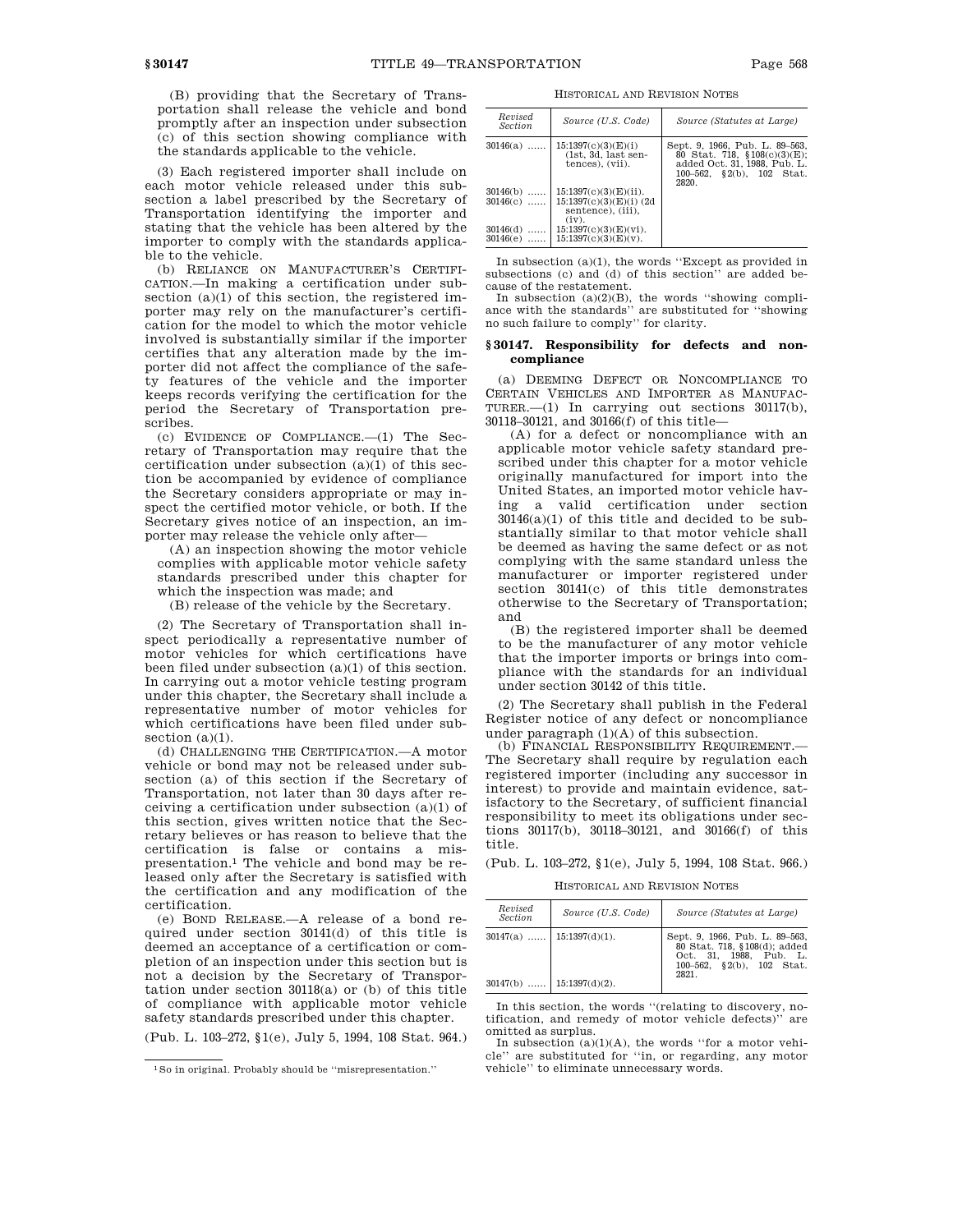In subsection  $(a)(1)(B)$ , the word "compliance" is substituted for ''conformity'' for consistency in this chapter.

# SUBCHAPTER IV—ENFORCEMENT AND ADMINISTRATIVE

# **§ 30161. Judicial review of standards**

(a) FILING AND VENUE.—A person adversely affected by an order prescribing a motor vehicle safety standard under this chapter may apply for review of the order by filing a petition for review in the court of appeals of the United States for the circuit in which the person resides or has its principal place of business. The petition must be filed not later than 59 days after the order is issued.

(b) NOTIFYING SECRETARY.—The clerk of the court shall send immediately a copy of the petition to the Secretary of Transportation. The Secretary shall file with the court a record of the proceeding in which the order was prescribed.

(c) ADDITIONAL PROCEEDINGS.—(1) On request of the petitioner, the court may order the Secretary to receive additional evidence and evidence in rebuttal if the court is satisfied that the additional evidence is material and there were reasonable grounds for not presenting the evidence in the proceeding before the Secretary.

(2) The Secretary may modify findings of fact or make new findings because of the additional evidence presented. The Secretary shall file a modified or new finding, a recommendation to modify or set aside the order, and the additional evidence with the court.

(d) CERTIFIED COPIES OF RECORDS OF PROCEED-INGS.—The Secretary shall give any interested person a certified copy of the transcript of the record in a proceeding under this section on request and payment of costs. A certified copy of the record of the proceeding is admissible in a proceeding arising out of a matter under this chapter, regardless of whether the proceeding under this section has begun or becomes final.

(e) FINALITY OF JUDGMENT AND SUPREME COURT REVIEW.—A judgment of a court under this section is final and may be reviewed only by the Supreme Court under section 1254 of title 28.

(Pub. L. 103–272, §1(e), July 5, 1994, 108 Stat. 966.)

| Revised<br>Section | Source (U.S. Code)                             | Source (Statutes at Large)                                                             |
|--------------------|------------------------------------------------|----------------------------------------------------------------------------------------|
| $30161(a)$         | $15:1394(a)(1)$ (1st sen-<br>$tence$ , $(3)$ . | Sept. 9, 1966, Pub. L. 89-563,<br>$$105(a)(1)–(5), (b), 80 \text{ Stat.}$<br>720. 721. |
| $30161(b)$         | $15:1394(a)(1)$ (2d, last<br>sentences).       |                                                                                        |
| 30161(c)<br>.      | $15:1394(a)(2)$ .                              |                                                                                        |
| $30161(d)$         | $15:1394(b)$ .                                 |                                                                                        |
| $30161(e)$         | $15:1394(a)(4)$ , $(5)$ .                      |                                                                                        |

HISTORICAL AND REVISION NOTES

In subsection (a), the words ''In a case of actual controversy as to the validity of'' and ''who will be . . . when it is effective'' are omitted as surplus. The words ''an order prescribing a motor vehicle safety standard under this chapter'' are substituted for ''any order under section 1392 of this title'' for consistency. The words ''apply for review'' are added for clarity. The words ''The petition must be filed'' are substituted for "at any time" for clarity. The text of  $15:1394(a)(3)$  is omitted as surplus because 5:ch. 7 applies unless otherwise stated.

In subsection (b), the words ''or other officer designated by him for that purpose'' are omitted as surplus because of 49:322(b). The words ''in which the order was prescribed'' are substituted for ''on which the Secretary based his order'' for consistency. The words ''as provided in section 2112 of title 28'' are omitted as surplus.

In subsection (c)(1), the words ''in such manner and upon such terms and conditions as to the court may seem proper'' are omitted as surplus. The words ''is satisfied'' are substituted for ''shows to the satisfaction of'' to eliminate unnecessary words. The words ''and to be adduced upon the hearing'' are omitted as unnecessary.

In subsection  $(c)(2)$ , the words "with the court" are substituted for ''the return of'' for clarity.

In subsection (d), the words ''thereof'' and ''criminal, exclusion of imports, or other'' are omitted as surplus. The words ''under this section'' are substituted for ''with respect to the order'' for clarity. The word ''previously'' is omitted as surplus.

In subsection (e), the words ''under this section is final and may be reviewed only'' are substituted for 'affirming or setting aside, in whole or in part, any such order of the Secretary shall be final, subject to review'' to eliminate unnecessary words. The text of 15:1394(a)(5) is omitted because of rule 43 of the Federal Rules of Appellate Procedure (28 App. U.S.C.).

# **§ 30162. Petitions by interested persons for standards and enforcement**

(a) FILING.—Any interested person may file a petition with the Secretary of Transportation requesting the Secretary to begin a proceeding—

(1) to prescribe a motor vehicle safety standard under this chapter; or

(2) to decide whether to issue an order under section 30118(b) of this title.

(b) STATEMENT OF FACTS.—The petition must state facts that the person claims establish that a motor vehicle safety standard or order referred to in subsection (a) of this section is necessary and briefly describe the order the Secretary should issue.

(c) PROCEEDINGS.—The Secretary may hold a public hearing or conduct an investigation or proceeding to decide whether to grant the petition.

(d) ACTIONS OF SECRETARY.—The Secretary shall grant or deny a petition not later than 120 days after the petition is filed. If a petition is granted, the Secretary shall begin the proceeding promptly. If a petition is denied, the Secretary shall publish the reasons for the denial in the Federal Register.

(Pub. L. 103–272, §1(e), July 5, 1994, 108 Stat. 967.)

HISTORICAL AND REVISION NOTES

| Revised<br><i>Section</i>        | Source (U.S. Code)                                    | Source (Statutes at Large)                                                                                                     |
|----------------------------------|-------------------------------------------------------|--------------------------------------------------------------------------------------------------------------------------------|
| $30162(a)$   15:1410a(a).        |                                                       | Sept. 9, 1966, Pub. L. 89-563,<br>$80$ Stat. 718, §124(a)–(d);<br>added Oct. 27, 1974, Pub. L.<br>93-492, §106, 88 Stat, 1481. |
| 30162(b)<br>30162(c)<br>30162(d) | $15:1410a(b)$ .<br>$15:1410a(c)$ .<br>$15:1410a(d)$ . |                                                                                                                                |

Subsection (a)(1) is substituted for ''the issuance of an order pursuant to section 1392 of this title'' for clarity and because of the restatement.

In subsection (b), the words ''a motor vehicle safety standard'' are added because of the restatement. The words ''referred to in subsection (a) of this section'' are added for clarity. The words ''of the substance'' are omitted as surplus.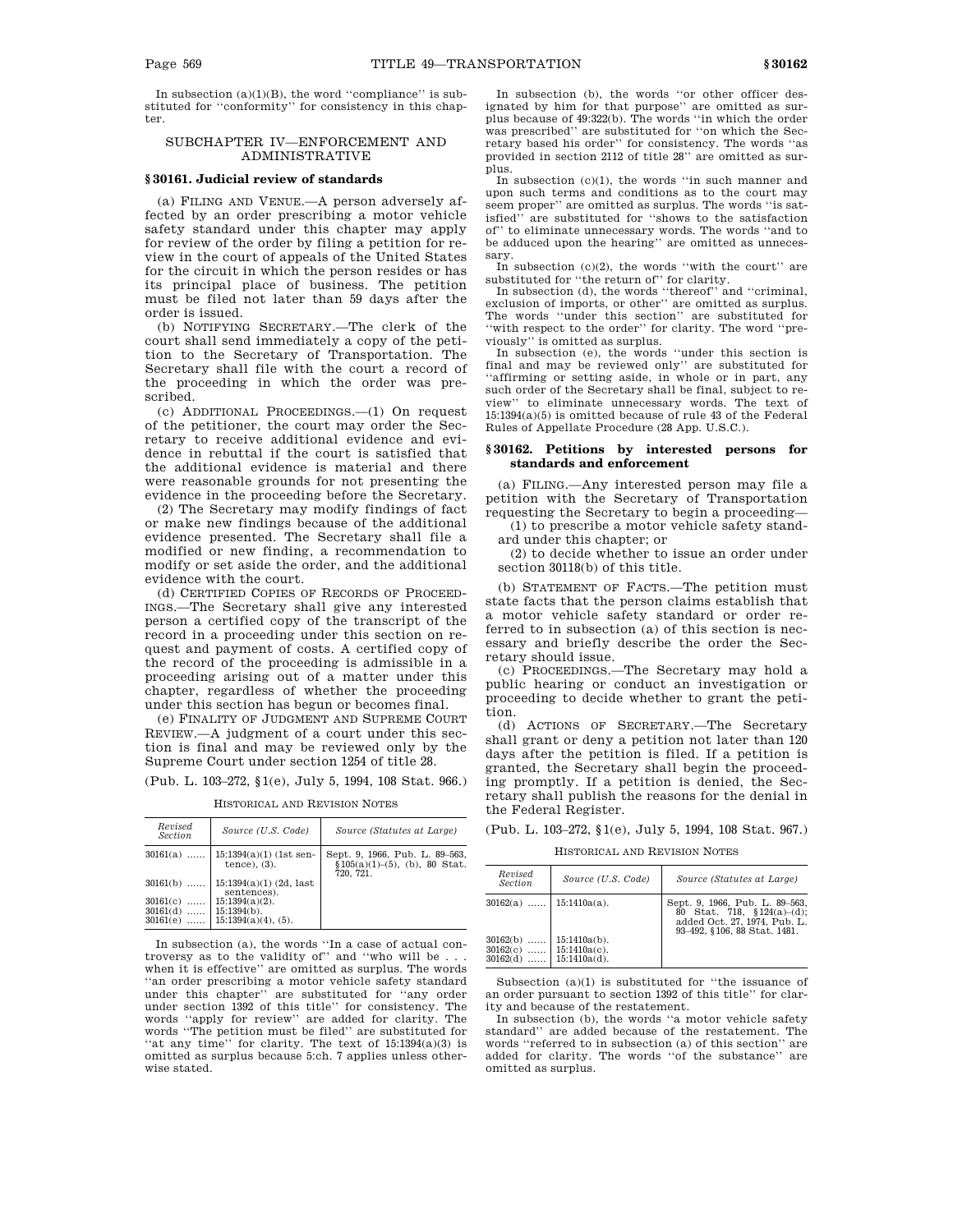In subsection (c), the words ''as he deems appropriate in order'' and ''or not'' are omitted as surplus.

In subsection (d), the words ''described in subsection (b) of this section'', ''either'', and ''requested in the petition'' are omitted as surplus.

# **§ 30163. Actions by the Attorney General**

(a) CIVIL ACTIONS TO ENFORCE.—The Attorney General may bring a civil action in a United States district court to enjoin—

(1) a violation of this chapter or a regulation prescribed or order issued under this chapter; and

(2) the sale, offer for sale, or introduction or delivery for introduction, in interstate commerce, or the importation into the United States, of a motor vehicle or motor vehicle equipment for which it is decided, before the first purchase in good faith other than for resale, that the vehicle or equipment—

(A) contains a defect related to motor vehicle safety about which notice was given under section 30118(c) of this title or an order was issued under section 30118(b) of this title; or

(B) does not comply with an applicable motor vehicle safety standard prescribed under this chapter.

(b) PRIOR NOTICE.—When practicable, the Secretary of Transportation shall notify a person against whom a civil action under subsection (a) of this section is planned, give the person an opportunity to present that person's views, and, except for a knowing and willful violation of this chapter, give the person a reasonable opportunity to remedy the defect or comply with the applicable motor vehicle safety standard prescribed under this chapter. Failure to give notice and an opportunity to remedy the defect or comply with the applicable motor vehicle safety standard prescribed under this chapter does not prevent a court from granting appropriate relief.

(c) VENUE.—Except as provided in section 30121(d) of this title, a civil action under this section or section 30165(a) of this title may be brought in the judicial district in which the violation occurred or the defendant is found, resides, or does business. Process in the action may be served in any other judicial district in which the defendant resides or is found.

(d) JURY TRIAL DEMAND.—In a trial for criminal contempt for violating an injunction or restraining order issued under subsection (a) of this section, the violation of which is also a violation of this chapter, the defendant may demand a jury trial. The defendant shall be tried as provided in rule 42(b) of the Federal Rules of Criminal Procedure (18 App. U.S.C.).

(e) SUBPENAS FOR WITNESSES.—In a civil action brought under this section, a subpena for a witness may be served in any judicial district.

(Pub. L. 103–272, §1(e), July 5, 1994, 108 Stat. 967.)

HISTORICAL AND REVISION NOTES

| Revised<br><b>Section</b> | Source (U.S. Code)                           | Source (Statutes at Large)                                                                                                                                        |
|---------------------------|----------------------------------------------|-------------------------------------------------------------------------------------------------------------------------------------------------------------------|
|                           | $30163(a)$   15:1399(a) (1st sen-<br>tence). | Sept. 9, 1966, Pub. L. 89-563,<br>$$110(a), (c), 80 \text{ Stat.} 723,$<br>724: Oct. 27, 1974. Pub. L.<br>93-492, $\S(102(b)(2), 103(c))$<br>88 Stat. 1477, 1478. |

HISTORICAL AND REVISION NOTES—CONTINUED

| Revised<br><b>Section</b> | Source (U.S. Code)                        | Source (Statutes at Large)                                                                   |
|---------------------------|-------------------------------------------|----------------------------------------------------------------------------------------------|
|                           | $15:1424(b)$ (related to<br>injunctions). | Sept. 9, 1966, Pub. L. 89-563,<br>§204(b) (related to injunc-<br>tions), 80 Stat. 729.       |
| $30163(b)$                | 15:1399(a) (2d, last<br>sentences).       |                                                                                              |
| $30163(c)$   15:1399(c).  |                                           |                                                                                              |
| $30163(d)$                | $15:1399(b)$ .                            | Sept. 9, 1966, Pub. L. 89-563,<br>$$110(b), (d)$ (related<br>tο<br>§110), 80 Stat, 723, 724. |
| $30163(e)$                | $15:1399(d)$ (related to<br>$15:1399$ .   |                                                                                              |

In subsection (a), before clause (1), the text of 15:1424(b) (related to injunctions) is omitted because of the restatement. The words ''The Attorney General may bring a civil action'' are substituted for ''upon petition by . . . the Attorney General'' for consistency. The words ''the appropriate United States attorney or

. . . on behalf of the United States'' are omitted as surplus. The words ''for cause shown and subject to the provisions of rule 65(a) and (b) of the Federal Rules of Civil Procedure'' are omitted as surplus. In clause (1), the words ''a regulation prescribed or order issued under this chapter'' are substituted for ''(or rules, regulations or orders thereunder)'' for clarity and consistency and because ''rule'' and ''regulation'' are synonymous. In clause (2), before subclause (A), the words ''that the vehicle or equipment'' are added for clarity. The words "of such vehicle" and "purposes" are omitted as surplus. In subclause (B), the words ''does not comply with'' are substituted for ''is determined . . . not to conform to'' for clarity and consistency.

In subsections (b), (c), and (e), the word ''civil'' is added because of rule 2 of the Federal Rules of Civil Procedure (28 App. U.S.C.).

In subsection (b), the words ''comply with the applicable motor vehicle safety standard prescribed under this chapter'' are substituted for ''achieve compliance'', and the words ''a court'' are added, for clarity.

In subsection (c), the words ''any act or transaction constituting the'' are omitted as surplus. The word ''resides" is substituted for "is an inhabitant" for consistency in the revised title. The words ''the action'' are substituted for ''such cases'' for consistency.

In subsection (d), the words ''the defendant may demand a jury trial'' are substituted for ''trial shall be by the court, or, upon demand of the accused, by a jury'' to eliminate unnecessary words and for consistency in the revised title.

In subsection (e), the words ''who are required to attend a United States district court'' are omitted as surplus. The words ''be served in'' are substituted for ''run into'' for clarity.

### **§ 30164. Service of process**

(a) DESIGNATING AGENTS.—A manufacturer offering a motor vehicle or motor vehicle equipment for import shall designate an agent on whom service of notices and process in administrative and judicial proceedings may be made. The designation shall be in writing and filed with the Secretary of Transportation. The designation may be changed in the same way as originally made.

(b) SERVICE.—An agent may be served at the agent's office or usual place of residence. Service on the agent is deemed to be service on the manufacturer. If a manufacturer does not designate an agent, service may be made by posting the notice or process in the office of the Secretary.

(Pub. L. 103–272, §1(e), July 5, 1994, 108 Stat. 968.)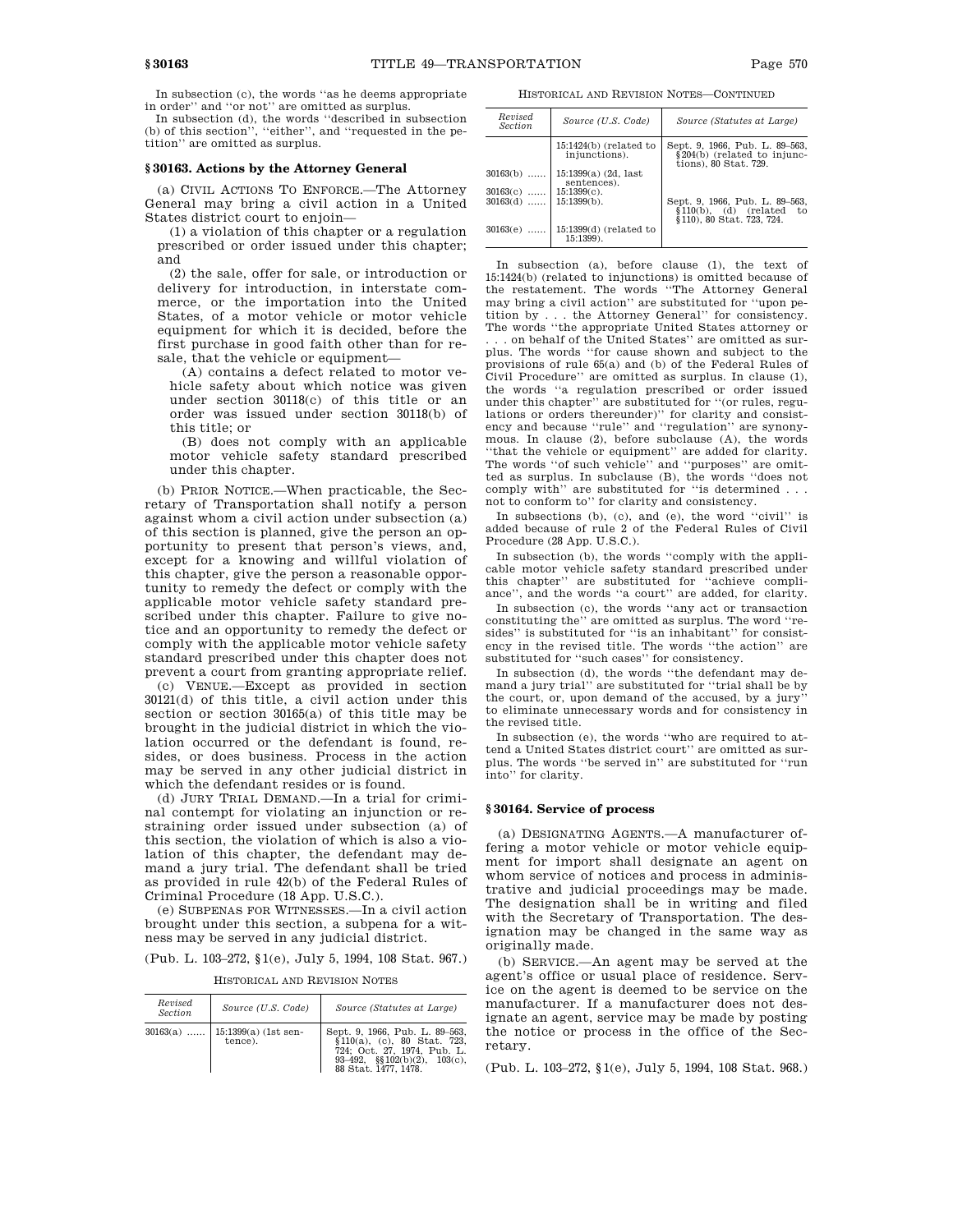HISTORICAL AND REVISION NOTES

| Revised<br><b>Section</b> | Source (U.S. Code)                                                                            | Source (Statutes at Large)                               |
|---------------------------|-----------------------------------------------------------------------------------------------|----------------------------------------------------------|
|                           | $30164(a)$   15:1399(e) (1st sen-<br>tence).<br>$30164(b)$   15:1399(e) (last sen-<br>tence). | Sept. 9, 1966, Pub. L. 89-563,<br>§110(e), 80 Stat. 724. |

In subsection (a), the words ''A manufacturer offering . . . shall'' are substituted for ''It shall be the duty of every manufacturer offering . . . to'' to eliminate unnecessary words. The words ''into the United States'', ''all . . . orders, decisions and requirements'', and ''for and on behalf of said manufacturer'' are omitted as surplus. The words ''The designation may be changed in the same way as originally made'' are substituted for ''which designation may from time to time be changed

by like writing, similarly filed'' for clarity. In subsection (b), the words ''An agent may be served'' are substituted for ''Service of all administrative and judicial processes, notices, orders, decisions and requirements may be made upon said manufacturer by service upon such designated agent'' to eliminate unnecessary words. The words ''Service on the agent is deemed to be service on the manufacturer'' are substituted for ''with like effects as if made personally upon said manufacturer'', and the words ''If a manufacturer does not designate an agent'' are substituted for ''and in default of such designation of such agent'', for clarity. The words ''of process, notice, order, requirement or decision in any proceeding before the Secretary or in any judicial proceeding for enforcement of this subchapter or any standards prescribed pursuant to this subchapter'' and ''order, requirement or decision'' are omitted as surplus.

### **§ 30165. Civil penalty**

(a) CIVIL PENALTIES.—

(1) IN GENERAL.—A person that violates any of section 30112, 30115, 30117 through 30122, 30123(d),1 30125(c), 30127, or 30141 through 30147, or a regulation prescribed thereunder, is liable to the United States Government for a civil penalty of not more than \$5,000 for each violation. A separate violation occurs for each motor vehicle or item of motor vehicle equipment and for each failure or refusal to allow or perform an act required by any of those sections. The maximum penalty under this subsection for a related series of violations is \$15,000,000.

(2) SCHOOL BUSES.—

(A) IN GENERAL.—Notwithstanding paragraph (1), the maximum amount of a civil penalty under this paragraph shall be \$10,000 in the case of—

(i) the manufacture, sale, offer for sale, introduction or delivery for introduction into interstate commerce, or importation of a school bus or school bus equipment (as those terms are defined in section 30125(a) of this title) in violation of section  $30112(a)(1)$  of this title; or

(ii) a violation of section  $30112(a)(2)$  of this title.

(B) RELATED SERIES OF VIOLATIONS.—A separate violation occurs for each motor vehicle or item of motor vehicle equipment and for each failure or refusal to allow or perform an act required by that section. The maximum penalty under this paragraph for a related series of violations is \$15,000,000.

(3) SECTION 30166.—A person who violates section 30166 or a regulation prescribed under that section is liable to the United States Government for a civil penalty for failing or refusing to allow or perform an act required under that section or regulation. The maximum penalty under this paragraph is \$5,000 per violation per day. The maximum penalty under this paragraph for a related series of daily violations is \$15,000,000.

(b) COMPROMISE AND SETOFF.—(1) The Secretary of Transportation may compromise the amount of a civil penalty imposed under this section.

(2) The Government may deduct the amount of a civil penalty imposed or compromised under this section from amounts it owes the person liable for the penalty.

(c) CONSIDERATIONS.—In determining the amount of a civil penalty or compromise, the appropriateness of the penalty or compromise to the size of the business of the person charged and the gravity of the violation shall be considered.

(d) SUBPENAS FOR WITNESSES.—In a civil action brought under this section, a subpena for a witness may be served in any judicial district.

(Pub. L. 103–272, §1(e), July 5, 1994, 108 Stat. 968; Pub. L. 103–429, §6(23), Oct. 31, 1994, 108 Stat. 4380; Pub. L. 106–414, §5(a), Nov. 1, 2000, 114 Stat. 1803; Pub. L. 109–59, title X, §10309(c), Aug. 10, 2005, 119 Stat. 1942.)

HISTORICAL AND REVISION NOTES PUB. L. 103–272

| Revised<br><b>Section</b> | Source (U.S. Code)                                            | Source (Statutes at Large)                                                                                                                                                                                                                                                 |
|---------------------------|---------------------------------------------------------------|----------------------------------------------------------------------------------------------------------------------------------------------------------------------------------------------------------------------------------------------------------------------------|
| $30165(a)$                | $15:1398(a)$ .<br>$15:1424(b)$ (related to<br>civil penalty). | Sept. 9, 1966, Pub. L. 89–563,<br>§109(a), 80 Stat, 723; Oct.<br>27. 1974. Pub. L. 93-492.<br>§103(b), 88 Stat, 1478.<br>Sept. 9, 1966, Pub. L. 89-563,<br>$\$ {109(b), 110(d) (related to<br>$$109$ ), $204(b)$ (related to<br>civil penalty), 80 Stat. 723,<br>724. 729. |
| $30165(b)$                | 15:1398(b) (1st, last<br>sentences).                          |                                                                                                                                                                                                                                                                            |
| $30165(c)$                | 15:1398(b) (2d sen-                                           |                                                                                                                                                                                                                                                                            |
| $30165(d)$                | tence).<br>$15:1399(d)$ (related to<br>$15:1398$ .            |                                                                                                                                                                                                                                                                            |

In subsection (a), the text of 15:1424(b) (related to civil penalty) is omitted because of the restatement. The words ''is liable to the United States Government for'' are substituted for ''shall be subject to'' for consistency. The words ''A separate violation occurs for'' are substituted for ''Such violation of a provision of section 1397 of this title, or regulations issued thereunder, shall constitute a separate violation with respect to" to eliminate unnecessary words.

In subsection (b)(2), the words "amount of a civil pen-<br>alty imposed or compromised" are substituted for ''amount of such penalty, when finally determined, or the amount agreed upon in compromise'' to eliminate unnecessary words.

In subsection (d), the words ''who are required to attend a United States district court'' are omitted as surplus. The words ''be served in'' are substituted for ''run into'' for clarity.

# PUB. L. 103–429

This amends  $49:30141(c)(4)(A)$  and  $30165(a)$  to correct erroneous cross-references.

### REFERENCES IN TEXT

Section 30123(d) of this title, referred to in subsec.  $(a)(1)$ , was redesignated section 30123 $(a)$  of this title by

<sup>1</sup>See References in Text note below.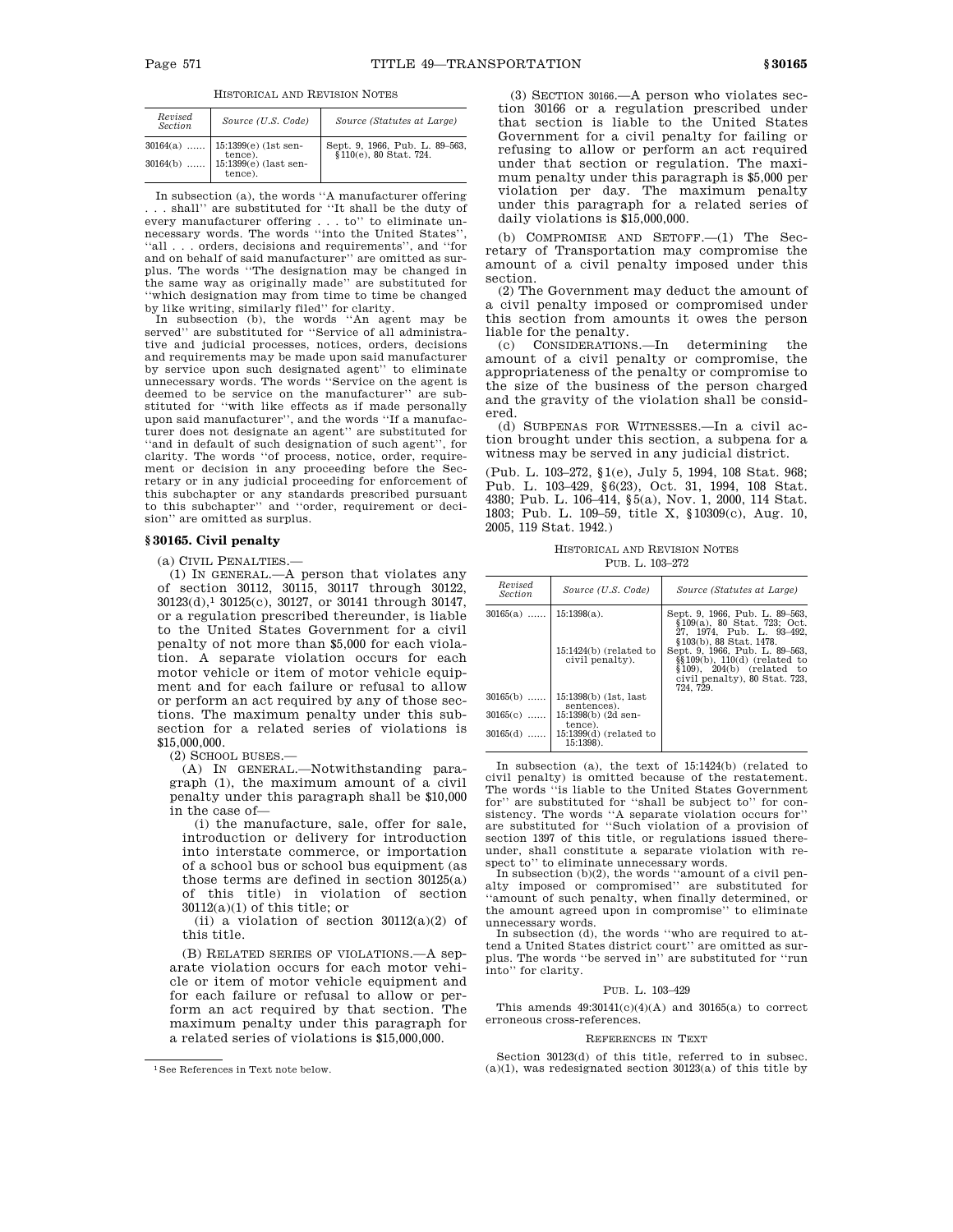Pub. L. 105–178, title VII, §7106(b), June 9, 1998, 112 Stat. 467.

### AMENDMENTS

2005—Subsec. (a)(2), (3). Pub. L. 109–59, which directed amendment of section 30165(a), without specifying the title to be amended, by adding par. (2) and redesignating former par. (2) as (3), was executed to this section, to reflect the probable intent of Congress.

2000—Subsec. (a). Pub. L. 106–414 amended heading and text generally. Prior to amendment, text read as follows: ''A person that violates any of sections 30112, 30115, 30117–30122, 30123(d), 30125(c), 30127, 30141–30147, or 30166 of this title or a regulation prescribed under any of those sections is liable to the United States Government for a civil penalty of not more than \$1,000 for each violation. A separate violation occurs for each motor vehicle or item of motor vehicle equipment and for each failure or refusal to allow or perform an act required by any of those sections. The maximum penalty under this subsection for a related series of violations is \$800,000.

1994—Subsec. (a). Pub. L. 103–429 substituted ''any of sections 30112" for "section 30112" and inserted "any of'' before ''those sections'' in two places.

#### EFFECTIVE DATE OF 1994 AMENDMENT

Amendment by Pub. L. 103–429 effective July 5, 1994, see section 9 of Pub. L. 103–429, set out as a note under section 321 of this title.

# **§ 30166. Inspections, investigations, and records**

(a) DEFINITION.—In this section, ''motor vehicle accident'' means an occurrence associated with the maintenance or operation of a motor vehicle or motor vehicle equipment resulting in personal injury, death, or property damage.

(b) AUTHORITY TO INSPECT AND INVESTIGATE.— (1) The Secretary of Transportation may conduct an inspection or investigation—

(A) that may be necessary to enforce this chapter or a regulation prescribed or order issued under this chapter; or

(B) related to a motor vehicle accident and designed to carry out this chapter.

(2) The Secretary of Transportation shall cooperate with State and local officials to the greatest extent possible in an inspection or investigation under paragraph (1)(B) of this subsection.

(c) MATTERS THAT CAN BE INSPECTED AND IM-POUNDMENT.—In carrying out this chapter, an officer or employee designated by the Secretary of Transportation—

(1) at reasonable times, may inspect and copy any record related to this chapter;

(2) on request, may inspect records of a manufacturer, distributor, or dealer to decide whether the manufacturer, distributor, or dealer has complied or is complying with this chapter or a regulation prescribed or order issued under this chapter; and

(3) at reasonable times, in a reasonable way, and on display of proper credentials and written notice to an owner, operator, or agent in charge, may—

(A) enter and inspect with reasonable promptness premises in which a motor vehicle or motor vehicle equipment is manufactured, held for introduction in interstate commerce, or held for sale after introduction in interstate commerce;

(B) enter and inspect with reasonable promptness premises at which a vehicle or equipment involved in a motor vehicle accident is located;

(C) inspect with reasonable promptness that vehicle or equipment; and

(D) impound for not more than 72 hours a vehicle or equipment involved in a motor vehicle accident.

(d) REASONABLE COMPENSATION.—When a motor vehicle (except a vehicle subject to subchapter I of chapter 135 of this title) or motor vehicle equipment is inspected or temporarily impounded under subsection (c)(3) of this section, the Secretary of Transportation shall pay reasonable compensation to the owner of the vehicle if the inspection or impoundment results in denial of use, or reduction in value, of the vehicle.

(e) RECORDS AND MAKING REPORTS.—The Secretary of Transportation reasonably may require a manufacturer of a motor vehicle or motor vehicle equipment to keep records, and a manufacturer, distributor, or dealer to make reports, to enable the Secretary to decide whether the manufacturer, distributor, or dealer has complied or is complying with this chapter or a regulation prescribed or order issued under this chapter. This subsection does not impose a recordkeeping requirement on a distributor or dealer in addition to those imposed under subsection (f) of this section and section 30117(b) of this title or a regulation prescribed or order issued under subsection (f) or section 30117(b).

(f) PROVIDING COPIES OF COMMUNICATIONS ABOUT DEFECTS AND NONCOMPLIANCE.—A manufacturer shall give the Secretary of Transportation a true or representative copy of each communication to the manufacturer's dealers or to owners or purchasers of a motor vehicle or replacement equipment produced by the manufacturer about a defect or noncompliance with a motor vehicle safety standard prescribed under this chapter in a vehicle or equipment that is sold or serviced.

(g) ADMINISTRATIVE AUTHORITY ON REPORTS, ANSWERS, AND HEARINGS.—(1) In carrying out this chapter, the Secretary of Transportation may—

(A) require, by general or special order, any person to file reports or answers to specific questions, including reports or answers under oath; and

(B) conduct hearings, administer oaths, take testimony, and require (by subpena or otherwise) the appearance and testimony of witnesses and the production of records the Secretary considers advisable.

(2) A witness summoned under this subsection is entitled to the same fee and mileage the witness would have been paid in a court of the United States.

(h) CIVIL ACTIONS TO ENFORCE AND VENUE.—A civil action to enforce a subpena or order under subsection (g) of this section may be brought in the United States district court for any judicial district in which the proceeding is conducted. The court may punish a failure to obey an order of the court to comply with a subpena or order as a contempt of court.

(i) GOVERNMENTAL COOPERATION.—The Secretary of Transportation may request a depart-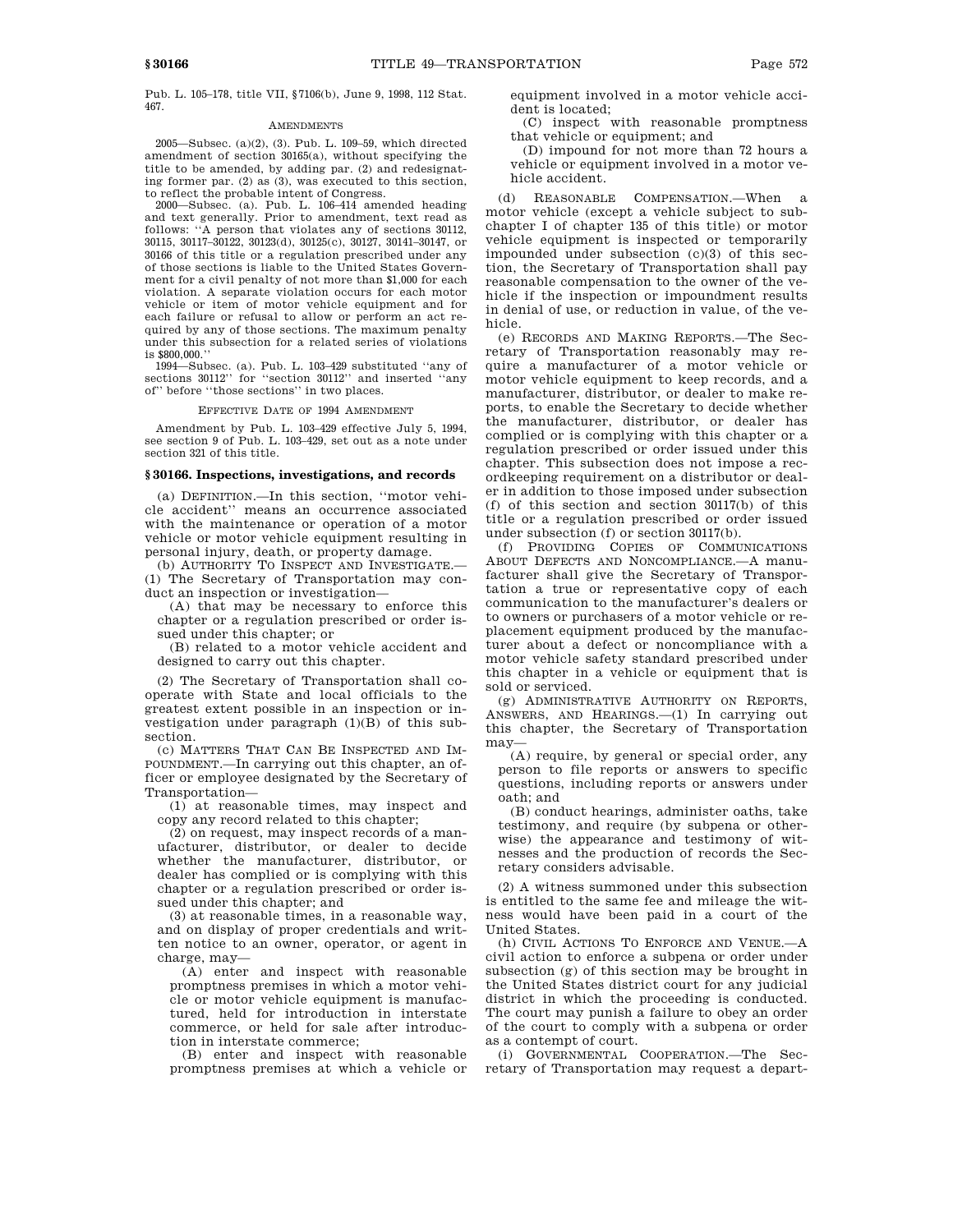ment, agency, or instrumentality of the United States Government to provide records the Secretary considers necessary to carry out this chapter. The head of the department, agency, or instrumentality shall provide the record on request, may detail personnel on a reimbursable basis, and otherwise shall cooperate with the Secretary. This subsection does not affect a law limiting the authority of a department, agency, or instrumentality to provide information to another department, agency, or instrumentality.

(j) COOPERATION OF SECRETARY.—The Secretary of Transportation may advise, assist, and cooperate with departments, agencies, and instrumentalities of the Government, States, and other public and private agencies in developing a method for inspecting and testing to determine compliance with a motor vehicle safety standard.

(k) PROVIDING INFORMATION.—The Secretary of Transportation shall provide the Attorney General and, when appropriate, the Secretary of the Treasury, information obtained that indicates a violation of this chapter or a regulation prescribed or order issued under this chapter.

(*l*) REPORTING OF DEFECTS IN MOTOR VEHICLES AND PRODUCTS IN FOREIGN COUNTRIES.—

(1) REPORTING OF DEFECTS, MANUFACTURER DETERMINATION.—Not later than 5 working days after determining to conduct a safety recall or other safety campaign in a foreign country on a motor vehicle or motor vehicle equipment that is identical or substantially similar to a motor vehicle or motor vehicle equipment offered for sale in the United States, the manufacturer shall report the determination to the Secretary.

(2) REPORTING OF DEFECTS, FOREIGN GOVERN-MENT DETERMINATION.—Not later than 5 working days after receiving notification that the government of a foreign country has determined that a safety recall or other safety campaign must be conducted in the foreign country on a motor vehicle or motor vehicle equipment that is identical or substantially similar to a motor vehicle or motor vehicle equipment offered for sale in the United States, the manufacturer of the motor vehicle or motor vehicle equipment shall report the determination

to the Secretary.<br>(3) REPORTING REQUIREMENTS.—The Secretary shall prescribe the contents of the notification required by this subsection.

(m) EARLY WARNING REPORTING REQUIRE-MENTS.—

(1) RULEMAKING REQUIRED.—Not later than 120 days after the date of the enactment of the Transportation Recall Enhancement, Accountability, and Documentation (TREAD) Act, the Secretary shall initiate a rulemaking proceeding to establish early warning reporting requirements for manufacturers of motor vehicles and motor vehicle equipment to enhance the Secretary's ability to carry out the provisions of this chapter.

(2) DEADLINE.—The Secretary shall issue a final rule under paragraph (1) not later than June 30, 2002.

(3) REPORTING ELEMENTS.—

(A) WARRANTY AND CLAIMS DATA.—As part of the final rule promulgated under paragraph (1), the Secretary shall require manufacturers of motor vehicles and motor vehicle equipment to report, periodically or upon request by the Secretary, information which is received by the manufacturer derived from foreign and domestic sources to the extent that such information may assist in the identification of defects related to motor vehicle safety in motor vehicles and motor vehicle equipment in the United States and which concerns—

(i) data on claims submitted to the manufacturer for serious injuries (including death) and aggregate statistical data on property damage from alleged defects in a motor vehicle or in motor vehicle equipment; or

(ii) customer satisfaction campaigns, consumer advisories, recalls, or other activity involving the repair or replacement of motor vehicles or items of motor vehicle equipment.

(B) OTHER DATA.—As part of the final rule promulgated under paragraph (1), the Secretary may, to the extent that such information may assist in the identification of defects related to motor vehicle safety in motor vehicles and motor vehicle equipment in the United States, require manufacturers of motor vehicles or motor vehicle equipment to report, periodically or upon request of the Secretary, such information as the Secretary may request.

(C) REPORTING OF POSSIBLE DEFECTS.—The manufacturer of a motor vehicle or motor vehicle equipment shall report to the Secretary, in such manner as the Secretary establishes by regulation, all incidents of which the manufacturer receives actual notice which involve fatalities or serious injuries which are alleged or proven to have been caused by a possible defect in such manufacturer's motor vehicle or motor vehicle equipment in the United States, or in a foreign country when the possible defect is in a motor vehicle or motor vehicle equipment that is identical or substantially similar to a motor vehicle or motor vehicle equipment offered for sale in the United States.

(4) HANDLING AND UTILIZATION OF REPORTING ELEMENTS.—

(A) SECRETARY'S SPECIFICATIONS.—In requiring the reporting of any information requested by the Secretary under this subsection, the Secretary shall specify in the final rule promulgated under paragraph (1)—

(i) how such information will be reviewed and utilized to assist in the identification of defects related to motor vehicle safety;

(ii) the systems and processes the Secretary will employ or establish to review and utilize such information; and

(iii) the manner and form of reporting such information, including in electronic form.

(B) INFORMATION IN POSSESSION OF MANU-FACTURER.—The regulations promulgated by the Secretary under paragraph (1) may not require a manufacturer of a motor vehicle or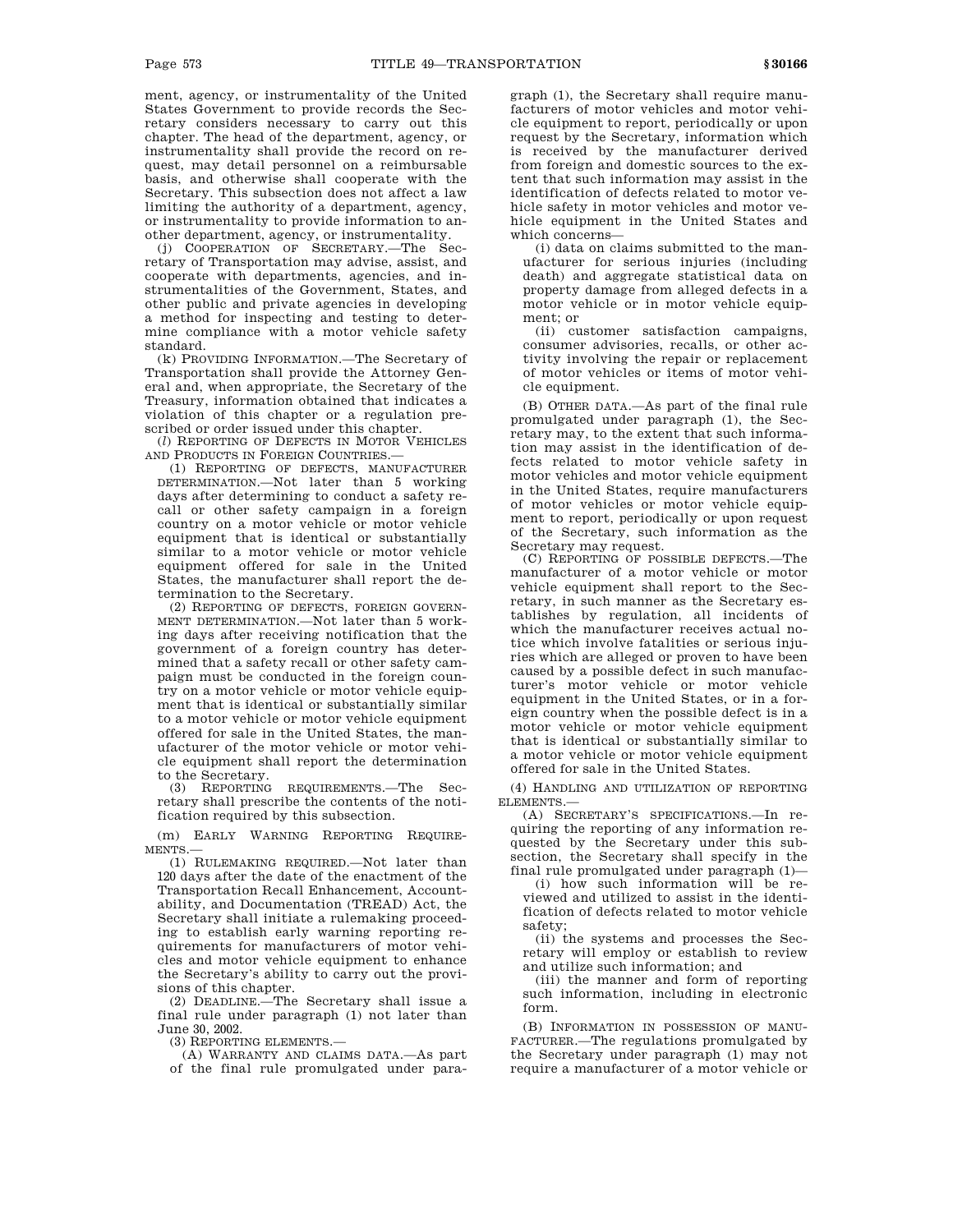motor vehicle equipment to maintain or submit records respecting information not in the possession of the manufacturer.

(C) DISCLOSURE.—None of the information collected pursuant to the final rule promulgated under paragraph (1) shall be disclosed pursuant to section 30167(b) unless the Secretary determines the disclosure of such information will assist in carrying out sections 30117(b) and 30118 through 30121.

(D) BURDENSOME REQUIREMENTS.—In promulgating the final rule under paragraph (1), the Secretary shall not impose requirements unduly burdensome to a manufacturer of a motor vehicle or motor vehicle equipment. taking into account the manufacturer's cost of complying with such requirements and the Secretary's ability to use the information sought in a meaningful manner to assist in the identification of defects related to motor vehicle safety.

(5) PERIODIC REVIEW.—As part of the final rule promulgated pursuant to paragraph (1), the Secretary shall specify procedures for the periodic review and update of such rule.

(n) SALE OR LEASE OF DEFECTIVE OR NON-COMPLIANT TIRE.—

(1) IN GENERAL.—The Secretary shall, within 90 days of the date of the enactment of the Transportation Recall Enhancement, Accountability, and Documentation (TREAD) Act, issue a final rule requiring any person who knowingly and willfully sells or leases for use on a motor vehicle a defective tire or a tire which is not compliant with an applicable tire safety standard with actual knowledge that the manufacturer of such tire has notified its dealers of such defect or noncompliance as required under section 30118(c) or as required by an order under section 30118(b) to report such sale or lease to the Secretary.

(2) DEFECT OR NONCOMPLIANCE REMEDIED OR ORDER NOT IN EFFECT.—Regulations under paragraph (1) shall not require the reporting described in paragraph (1) where before delivery under a sale or lease of a tire—

(A) the defect or noncompliance of the tire is remedied as required by section 30120; or

(B) notification of the defect or noncompliance is required under section 30118(b) but enforcement of the order is restrained or the order is set aside in a civil action to which section 30121(d) applies.

(Pub. L. 103–272, §1(e), July 5, 1994, 108 Stat. 969; Pub. L. 103–429, §6(24), Oct. 31, 1994, 108 Stat. 4380; Pub. L. 104–88, title III, §308(j), Dec. 29, 1995, 109 Stat. 947; Pub. L. 104–287, §6(f)(3), Oct. 11, 1996, 110 Stat. 3399; Pub. L. 106–414, §3(a)–(c), Nov. 1, 2000, 114 Stat. 1800–1802.)

HISTORICAL AND REVISION NOTES PUB. L. 103–272

| Revised<br>Section | Source (U.S. Code)                                                                       | Source (Statutes at Large)                                                                                                                                                                                                                                       |
|--------------------|------------------------------------------------------------------------------------------|------------------------------------------------------------------------------------------------------------------------------------------------------------------------------------------------------------------------------------------------------------------|
| $30166(a)$         | $15:1397(a)(1)(B)$ , (E)<br>(as 1397(a)(1)(B),<br>(E) relates to<br>$15:1401(a)(3)(B)$ . | Sept. 9, 1966, Pub. L. 89-563,<br>$$108(a)(1)(B)$ (related to<br>$$112(a)-(c)$ , (D) (related to<br>$$158(a)(1))$ , (E) (related to<br>$$112(a)-(c)$ , 80 Stat. 722;<br>Oct. 27. 1974. Pub. L.<br>93-492, $$103(a)(1)(A)$ ,<br>(2),<br>(3), 88 Stat. 1477, 1478. |

HISTORICAL AND REVISION NOTES—CONTINUED PUB. L. 103–272

| Revised<br>Section | Source (U.S. Code)                                                                                                                                                                                                   | Source (Statutes at Large)                                                                                                              |
|--------------------|----------------------------------------------------------------------------------------------------------------------------------------------------------------------------------------------------------------------|-----------------------------------------------------------------------------------------------------------------------------------------|
|                    | $15:1401(a)(3)(B)$ .                                                                                                                                                                                                 | Sept. 9, 1966, Pub. L. 89–563,<br>§112(a)–(c), 80 Stat. 725; re-<br>stated Oct. 27, 1974, Pub.<br>L. 93-492, §104(a), 88 Stat.<br>1478. |
| $30166(b)$         | $15:1397(a)(1)(B)$ , (E)<br>(as 1397(a)(1)(B),<br>(E) relates to<br>$15:1401(a)(1)$ (1st,<br>last sentences)).<br>$15:1401(a)(1)$ (1st,                                                                              |                                                                                                                                         |
| $30166(c)$         | last sentences)<br>$15:1397(a)(1)(B)$ , (E)<br>(as 1397(a)(1)(B),<br>(E) relates to<br>$15:1401(a)(2)$ , (b)<br>(1st sentence<br>61st-last words),<br>$(c)(2)$ .<br>$15:1401(a)(2)$ , (b) (1st<br>sentence 61st-last |                                                                                                                                         |
| $30166(d)$         | words), (c)(2).<br>$15:1397(a)(1)(B)$ , (E)<br>(as 1397(a)(1)(B),<br>(E) relates to<br>15:1401(a)(3)(A)).                                                                                                            |                                                                                                                                         |
| $30166(e)$         | $15:1401(a)(3)(A)$ .<br>$15:1397(a)(1)(B)$ , (E)<br>(as 1397(a)(1)(B),<br>(E) relates to<br>15:1401(b) (1st sen-<br>tence 1st-60th<br>words, last sen-<br>tence)).                                                   |                                                                                                                                         |
| $30166(f)$         | 15:1401(b) (1st sen-<br>tence 1st-60th<br>words, last sen-<br>tence).<br>$15:1397(a)(1)(D)$ (re-<br>lated to<br>$15:1418(a)(1)$ .<br>$15:1418(a)(1)$ .                                                               | Sept. 9, 1966, Pub. L. 89-563,<br>80 Stat. 718, §158(a)(1);<br>added Oct. 27, 1974, Pub. L.<br>93–492.<br>\$102(a), 88<br>Stat.         |
| $30166(g)$         | $15:1397(a)(1)(B)$ , (E)<br>(as 1397(a)(1)(B),<br>(E) relates to<br>15:1401(c)(1), (3),                                                                                                                              | 1475.                                                                                                                                   |
| $30166(h)$         | $(5)$ ).<br>15:1401(c)(1), (3), (5).<br>$15:1397(a)(1)(B)$ , (E)<br>(as 1397(a)(1)(B),<br>(E) relates to<br>$15:1401(c)(4)$ .                                                                                        |                                                                                                                                         |
| $30166(i)$         | $15:1401(c)(4)$ .<br>$15:1397(a)(1)(B)$ , (E)<br>(as 1397(a)(1)(B),<br>(E) relates to<br>$15:1401(c)(6)$ .                                                                                                           |                                                                                                                                         |
| $30166(j)$         | $15:1401(c)(6)$ .<br>15:1396 (related to<br>inspecting and                                                                                                                                                           | Sept. 9, 1966, Pub. L. 89-563,<br>§107 (related to inspecting)                                                                          |
| $30166(k)$         | testing).<br>$15:1397(a)(1)(B)$ , (E)<br>(as 1397(a)(1)(B),<br>(E) relates to<br>$15:1401(a)(1)$ (2d<br>sentence)).<br>$15:1401(a)(1)$ (2d sen-<br>tence).                                                           | and testing), 80 Stat. 721.                                                                                                             |

In this section, the words ''regulation prescribed or order issued under this chapter'' are substituted for 'rules, regulations, or orders issued thereunder" and ''regulations and orders promulgated thereunder'' for consistency and because ''rule'' and ''regulation'' are synonymous. The text of  $15:1397(a)(1)(B)$  and  $(E)$  (as  $1397(a)(1)(B)$ , (E) relates to 15:1401) is omitted as surplus.

In subsection (a), the words ''As used'' are omitted as surplus. The word ''use'' is omitted as being included in ''operation''.

In subsection  $(b)(1)(A)$ , the words "this chapter" are substituted for ''this subchapter'' because of the restatement.

In subsection  $(b)(1)(B)$ , the words "the facts, circumstances, conditions, and causes of'' are omitted as surplus. The words ''designed to carry out'' are substituted for ''which is for the purposes of carrying out'' to eliminate unnecessary words.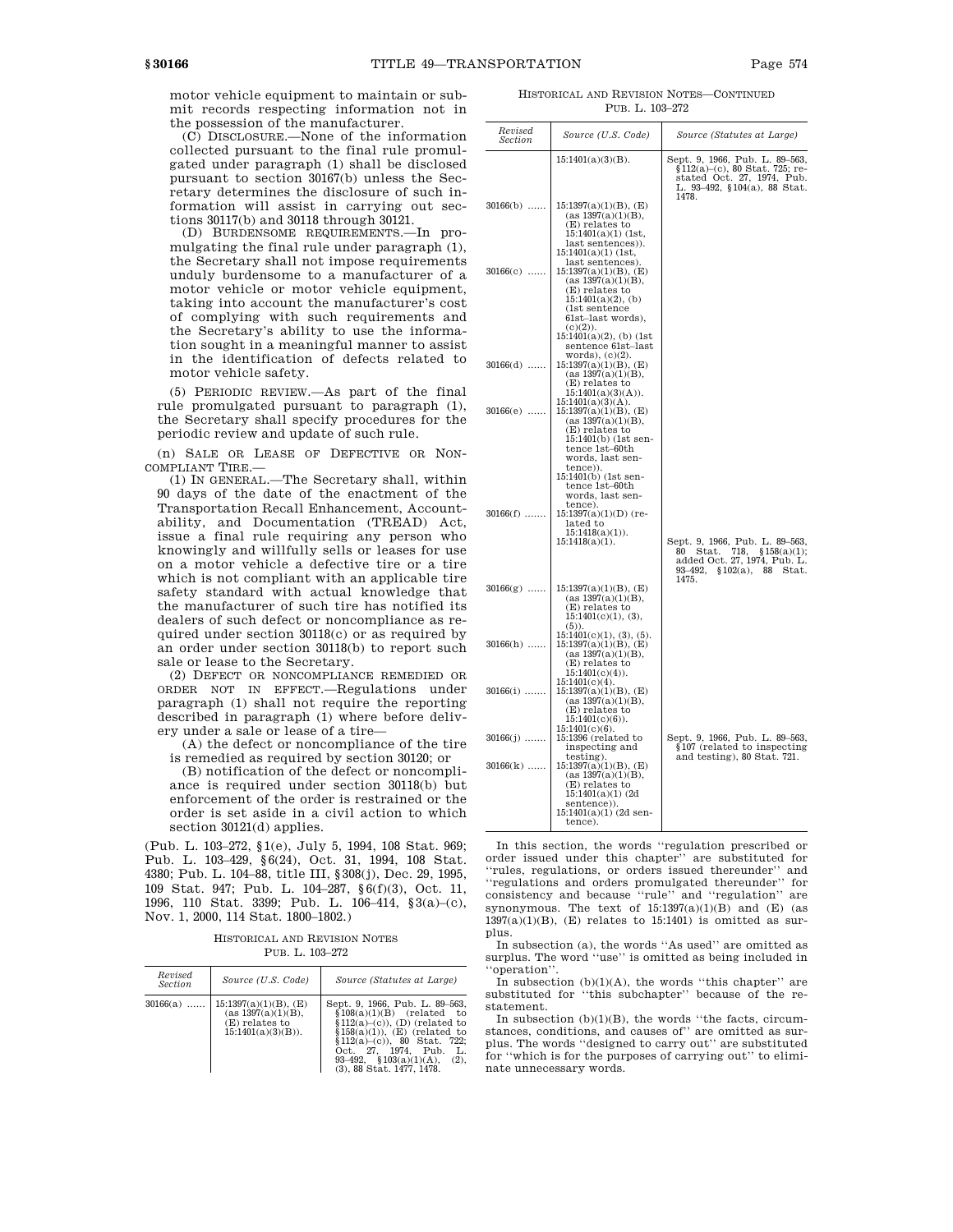In subsection (b)(2), the words ''making'', ''appropriate'', and ''consistent with the purposes of this subsection'' are omitted as surplus.

In subsection (c), before clause (1), the words ''In carrying out this chapter'' are substituted for ''For purposes of carrying out paragraph  $(1)$ " in 15:1401(a)(2) and "In order to carry out the provisions of this subchapter'' in 15:1401(c)(2) for clarity and consistency in this chapter. The words ''an officer or employee designated by the Secretary of Transportation'' are substituted for "officers or employees duly designated by the Secretary" in 15:1401(a)(2), "an officer or employee duly designated by the Secretary'' in 15:1401(b), and ''his duly authorized agent'' in 15:1401(c)(2) for consistency. In clause (1), the words ''may inspect and copy'' are substituted for ''shall . . . have access to, and for the purposes of examination the right to copy'' in 15:1401(c)(2) to eliminate unnecessary words. The words ''of any person having materials or information . . . any function of the Secretary under'' are omitted as surplus. In clause (2), the word ''may'' is substituted for ''permit such officer or employee to'' in 15:1401(b) because of the restatement. The words ''appropriate'' and ''relevant'' are omitted as surplus. In clause (3)(A)–(C), the words ''inspect with reasonable promptness'' are substituted for  $15:1401(a)(2)$  (last sentence) to eliminate unnecessary words and for consistency. In clause (3)(A), the word ''premises'' is substituted for ''factory, warehouse, or establishment'' for consistency. In clause (3)(D), the words ''not more than'' are substituted for ''a period not to exceed'' for consistency. In subsection (d), the words ''for the purpose of in-

spection" and "the authority of" are omitted as surplus. The words ''is inspected or temporarily im-pounded under subsection (c)(3) of this section'' are substituted for ''Whenever, under the authority of paragraph (2)(B), the Secretary inspects or temporarily impounds for the purpose of inspection'' for clarity and to correct the cross-reference in the source provision.

The words ''to its owner'' are omitted as surplus. In subsection (e), the words ''establish and'' are omitted as surplus. The words ''This subsection does not im-pose'' are substituted for ''Nothing in this subsection shall be construed as imposing'' for consistency and to eliminate unnecessary words.

In subsection (f), the words ''notices, bulletins, and other'' are omitted as surplus. The words ''with a motor vehicle safety standard prescribed under this chapter'' are added for clarity. The text of  $15:1397(a)(1)(D)$  (related to  $15:1418(a)(1))$  is omitted as surplus.

In subsection  $(g)(1)$ , before clause  $(A)$ , the words "or on the authorization of the Secretary, any officer or employee of the Department of Transportation'' are omitted as surplus because of  $49:322(b)$ . In clause  $(A)$ , the words ''in writing'', ''in such form as the Secretary may prescribe'', ''relating to any function of the Secretary under this subchapter'', and ''shall be filed with the Secretary within such reasonable period as the Secretary may prescribe'' are omitted as surplus. In clause (B), the words ''sit and act at such times and places'' are omitted as being included in ''conduct hearings''. The word "records" is substituted for "such books, papers, correspondence, memorandums, contracts, agreements, or other records'' for consistency in the revised title and with other titles of the United States Code.

In subsection (h), the words ''A civil action to enforce a subpena or order . . . may be brought in the United States district court for the judicial district in which the proceeding is conducted'' are substituted for ''any of the district courts of the United States within the jurisdiction of which an inquiry is carried on may, in the case of contumacy or refusal to obey a subpena or order of the Secretary or such officer or employee .  $\,$ issue an order requiring compliance therewith'' for clarity and to eliminate unnecessary words. The words ''an order of the court to comply with a subpena or order'' are substituted for ''such order of the court'' for clarity.

In subsection (i), the words ''United States'' are substituted for ''Federal'' for consistency. The words ''to provide'' are substituted for ''from'' because of the restatement. The words ''his functions under'' are omitted as surplus. The words ''head of the'' are added for consistency. The words ''to the Department of Transportation . . . made by the Secretary'' are omitted as surplus. The words ''detail personnel on a reimbursable basis" are substituted for  $15:1401(c)(6)(B)$  to eliminate unnecessary words and because of the restatement. The word ''otherwise'' is added for clarity. The words ''be deemed to'' and ''provision of'' are omitted as surplus.

In subsection (j), the words ''departments, agencies, and instrumentalities of the Government, States, and other public and private agencies'' are substituted for ''other Federal departments and agencies, and State and other interested public and private agencies'' for consistency.

In subsection (k), the words ''for appropriate action'' are omitted as surplus.

#### PUB. L. 103–429

This amends 49:30166(h) to clarify the restatement of 15:1401(c)(4) by section 1 of the Act of July 5, 1994 (Public Law 103–272, 108 Stat. 970).

### REFERENCES IN TEXT

The date of the enactment of the Transportation Recall Enhancement, Accountability, and Documentation (TREAD) Act, referred to in subsecs.  $(m)(1)$  and  $(n)(1)$ , is the date of enactment of Pub. L. 106–414, which was approved Nov. 1, 2000.

#### **AMENDMENTS**

2000—Subsecs. (*l*) to (n). Pub. L. 106–414 added subsecs. (*l*) to (n).

1996—Subsec. (d). Pub. L. 104–287 made technical amendment to directory language of Pub. L. 104–88, §308(j). See 1995 Amendment note below.

1995—Subsec. (d). Pub. L. 104–88, §308(j), as amended by Pub. L. 104–287, substituted ''subchapter I of chapter 135'' for ''subchapter II of chapter 105''.

1994—Subsec. (h). Pub. L. 103–429 substituted ''any judicial district'' for ''the judicial district''.

### EFFECTIVE DATE OF 1996 AMENDMENT

Section 6(f)(3) of Pub. L. 104–287 provided that the amendment made by that section is effective Dec. 29, 1995.

#### EFFECTIVE DATE OF 1995 AMENDMENT

Amendment by Pub. L. 104–88 effective Jan. 1, 1996, see section 2 of Pub. L. 104–88, set out as an Effective Date note under section 701 of this title.

# EFFECTIVE DATE OF 1994 AMENDMENT

Amendment by Pub. L. 103–429 effective July 5, 1994, see section 9 of Pub. L. 103–429, set out as a note under section 321 of this title.

# **§ 30167. Disclosure of information by the Secretary of Transportation**

(a) CONFIDENTIALITY OF INFORMATION.—Information obtained under this chapter related to a confidential matter referred to in section 1905 of title 18 may be disclosed only in the following ways:

(1) to other officers and employees carrying out this chapter.

(2) when relevant to a proceeding under this chapter.

(3) to the public if the confidentiality of the information is preserved.

(4) to the public when the Secretary of Transportation decides that disclosure is necessary to carry out section 30101 of this title.

(b) DEFECT AND NONCOMPLIANCE INFORMA-TION.—Subject to subsection (a) of this section,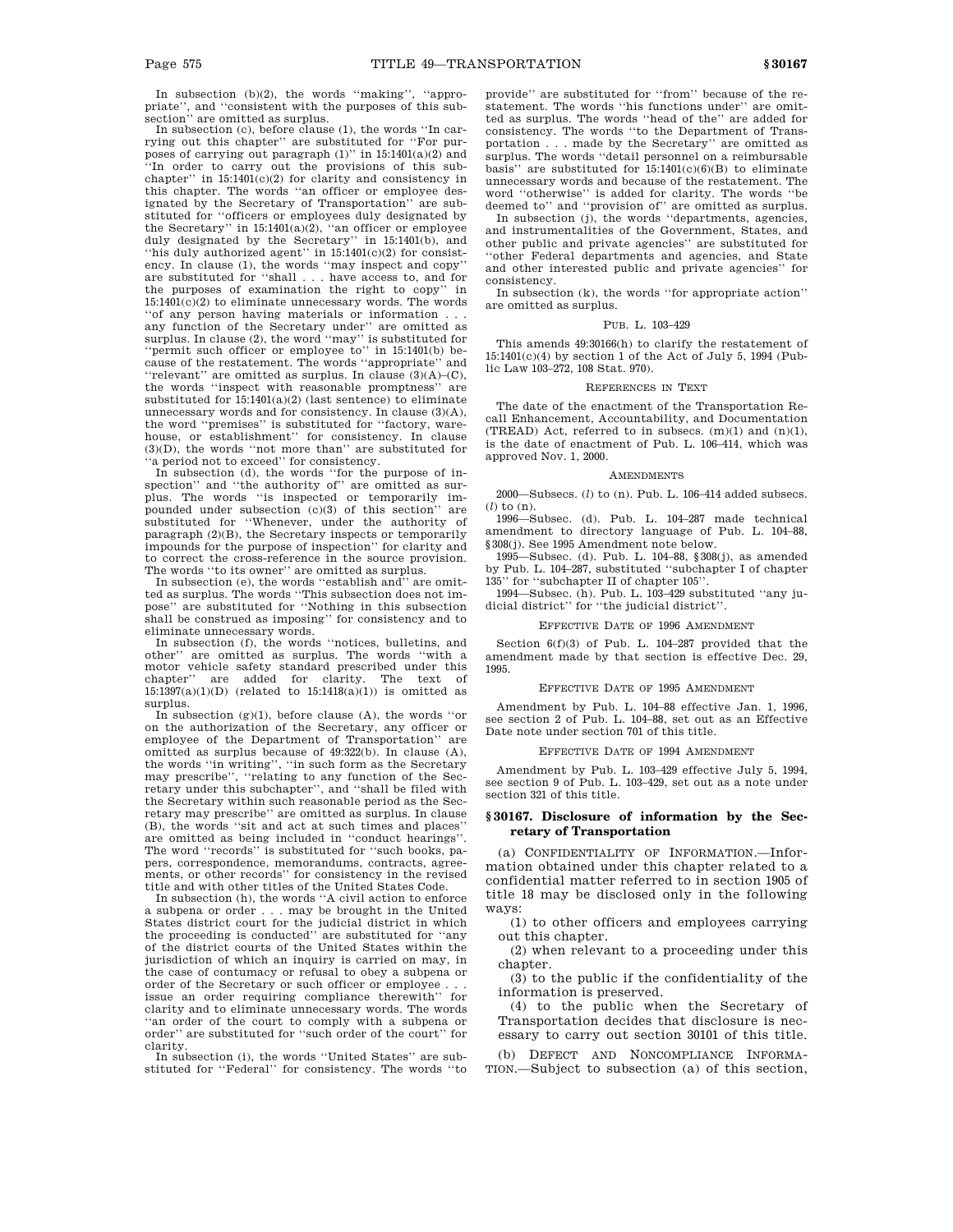the Secretary shall disclose information obtained under this chapter related to a defect or noncompliance that the Secretary decides will assist in carrying out sections 30117(b) and 30118–30121 of this title or that is required to be disclosed under section 30118(a) of this title. A requirement to disclose information under this subsection is in addition to the requirements of section 552 of title 5.

(c) INFORMATION ABOUT MANUFACTURER'S IN-CREASED COSTS.—A manufacturer opposing an action of the Secretary under this chapter because of increased cost shall submit to the Secretary information about the increased cost, including the manufacturer's cost and the cost to retail purchasers, that allows the public and the Secretary to evaluate the manufacturer's statement. The Secretary shall evaluate the information promptly and, subject to subsection (a) of this section, shall make the information and evaluation available to the public. The Secretary shall publish a notice in the Federal Register that the information is available.

(d) WITHHOLDING INFORMATION FROM CON-GRESS.—This section does not authorize information to be withheld from a committee of Congress authorized to have the information.

(Pub. L. 103–272, §1(e), July 5, 1994, 108 Stat. 970.)

| Revised<br>Section | Source (U.S. Code)                                                                                                                                                                                                                                     | Source (Statutes at Large)                                                                                                                                                                                                                                                                                                                                                                                                                        |
|--------------------|--------------------------------------------------------------------------------------------------------------------------------------------------------------------------------------------------------------------------------------------------------|---------------------------------------------------------------------------------------------------------------------------------------------------------------------------------------------------------------------------------------------------------------------------------------------------------------------------------------------------------------------------------------------------------------------------------------------------|
| $30167(a)$         | $15:1397(a)(1)(B)$ (re-<br>lated to $15:1401(e)$<br>$(1st sentence)$ ),<br>(D) (related to<br>$15:1418(a)(2)(B)$ ,<br>(E) (related to<br>$15:1401(e)$ (1st sen-<br>tence)).<br>15:1401(e) (1st sen-<br>tence).<br>$15:1402(b)(2)$ (1st sen-<br>tence). | Sept. 9, 1966, Pub. L. 89-563,<br>\$108(a)(1)(B)<br>(related)<br>to<br>$$112(e)$ , (D) (related<br>to<br>$$158(a)(2)$ , (E) (related to<br>§112(e)), 80 Stat. 722; Oct.<br>27, 1974, Pub. L. 93-492,<br>\$103(a)(1)(A), (2), (3), 88<br>Stat. 1477, 1478.<br>Sept. 9, 1966, Pub. L. 89-563,<br>§112(e), 80 Stat. 725; Oct.<br>27, 1974, Pub. L. 93-492,<br>§104(b), 88 Stat. 1480.<br>Sept. 9, 1966, Pub. L. 89-563,<br>80 Stat. 718, §113; added |
|                    | $15:1418(a)(2)(B)$ .                                                                                                                                                                                                                                   | 1974. Pub.<br>27.<br>Oct.<br>L.<br>93-492, §105, 88 Stat. 1480.<br>Sept. 9, 1966, Pub. L. 89-563,<br>Stat. 718, $$158(a)(2);$<br>80<br>added Oct. 27, 1974, Pub. L.<br>93–492, §102(a), 88<br>Stat.<br>1476.                                                                                                                                                                                                                                      |
| $30167(b)$         | $15:1397(a)(1)(D)$ (re-<br>lated to<br>15:1418(a)(2)(A),<br>$(C)$ ).<br>$15:1418(a)(2)(A)$ , (C).                                                                                                                                                      |                                                                                                                                                                                                                                                                                                                                                                                                                                                   |
| $30167(c)$         | $15:1402(a)$ , (b)(1),                                                                                                                                                                                                                                 |                                                                                                                                                                                                                                                                                                                                                                                                                                                   |
| $30167(d)$         | $(c)–(e)$ .<br>$15:1397(a)(1)(B)$ , (E)<br>(as 1397(a)(1)(B),<br>(E) relates to<br>$15:1401(e)$ (last<br>sentence)).<br>$15:1401(e)$ (last sen-<br>tence).<br>$15:1402(b)(2)$ (last<br>sentence).                                                      |                                                                                                                                                                                                                                                                                                                                                                                                                                                   |

HISTORICAL AND REVISION NOTES

In this section, the text of 15:1397(a)(1)(B) (related to 15:1401(e)), (D) (related to 15:1418(a)(2)), and (E) (related to 15:1401(e)) is omitted as surplus.

In subsection (a), before clause (1), the words ''Except as otherwise provided in section  $1418(a)(2)$  and section 1402(b) of this title'' in 15:1401(e) (1st sentence) are omitted, and the words ''Information obtained under this chapter related to a confidential matter'' are substituted for ''all information reported to or otherwise obtained by the Secretary or his representative pursuant to this subchapter which information contains or relates to a trade secret or other matter'' in 15:1401(e) (1st sentence) and ''described in subparagraph (A)'' in  $15:1418(a)(2)(B)$ , because of the restatement. The words

''shall be considered confidential for the purpose of that section'' are omitted as surplus. The words ''may be disclosed only in the following ways'' are substituted for ''except that such information may be disclosed'' in  $15:1401(e)$  (1st sentence) and  $15:1402(b)(2)$  (1st sentence) and ''and shall not be disclosed; unless'' in  $15:1418(a)(2)(B)$  to eliminate unnecessary words. Clause (3) is substituted for  $15:1402(b)(2)$  (1st sentence words before 2d comma) to eliminate unnecessary words.

In subsection (b), the words ''Subject to'' are substituted for ''Except as provided in'' for consistency. The words "to the public so much of any" and "which is'' are omitted as surplus. The words ''which relates to motor vehicle safety'' and ''with an applicable Federal motor vehicle safety standard'' are omitted because of the restatement. The words ''the purposes of'' and ''and not in lieu of'' are omitted as surplus.

In subsection (c), the words ''For purposes of this section, the term 'cost information' means'' and ''such cost information'' are omitted because of the restatement. The words ''alleged'', ''both'', and ''resulting from action by the Secretary, in such form'' are omitted as surplus. The words ''Such term includes'' are omitted because of the restatement. The words ''to evaluate'' are substituted for ''to make an informed judgment'' to eliminate unnecessary words and for consistency in the subsection. The words ''(in such detail as the Secretary may by regulation or order prescribe)'' are omitted as surplus because of 49:322(a). The word ''thereafter'' is omitted as surplus. The word ''evaluate'' is substituted for ''prepare an evaluation of'' to eliminate unnecessary words. The words ''The Secretary'' are added for clarity. The text of 15:1402(d) is omitted as surplus because of 49:322(a). The text of 15:1402(e) is omitted as surplus because of the restatement.

In subsection (d), the words ''by the Secretary or any officer or employee under his control'' and ''duly'' are omitted as surplus. The words ''to have the information'' are added for clarity.

# **§ 30168. Research, testing, development, and training**

(a) GENERAL AUTHORITY.—(1) The Secretary of Transportation shall conduct research, testing, development, and training necessary to carry out this chapter. The research, development, testing, and training shall include—

(A) collecting information to determine the relationship between motor vehicle or motor vehicle equipment performance characteristics and—

(i) accidents involving motor vehicles; and (ii) the occurrence of death or personal injury resulting from those accidents;

(B) obtaining experimental and other motor vehicles and motor vehicle equipment for research or testing; and

(C) selling or otherwise disposing of test motor vehicles and motor vehicle equipment and crediting the proceeds to current appropriations available to carry out this chapter.

(2) The Secretary may carry out this subsection through grants to States, interstate authorities, and nonprofit institutions.

(b) USE OF PUBLIC AGENCIES.—In carrying out this chapter, the Secretary shall use the services, research, and testing facilities of public agencies to the maximum extent practicable to avoid duplication.

(c) FACILITIES.—The Secretary may plan, design, and build a new facility or modify an existing facility to conduct research, development, and testing in traffic safety, highway safety, and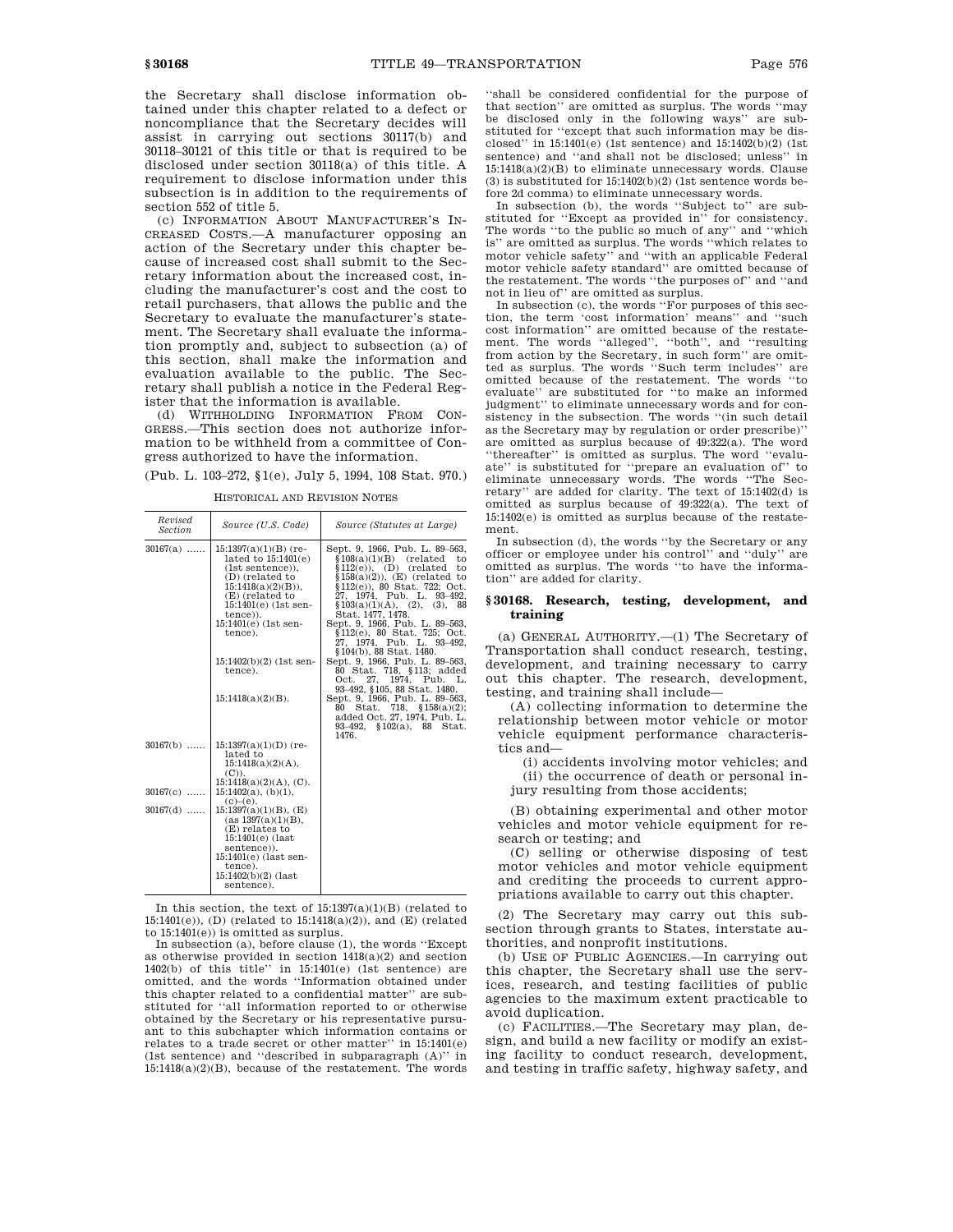motor vehicle safety. An expenditure of more than \$100,000 for planning, design, or construction may be made only if the planning, design, or construction is approved by substantially similar resolutions by the Committees on Commerce and Transportation and Infrastructure of the House of Representatives and the Committees on Commerce, Science, and Transportation and Environment and Public Works of the Senate. To obtain that approval, the Secretary shall submit to Congress a prospectus on the proposed facility. The prospectus shall include—

(1) a brief description of the facility being planned, designed, or built;

(2) the location of the facility;

(3) an estimate of the maximum cost of the facility;

(4) a statement identifying private and public agencies that will use the facility and the contribution each agency will make to the cost of the facility; and

(5) a justification of the need for the facility.

(d) INCREASING COSTS OF APPROVED FACILI-TIES.—The estimated maximum cost of a facility approved under subsection (c) of this section may be increased by an amount equal to the percentage increase in construction costs from the date the prospectus is submitted to Congress. However, the increase in the cost of the facility may not be more than 10 percent of the estimated maximum cost included in the prospectus. The Secretary shall decide what increase in construction costs has occurred.

(e) AVAILABILITY OF INFORMATION, PATENTS, AND DEVELOPMENTS.—When the United States Government makes more than a minimal contribution to a research or development activity under this chapter, the Secretary shall include in the arrangement for the activity a provision to ensure that all information, patents, and developments related to the activity are available to the public. However, the owner of a background patent may not be deprived of a right under the patent.

(Pub. L. 103–272, §1(e), July 5, 1994, 108 Stat. 971; Pub. L. 104–287, §5(58), Oct. 11, 1996, 110 Stat. 3394.)

| Revised<br>Section       | Source (U.S. Code)               | Source (Statutes at Large)                                                                                               |
|--------------------------|----------------------------------|--------------------------------------------------------------------------------------------------------------------------|
|                          | $30168(a)$   15:1395(a), (b).    | Sept. 9, 1966, Pub. L. 89-563,<br>§§106, 118, 80 Stat. 721, 728.                                                         |
| $30168(b)$               | 15:1406.                         |                                                                                                                          |
| $30168(c)$ 15:1431(a).   |                                  | Sept. 9, 1966, Pub. L. 89-563,<br>$\S$ 301, 80 Stat. 729; restated<br>May 22, 1970. Pub. L.<br>91-265, §7, 84 Stat, 263. |
| $30168(d)$<br>$30168(e)$ | $15:1431(b)$ .<br>$15:1395(c)$ . |                                                                                                                          |

HISTORICAL AND REVISION NOTES

In subsection  $(a)(1)$ , before clause  $(A)$ , the words "the purposes of'' and ''but not limited to'' are omitted as surplus. In clause (A), before subclause (i), the words ''from any source'' are omitted as surplus. In clause (B), the words ''(by negotiation or otherwise)'' and ''purposes'' are omitted as surplus. In clause (C), the word ''crediting'' is substituted for ''reimbursing'' because it is more appropriate. The words ''of such sale or disposal'' and ''the purposes of'' are omitted as surplus. In subsection  $(a)(2)$ , the words "conduct research, testing, development, and training as authorized to be .. for the conduct of such research, testing, development, and training'' are omitted as surplus. The word

''authorities'' is substituted for ''agencies'' for consistency.

In subsection (b), the words "in order" are omitted as surplus.

In subsection (c), before clause (1), the word ''suitable'' is omitted as surplus. The word ''testing'' is substituted for ''compliance and other testing'' to eliminate unnecessary words. The words ''An expenditure of more than \$100,000 . . . may be made only'' are substituted for ''except that no appropriation shall be made . . . involving an expenditure in excess of \$100,000'' as being more precise and to eliminate unnecessary words. The words ''substantially similar resolutions'' are substituted for ''resolutions adopted in substantially the same form'' to eliminate unnecessary words. The words ''Energy and Commerce'' are substituted for ''Interstate and Foreign Commerce'', and the words ''Public Works and Transportation'' are substituted for ''Public Works'', to conform to the amendments made to House Rule X changing the names of those committees. The words ''Commerce, Science, and Transportation'' are substituted for ''Commerce'', and the words ''Environment and Public Works'' are substituted for ''Public Works'', to conform to the amendments made to Senate Rule XXV changing the names of those committees. The words ''To obtain that'' are substituted for ''For the purpose of securing consideration of such'' to eliminate unnecessary words. The words ''The prospectus shall include'' are substituted for ''including'' for clarity. The words ''(but not limited to)'' are omitted as surplus. In clause (5), the words ''statement of'' are omitted as surplus.

In subsection (d), the words ''if any'' are omitted as surplus. The words ''in the cost of the facility'' are substituted for ''authorized by this subsection'', and the words ''The Secretary shall decide what increase in construction costs has occurred'' are substituted for

''as determined by the Secretary'', for clarity. In subsection (e), the words ''United States Government'' are substituted for ''Federal'' for consistency. The words ''arrangement for the activity'' are substituted for ''contract, grant, or other arrangement for such research or development activity'', and the words ''patents, and developments'' are substituted for ''uses, processes, patents, and other developments'', to eliminate unnecessary words. The words ''encouraging motor vehicle safety", "effective", "fully and freely", and ''general'' are omitted as surplus. The word ''However'' is added for clarity. The words ''may not be'' are substituted for ''Nothing herein shall be construed to'' for consistency. The words ''which he may have'' are omitted as surplus.

### AMENDMENTS

1996—Subsec. (c). Pub. L. 104–287 substituted ''Committees on Commerce and Transportation and Infrastructure'' for ''Committees on Energy and Commerce and Public Works and Transportation''.

### **§ 30169. Annual reports**

(a) GENERAL REPORT.—The Secretary of Transportation shall submit to the President to submit to Congress on July 1 of each year a report on the administration of this chapter for the prior calendar year. The report shall include—

(1) a thorough statistical compilation of accidents and injuries;

(2) motor vehicle safety standards in effect or prescribed under this chapter;

(3) the degree of observance of the standards;

(4) a summary of current research grants and contracts and a description of the problems to be considered under those grants and contracts;

(5) an analysis and evaluation of research activities completed and technological progress achieved;